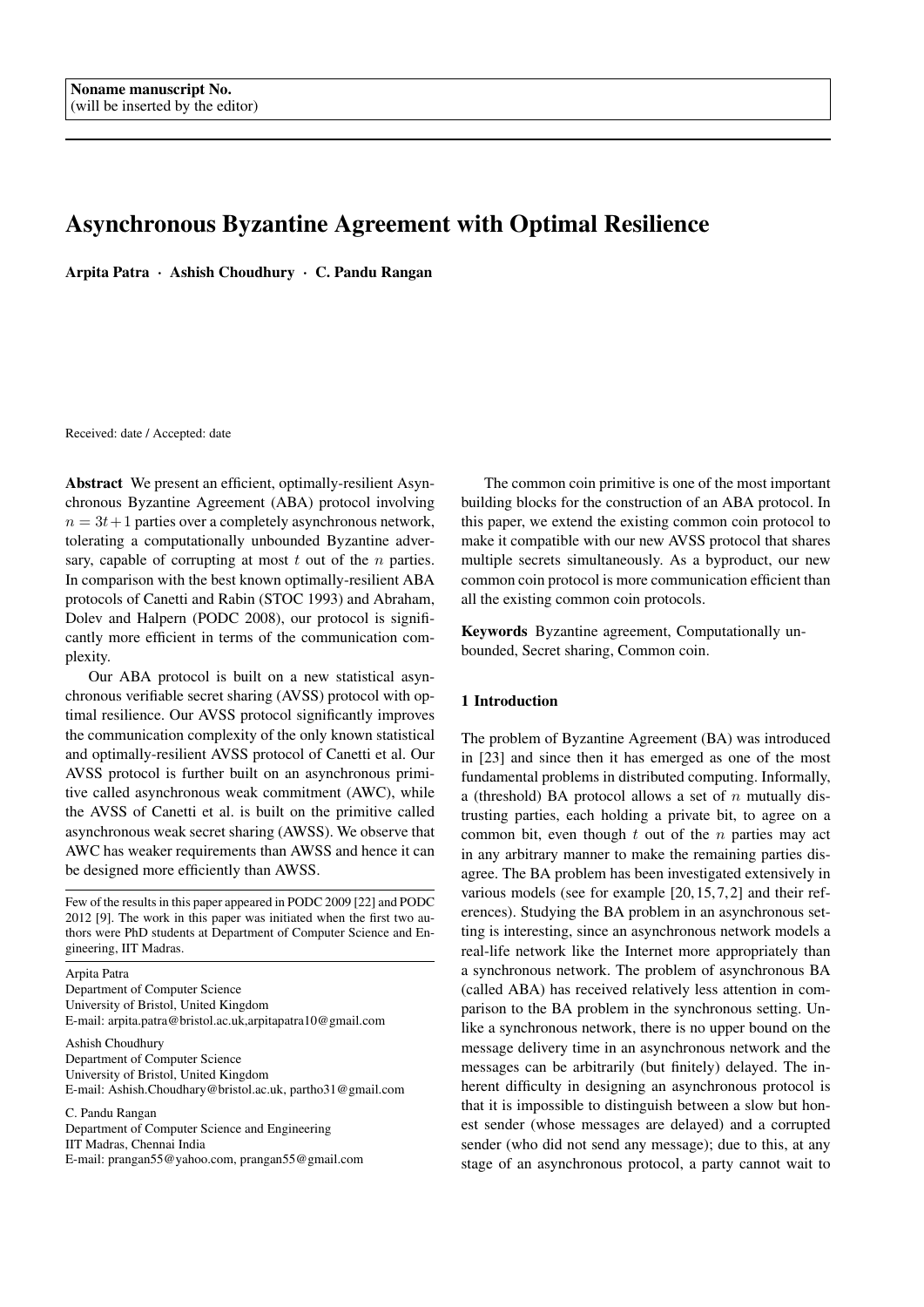receive the communication from all the n parties (to avoid endless waiting) and the communication from  $t$  (potentially slow but honest) parties may have to be ignored; this poses new challenges for constructing asynchronous protocols.

Compared to the synchronous BA protocols, the best known ABA protocols involve huge communication complexity (more on this later). This paper aims to present a communication efficient ABA protocol.

### 1.1 Existing Results

We consider a computationally unbounded, threshold adversary Adv, who can corrupt any  $t$  parties out of the  $n$ parties in a Byzantine<sup>1</sup> fashion. It was shown in [23] that a BA (and an ABA) protocol tolerating Adv is possible if and only if  $t < n/3$ . Thus, an ABA protocol designed with exactly  $n = 3t + 1$  parties is called an *optimally-resilient* ABA protocol. Fisher, Lynch and Paterson's seminal impossibility result on deterministic ABA protocols [14] implies that any (randomized) ABA protocol must have nonterminating runs, where some honest<sup>2</sup> party(ies) may not output any value and thus may not terminate at all. An ABA protocol is called  $(1-\epsilon)$ -terminating [8,7], if the honest parties terminate the protocol with probability<sup>3</sup> at least  $(1 - \epsilon)$ , where  $\epsilon > 0$ . On the other hand, an ABA protocol is called *almost-surely terminating* [1], if the probability of the occurrence of a non-terminating execution is asymptotically zero. The important parameters of an ABA protocol are:

- **Resilience:** The maximum number of corruptions  $t$ , that the protocol can tolerate.
- Communication Complexity (CC): The total number of bits communicated by the honest parties in the protocol. The communication complexity has two parts: the *private* communication which is done over the pointto-point secure channels<sup>4</sup> and the *broadcast* communication which is done in order to send a message (publicly) to everyone. The broadcast primitive in the asynchronous setting is implemented using Bracha's asynchronous broadcast protocol [6] (see Section 2.6).
- Expected Running Time (ERT): We consider the expected running time (ERT) R of an ABA protocol, *conditioned on the event that all the (honest) parties terminate*; this notion of expectancy is weaker than the usual notion of expectation, where the expectancy is over all possible events. An  $(1 - \epsilon)$ -terminating ABA protocol

may have non-terminating runs, where the (usual) expected running time will be infinite. Thus, our measure of ERT, also followed in [8, 7], is with respect to the executions where the parties terminate (more on this later).

Based on the above parameters, the best known ABA protocols are summarized in Table 1.

**Table 1** Summary of the best known ABA protocols;  $poly(x)$  stands for polynomial in  $x$  and AST stands for almost-surely terminating.

| Ref.     | Type | Resilience | CC                            | ERT(R)             |
|----------|------|------------|-------------------------------|--------------------|
| [6]      | AST  | t < n/3    | $\mathcal{O}(2^n)$            | $\mathcal{O}(2^n)$ |
| [12, 13] | AST  | t < n/4    | poly(n)                       |                    |
| [8, 7]   |      | t < n/3    | $poly(n, \frac{1}{\epsilon})$ |                    |
|          | AST  | t < n/3    | poly(n)                       | $\sqrt{n^2}$       |

Over a period of time, the techniques and the design approaches of ABA protocols have evolved spectacularly. Rabin [25] designed an ABA protocol assuming that the parties have access to a "common coin protocol", which allows the honest parties to output a common random bit with some probability (called the *success probability*). Bracha [6] presented a simple implementation of the common coin protocol, whose success probability is  $\Theta(2^{-n})$ . Feldman and Micali [12, 13] came up with a common coin protocol that has a constant success probability. The essence of [12] is the reduction of implementing the common coin to that of designing an *Asynchronous Verifiable Secret Sharing* (AVSS) protocol. Informally, an AVSS protocol is a two phase protocol (sharing and reconstruction) carried out among the parties. The goal of an AVSS protocol is to allow a special party called *dealer* to share a secret s among the parties during the sharing phase in a way that would later allow for a unique reconstruction of the shared secret in the reconstruction phase, while preserving the secrecy of s until the reconstruction phase. Following [12, 13], almost all the optimally-resilient ABA protocols including the protocols of [8, 1], followed the same approach of reducing the ABA problem to that of AVSS. In this paper, we follow the same approach too.

# 1.2 Our Contribution

We present an optimally-resilient,  $(1 - \epsilon)$ -terminating ABA protocol with a private and broadcast communication of O( R  $n^4$  log  $\frac{1}{\epsilon}$ ) bits for reaching agreement on  $t + 1 = \Theta(n)$ bits<sup>5</sup> concurrently; where R is the ERT of the protocol. So the (expected) *amortized* communication complexity of our protocol, for reaching agreement on a single bit, is  $\mathcal{O}(R n^3)$  $\log \frac{1}{\epsilon}$ ) bits of private, as well as broadcast communication. Moreover, conditioned on the event that our ABA protocol

<sup>&</sup>lt;sup>1</sup> A Byzantine corrupted party can behave in any arbitrary manner during the execution of a protocol.

<sup>2</sup> A party is called honest if it is not under the control of Adv.

<sup>3</sup> In the rest of the paper, all probabilities are taken over the random coins of the honest parties.

<sup>4</sup> We assume that every pair of parties are directly connected by a secure and authentic channel.

<sup>&</sup>lt;sup>5</sup> For  $n = 3t + 1$ , we have  $t = \Theta(n)$ .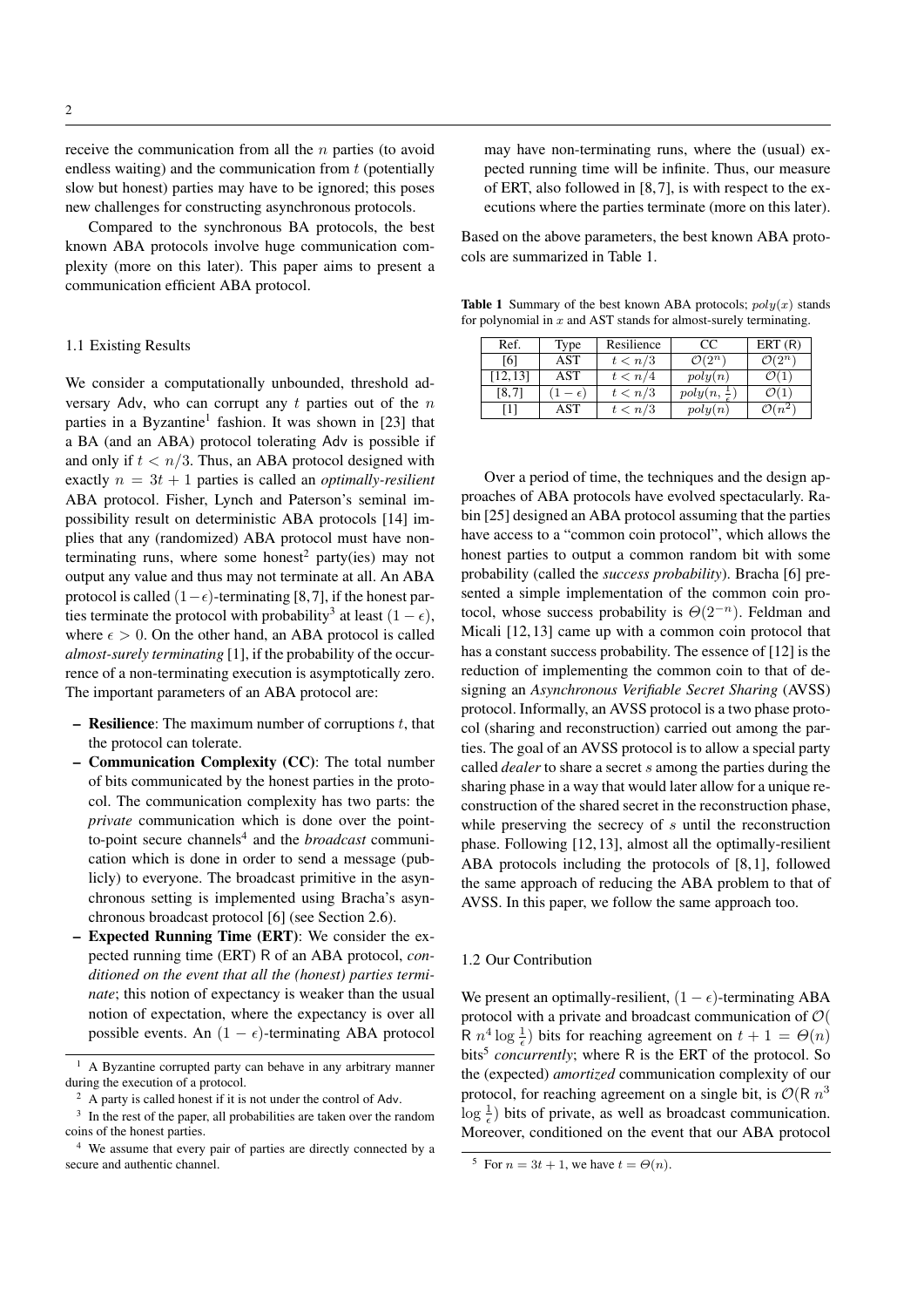terminates, it does so in a constant expected time; i.e.  $R =$  $\mathcal{O}(1)$ . In Table 2, we compare our ABA protocol with the best known optimally-resilient ABA protocols of [8, 1].

Table 2 Comparison of our optimally-resilient ABA protocol with the best known optimally-resilient ABA protocols; AST stands for almostsurely terminating. The communication complexity is the expected communication complexity as it depends on the ERT of the protocol. While the protocols of [8, 1] are designed for single bit inputs, our protocol handles multiple bit inputs. In this table, we consider the amortized communication complexity of our protocol for single bit inputs.

| Ref.              | Type           |                    | 70                                                                  |
|-------------------|----------------|--------------------|---------------------------------------------------------------------|
| [8]               | $(1-\epsilon)$ | $\mathcal{O}(1)$   | Private– $\mathcal{O}(Rn^{11}(\log \frac{1}{\epsilon})^4)$          |
|                   |                |                    | Broadcast- $\mathcal{O}(Rn^{11}(\log \frac{1}{\epsilon})^2 \log n)$ |
| $\lceil 1 \rceil$ | AST            | $\mathcal{O}(n^2)$ | Private- $\mathcal{O}(Rn^6 \log n)$                                 |
|                   |                |                    | Broadcast- $\mathcal{O}(Rn^6 \log n)$                               |
| This              | $(1-\epsilon)$ | $\mathcal{O}(1)$   | Private– $\mathcal{O}(Rn^3 \log \frac{1}{\epsilon})$                |
| Paper             |                |                    | Broadcast- $\mathcal{O}(Rn^3 \log^{\frac{1}{2}})$                   |

On one hand, communication-complexity wise our ABA protocol improves over the ABA protocol of [8] by a large margin, while keeping all other properties in place (namely  $(1 - \epsilon)$ -terminating and a constant expected running time). On the other hand, our ABA protocol enjoys the following merits over the ABA protocol of [1]:

- 1. Our ABA protocol is better in terms of communication complexity when  $\log \frac{1}{\epsilon} < n^5 \log n$ .
- 2. Our ABA protocol has a constant ERT whereas the ABA protocol of [1] has  $\mathcal{O}(n^2)$  ERT.

On the negative side, our protocol is  $(1 - \epsilon)$ -terminating, whereas the protocol of [1] is almost-surely terminating. We now briefly discuss the approaches used in the ABA protocols of [8], [1] and the current article.

• The ABA protocol of Canetti et al. [8,7] uses the reduction of [12, 13] from ABA to AVSS; i.e. an AVSS protocol with  $n = 3t + 1$  parties is constructed first. The authors in [8] followed the following route to design their AVSS protocol:  $ICP \rightarrow A-RS \rightarrow AWSS \rightarrow Two & Sum AWSS \rightarrow AVSS,$ where  $X \rightarrow Y$  means that protocol Y is designed using the protocol X as a black-box and ICP, A-RS and AWSS stand for *Information Checking Protocol*, *Asynchronous Recoverable Sharing* and *Asynchronous Weak Secret Sharing* respectively. The final AVSS protocol is highly communication intensive as well as involved. The protocol incurs a private communication of  $\mathcal{O}(n^9(\log{\frac{1}{\epsilon}})^4)$  bits and broadcast of  $\mathcal{O}(n^9(\log \frac{1}{\epsilon})^2 \log(n))$  bits during the sharing phase; during the reconstruction phase, it incurs a private communication of  $\mathcal{O}(n^6(\log{\frac{1}{\epsilon}})^3)$  bits and broadcast of  $\mathcal{O}(n^6(\log{\frac{1}{\epsilon}})\log(n))$ bits<sup>6</sup>. The protocol allows a dealer to share a single secret

and all the (honest) parties terminate the protocol with probability at least  $(1 - \epsilon)$ .

• The ABA protocol of [1] followed the same reduction from ABA to AVSS as in [8], except that a variant of AVSS called *shunning* (asynchronous) VSS (SVSS) is used in place of AVSS. SVSS is a weaker notion of AVSS: if all the parties behave correctly, then SVSS satisfies all the properties of AVSS without any error; else it enables some honest party to identify at least one corrupted party, whom the honest party "shuns" from then onwards. In [1], an SVSS scheme is constructed building on a primitive called *weak* SVSS (W-SVSS). Notably W-SVSS is the "shunning" variant of the AWSS primitive, where the latter served as a building block for the AVSS protocol of [8, 7].

The use of SVSS instead of AVSS in generating the common coin causes the ABA protocol of [1] to have  $\mathcal{O}(n^2)$ ERT (intuitively this is because in the worst case it requires  $\mathcal{O}(n^2)$  executions of the SVSS, so that every honest party shuns every corrupted party). The SVSS protocol allows the dealer to share a single secret and requires a private communication as well as broadcast of  $\mathcal{O}(n^4 \log(n))$  bits.

• Although we follow the same approach of designing our ABA protocol from an AVSS protocol, we depart from the standard practice at several places:

- 1. We design a communication efficient, optimally-resilient AVSS protocol (i.e. with  $n = 3t + 1$ ), taking a "shorter" route, namely ICP  $\rightarrow$  AWC  $\rightarrow$  AVSS, rather than following the route suggested in [8]. Here AWC stands for *Asynchronous Weak Commitment*.
- 2. While the AVSS protocols of [8] as well as of [1] (the shunning variant) used AWSS as the building block, we replace AWSS by AWC, a new primitive introduced in this paper. We find that AWC has "weaker" requirements than AWSS and can be designed more efficiently than the existing AWSS protocols (the details are elaborated in Section 2.3.3 and Section 4.3). Specifically, while the existing AWSS and W-SVSS are based on the idea of using *bivariate* polynomials of degree t in each variable, we design an AWC protocol based on Shamir secret sharing [27] and therefore using *univariate* polynomials of degree t; this immediately implies a gain of  $\Theta(n)$  in the communication complexity.
- 3. We extend the existing notion of ICP [8] to deal with multiple verifiers simultaneously, instead of a single verifier (see Section 2.4). Informally, ICP allows to authenticate data in the presence of a computationally unbounded adversary and it serves as the "starting point" of our AVSS as well as the AVSS protocol of [8]. Our multipleverifier ICP readily fits in our AWC protocol. In [8], the (single-verifier) ICP was implicitly extended for multiple verifiers when it was used in the higher level primi-

<sup>6</sup> The exact communication complexity analysis of the AVSS (and the ABA) protocol of [8] was not done earlier. For the sake of completeness, we carry out the same in APPENDIX A.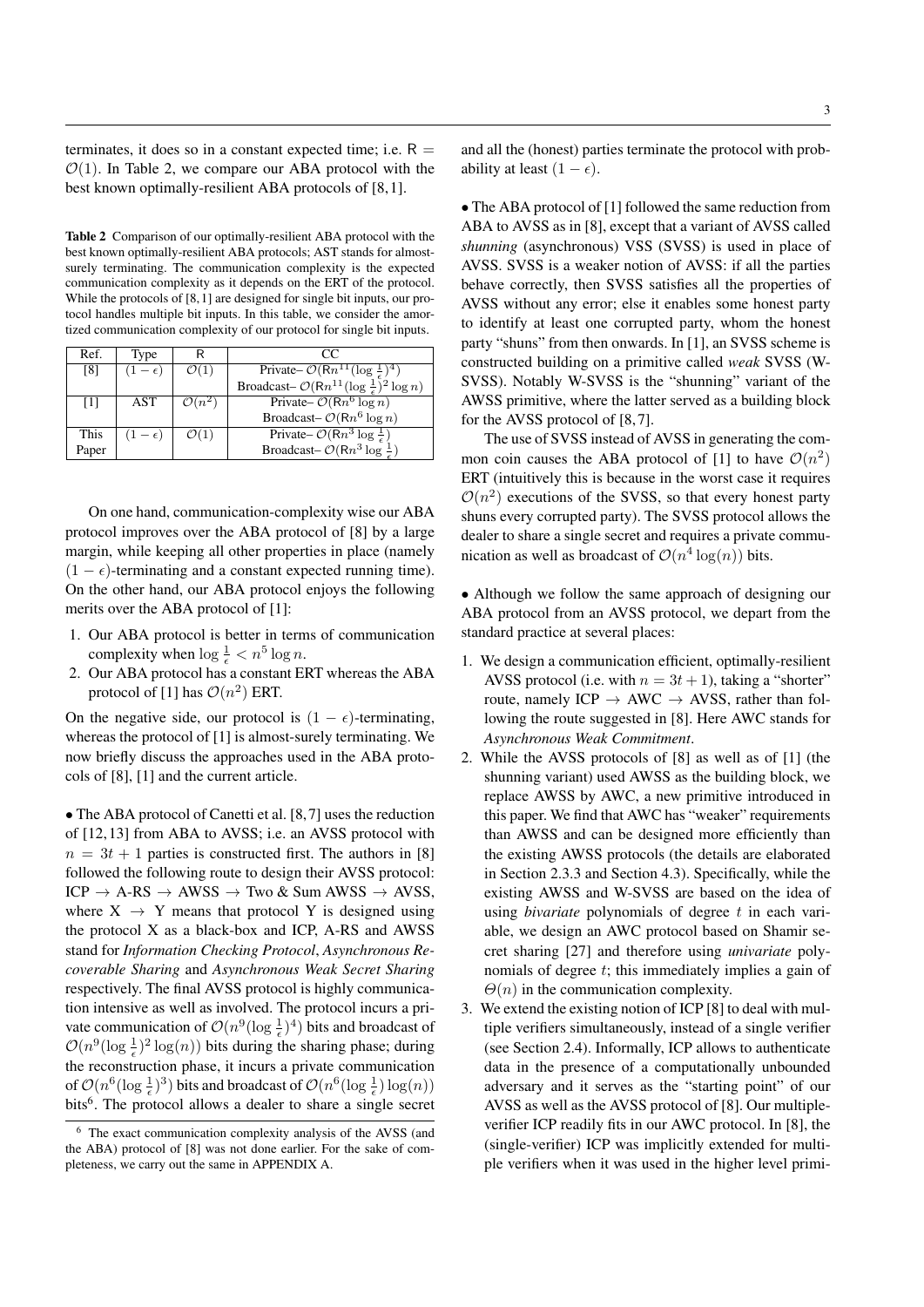tives. Presenting ICP for multiple verifiers thus provides greater conceptual clarity when it is plugged into the next level primitive which is AWC in our case. Furthermore, our multiple-verifier ICP achieves better communication complexity than the existing single-verifier ICP extended to deal with multiple verifiers.

4. We design each of the above building blocks (i.e. ICP, AWC, AVSS) to deal with multiple values concurrently (unlike the existing protocols which are designed to handle only a single value). This leads to a significant gain in the communication complexity over executing multiple instances of the protocols dealing with a single value.

Combining the above results, we obtain an AVSS protocol that significantly improves over the only known optimallyresilient (statistical) AVSS of [8] and is of independent interest. Specifically, our AVSS protocol requires a private communication and broadcast communication of  $\mathcal{O}((\ell n^2 + n^3))$  $\log \frac{1}{\epsilon}$ ) bits to share  $\ell$  secrets concurrently, where  $\ell \geq 1$ . Moreover, it requires a broadcast communication of  $\mathcal{O}((\ell))$  $(n^2 + n^3) \log \frac{1}{\epsilon})$  bits to reconstruct the  $\ell$  secrets.

5. Finally, we make several changes to the existing common coin protocol. The best known common coin protocol of [13, 7] employs AVSS sharing a single secret. Informally, in the common coin protocol of [13], each party is asked to act as a dealer and share  $n$  random secrets using n separate instances of an AVSS protocol. One can improve the communication complexity if the  $n$  instances of the AVSS (dealing with a single secret) are replaced by a single instance of an AVSS protocol which allows the dealer to share all the  $n$  secrets concurrently. When plugging our new AVSS protocol (sharing multiple secrets concurrently) for the same, we noticed that this "trivial" substitution leads to an "incorrect" common coin protocol. So we bring forth several modifications to the existing common coin protocol that allow us to use our AVSS protocol for sharing multiple secrets concurrently. As a result, our new common coin protocol is more communication efficient than the existing common coin protocol of [13, 7, 8]. Interestingly, the new common coin protocol is a *multi-bit* protocol, which allows the parties to generate  $t + 1 = \Theta(n)$  random and independent common coins concurrently further leading to reach agreement on  $t + 1$  bits concurrently.

Our multi-bit common coin protocol leads to an ABA protocol with an amortized private and broadcast communication of  $\mathcal{O}(n^3 \log \frac{1}{\epsilon})$  bits for reaching agreement on a single bit.

Organization of the Paper: In the next section, we describe the asynchronous network model and formally define ABA, AVSS, AWC, AWSS, asynchronous ICP (AICP), single and multi-bit common coin, followed by the description of the existing tools. In Section 3, we present our AICP, followed by our new primitive AWC in section 4; in the same section, we also compare our AWC scheme with the best known existing AWSS scheme of [22] and the existing W-SVSS scheme of [1]. In Section 5, we present our AVSS scheme. In Section 6, we recall the existing common coin protocol from [7] and present our multi-bit common coin protocol. In Section 7, we recall the existing voting protocol from [7], which together with the multi-bit common coin protocol implies our ABA protocol presented in Section 8.

### 2 Model and Definitions

We consider an asynchronous network consisting of  $n$  parties, say  $\mathcal{P} = \{P_1, \ldots, P_n\}$ , where each party is modelled as a probabilistic polynomial time interactive Turing machine. We assume that each pair of parties are directly connected by a secure and authentic channel and  $t$  out of the  $n$  parties can be under the influence of a computationally unbounded Byzantine (active) adversary, denoted as Adv. Moreover, we assume  $n = 3t + 1$ . The adversary Adv, completely dictates the parties under its control and can force them to deviate from the honest behavior in any arbitrary manner during the execution of a protocol. The parties not under the influence of Adv are called honest or uncorrupted.

The communication channels are asynchronous, having arbitrary, but finite delay (i.e the messages are guaranteed to reach their destinations eventually). Moreover, the order in which the messages reach their destinations may be different from the order in which they were sent. To model the worst case scenario, Adv is given the power to schedule the delivery of every message in the network. While Adv can schedule the messages of the honest parties at its will, it has no access to the "contents" of the messages communicated between the honest parties.

As in [7], we consider a protocol execution in the asynchronous model as a sequence of *atomic steps*, where a single party is *active* in each such step. A party gets activated by receiving a message after which it performs an internal computation and then possibly sends messages on its outgoing channels. The order of the atomic steps are controlled by a "scheduler", which is controlled by Adv. At the beginning of the computation, each party will be in a special *start* state. We say a party has *terminated/completed* the computation if it reaches a *halt* state, after which it does not perform any further computation. A protocol execution is said to be *complete* if each (honest) party terminates the protocol.

Running Time of an Asynchronous Protocol [8]. Consider a virtual "global clock", measuring the time in the network. Note that the parties cannot read this clock. Let the *delay* of a message be the time elapsed from its sending to its receipt. Let the *period* of a finite execution of a protocol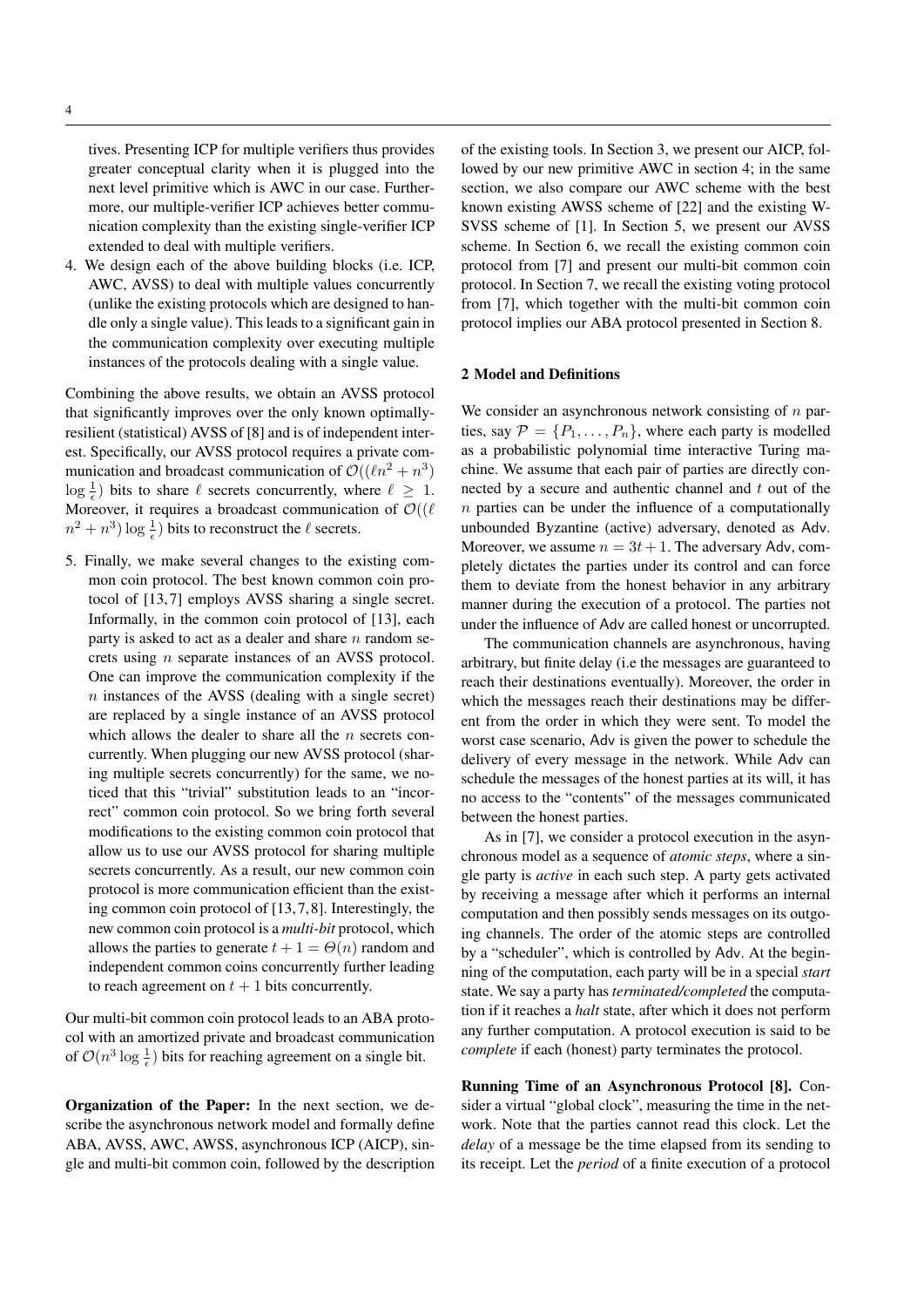be the longest delay of a message in the execution. The *duration* of a finite execution is the total time measured by the global clock divided by the period of the execution (infinite executions have infinite duration).

Let  $C$  be the event that the (honest) parties terminate the execution of a given protocol. The *expected running time* (ERT) of a protocol, relative to an adversary and some specific choice of the input values for the parties and conditioned on the event  $C$ , is the expected value of the duration of a *complete* execution (thus the expectancy is taken only over the random inputs of the parties in which the event C occurs). The (non-relative) expected running time  $R(\pi|C)$ of a protocol  $\pi$ , conditioned on C, is the maximum over all inputs  $\vec{x} = (x_1, \ldots, x_n)$  and adversaries Adv, of the expected running time of the protocol relative to the input  $\vec{x}$ and adversary Adv and conditioned on the event C. That is:

$$
\mathsf{R}(\pi|C) = \text{Max}_{\vec{x},\text{Adv}}\bigg\{\text{Exp}_{\vec{r}}[D(\pi,\text{Adv},\vec{x},\vec{r})\mid C]\bigg\},
$$

where  $D(\pi, \text{Adv}, \vec{x}, \vec{r})$  is the duration of the execution of the protocol  $\pi$  with inputs  $\vec{x} = (x_1, \ldots, x_n)$  and random inputs  $\vec{r} = (r_1, \ldots, r_n)$  for the parties and with adversary Adv.

We next present the definition of ABA and the other related primitives. We note that all computation and communication in our protocols are done over a finite field F. Our ABA protocol is  $(1 - \epsilon)$ -terminating, for a given  $\epsilon > 0$ . Looking ahead, to bound the error probability of our ABA by  $\epsilon$ , we select a finite field  $\mathbb{F} = GF(2^{\kappa})$  for the minimum  $\kappa$  such that  $\epsilon \geq \frac{4n^5(n+t-1)}{2^{\kappa}-n}$ . Without loss of generality, we assume that *n* is polynomial in  $\frac{1}{\epsilon}$ ; i.e.  $n = poly(\frac{1}{\epsilon})$ . So each element of  $\mathbb F$  can be represented by  $\mathcal O(\kappa)=\mathcal O(\log\frac{1}{\epsilon})$  bits.

### 2.1 Asynchronous Byzantine Agreement (ABA)

**Definition 1** (ABA [8]) Let  $\pi$  be an asynchronous protocol executed among the parties in  $P$ , where each party has a (private) binary input and a binary output. We say that  $\pi$  is a (1 –  $\epsilon$ )-terminating ABA protocol for a single bit, for an allowed error parameter  $\epsilon$  (with  $\epsilon > 0$ ) if the following hold for every possible Adv and every input vector of the parties:

- 1. Termination: If all the honest parties participate in the protocol then with probability at least  $(1 - \epsilon)$ , all the honest parties eventually terminate the protocol.
- 2. Correctness: All the honest parties who terminate the protocol hold identical bit as the output. Moreover, if all the honest parties had the same input bit, say  $\rho$ , then all the honest parties output  $\rho$  upon termination.

The above definition can be easily extended for  $\ell$  bits, where  $\ell > 1$  and we call such a protocol a *multi-bit* ABA protocol.

# 2.2 Asynchronous Verifiable Secret Sharing (AVSS)

An AVSS protocol consists of two sub-protocols: a sharing protocol (called Sh) where a special party called dealer shares a secret among the parties and a reconstruction protocol (called Rec) where the parties reconstruct the secret from their shares without any "help" from the dealer. Formally:

Definition 2 (Asynchronous Verifiable Secret Sharing (A VSS) [8]) Let (Sh, Rec) be a pair of protocols for the  $n$  parties, where a dealer  $D \in \mathcal{P}$  has a private input  $s \in \mathbb{F}$  for Sh. Then (Sh, Rec) is a  $(1 - \epsilon)$ -AVSS scheme<sup>7</sup>, for an allowed error parameter  $\epsilon$  (where  $\epsilon > 0$ ), if the following requirements hold for every possible Adv:

- **Termination:** With probability at least  $(1 \epsilon)$ , the following requirements hold:
	- 1. If D is *honest* and all the honest parties participate in the protocol Sh, then each *honest* party eventually terminates the protocol Sh.
	- 2. If some *honest* party terminates Sh, then every *honest* party eventually terminates Sh.
	- 3. If all the honest parties invoked Rec, then each *honest* party eventually terminates Rec.
- Correctness: If some honest party terminates Sh, then there exists a fixed value  $\overline{s}$ , where  $\overline{s} \in \mathbb{F} \cup \{\perp\}$ , such that the following requirements hold<sup>8</sup>:
	- 1. If D is *honest*, then  $\overline{s} = s$ . Moreover, all the honest parties output  $\overline{s}$  upon terminating Rec (i.e.  $\overline{s}$  is the reconstructed secret), with probability at least  $(1-\epsilon)$ .
	- 2. Even if D is *corrupted*, all the honest parties output  $\overline{s}$  upon terminating Rec, with probability at least  $(1 - \epsilon)$ . This property is also called the *strong commitment* property.
- Secrecy: Let  $VIEW(s)$  be the random variable, describing the view of the adversary during an execution of Sh, where D has the input s. If D is *honest* during Sh and no honest party has begun executing the protocol Rec, then VIEW(s) is identically distributed for all  $s \in \mathbb{F}$ .

We conclude with the following note:

*Note 1* An alternate definition of VSS/AVSS requires that D's committed secret  $\overline{s}$  belongs to  $\mathbb{F}$ , instead of  $\mathbb{F} \cup {\{\perp\}}$  [17, 19]. However, Definition 2 is "equivalent" to this alternate definition, since in Definition 2 we can say that  $\overline{s} \in \mathbb{F}$ , by fixing a default value in  $\mathbb{F}$ , which may be output in case the Rec protocol completes with a  $\perp$  output. A VSS satisfying the definition of [17, 19] is required when VSS serves as the building block for secure multi-party computation (MPC) [3]. On the other hand, VSS (AVSS) satisfying our definition is enough for the construction of (asynchronous) BA

Such schemes are also called statistical AVSS.

<sup>&</sup>lt;sup>8</sup> We often say that D has committed/shared  $\overline{s}$  during Sh; the interpretation of  $\overline{s} = \perp$  will be clear during the description of our AVSS.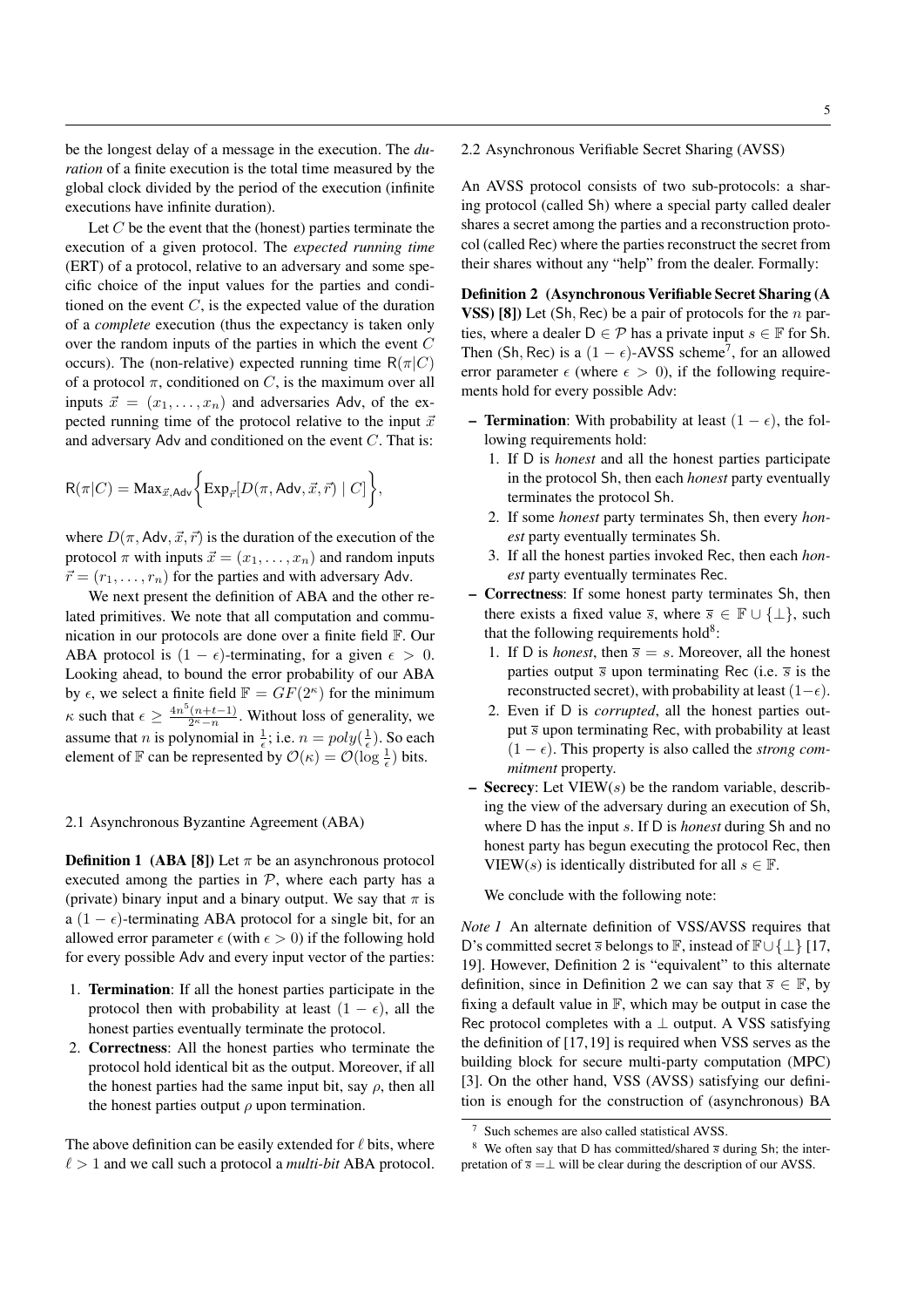protocols. We also note that our definition of VSS was used in [21] to study the round complexity of VSS.  $\Box$ 

Definition 2 can be extended in a straight-forward way for a secret  $\vec{S} = (s^1, \dots, s^\ell)$ , containing  $\ell$  elements from  $\vec{F}$ .

### 2.3 AWSS and AWC

In this section, we first define AWSS, a "weaker" primitive than AVSS; we note that AWSS was used in [8] to design a  $(1-\epsilon)$ -AVSS and a "shunning variant" of AWSS was used in [1] to construct a shunning AVSS. We then introduce a new asynchronous primitive called AWC, which has weaker requirements than AWSS. We propose this new primitive as a "replacement" for AWSS in the construction of our  $(1 - \epsilon)$ -AVSS. The section concludes with a comparison between AWSS and AWC, where we argue that indeed AWC has weaker requirements than AWSS.

### *2.3.1 Asynchronous Weak Secret Sharing (AWSS)*

An AWSS protocol consists of two sub-protocols: a sharing protocol (WSh), where the dealer shares a secret and a reconstruction protocol (WRec), where the parties reconstruct the shared secret. The Termination and the Secrecy conditions of AVSS (see Definition 2) remain the same for AWSS, except that Sh is replaced by WSh and Rec is replaced by WRec. The Correctness condition of AVSS also remains the same for AWSS for the case when D is *honest*; however, the Correctness condition is "weakened" in AWSS for the case when D is *corrupted* as follows:

If an honest party terminates WSh then a value, say  $\overline{s} \in \mathbb{F} \cup \{\perp\}$  is fixed. Moreover, with probability at least  $(1 - \epsilon)$ , each honest party will output *either*  $\overline{s}$ or  $\perp$  at the end<sup>9</sup> of WRec.

Notice that the only difference between AVSS and AWSS is for the case when D is *corrupted* and the shared value  $\overline{s}$  is *not equal* to ⊥; in this case while the parties in WRec may reconstruct  $\perp$ , the parties in Rec will always reconstruct  $\overline{s}$ .

### *2.3.2 Asynchronous Weak Commitment (AWC)*

Informally, an AWC scheme consists of two protocols: a commitment protocol (called Com) and a decommitment protocol (called Decom). In the commitment protocol, a special party called Committer "commits" a secret to the parties in a distributed fashion. Later during the decommitment protocol, Committer "decommits/opens" the committed secret and the parties verify whether this was the secret committed earlier and accordingly either accept or reject the secret. Thus AWC can be viewed as a distributed version of the classical two-party commitment schemes [24]. Formally:

Definition 3 (Asynchronous Weak Commitment (AWC)) Let (Com, Decom) be a pair of protocols for the  $n$  parties, where a Committer  $\in \mathcal{P}$  has a private input  $s \in \mathbb{F}$  for Com (the secret to be committed). In the protocol Decom, Committer has a private input  $s^*$  (the secret to be decommit $ted)$ <sup>10</sup> and all the parties upon terminating Decom either output s<sup>\*</sup> or  $\perp$ . Then (Com, Decom) is a  $(1 - \epsilon)$ -AWC scheme, for an allowed error parameter  $\epsilon$  (where  $\epsilon > 0$ ), if the following requirements hold for every possible Adv:

- **Termination:** With probability at least  $(1 \epsilon)$ , the following requirements hold:
	- 1. If Committer is *honest* and all the honest parties participate in the protocol Com, then each *honest* party eventually terminates the protocol Com.
	- 2. If some *honest* party terminates Com, then every *hon est* party eventually terminates Com.
	- 3. If Committer invokes Decom and all the honest parties participate in Decom, then the following requirements hold:
		- (a) If Committer is *honest*, then all the honest parties eventually terminate Decom.
		- (b) If Committer is *corrupted* and some honest party terminates Decom, then all the honest parties eventually terminate Decom.
- Correctness: If some honest party terminates Com, then there exists a fixed value  $\overline{s}$ , where  $\overline{s} \in \mathbb{F} \cup \{\perp\}$ , such that the following requirements hold $^{11}$  :
	- 1. If  $s^* = \overline{s}$ , then with probability at least  $(1 \epsilon)$ , all the honest parties output  $s^*$  (i.e.  $s^*$  is accepted as the decommitted secret), upon terminating Decom.
	- 2. If  $s^* \neq \overline{s}$ , then with probability at least  $(1 \epsilon)$ , all the honest parties output  $\perp$  (i.e. s<sup>\*</sup> is rejected as the decommitted secret<sup>12</sup>) upon terminating Decom.
- $-$  Secrecy: Let VIEW(s) be the random variable, denoting the view of Adv during an execution of Com, where Committer has the input s. If Committer is *honest* during Com and has not begun executing Decom, then VI-EW(s) is identically distributed for all  $s \in \mathbb{F}$ .

The above definition can be easily extended for a secret  $\vec{S} =$  $(s^1, \ldots, s^\ell)$ , containing  $\ell$  elements from  $\mathbb F$ .

# *2.3.3 Comparison between AWSS and AWC*

The sharing protocol of AWSS and the commitment protocol of AWC achieves the *same* outcome, namely a distributed commitment to a unique value  $\overline{s}$ , which remains pri-

<sup>&</sup>lt;sup>9</sup> It is possible that some parties output  $\overline{s}$ , while others output  $\perp$ .

<sup>&</sup>lt;sup>10</sup> The value of  $s^*$  is defined by the information disclosed by Committer during Decom.

<sup>&</sup>lt;sup>11</sup> We say that Committer has committed  $\bar{s}$  during Com; the interpretation of  $\overline{s} = \perp$  will be clear during the description of our AWC.

<sup>&</sup>lt;sup>12</sup> For an *honest* Committer,  $s^* = \overline{s}$  will always hold; moreover  $\overline{s} = s$  and hence  $\overline{s} \in \mathbb{F}$  will also hold. The condition  $s^* \neq \overline{s}$  may happen only for a *corrupted* Committer.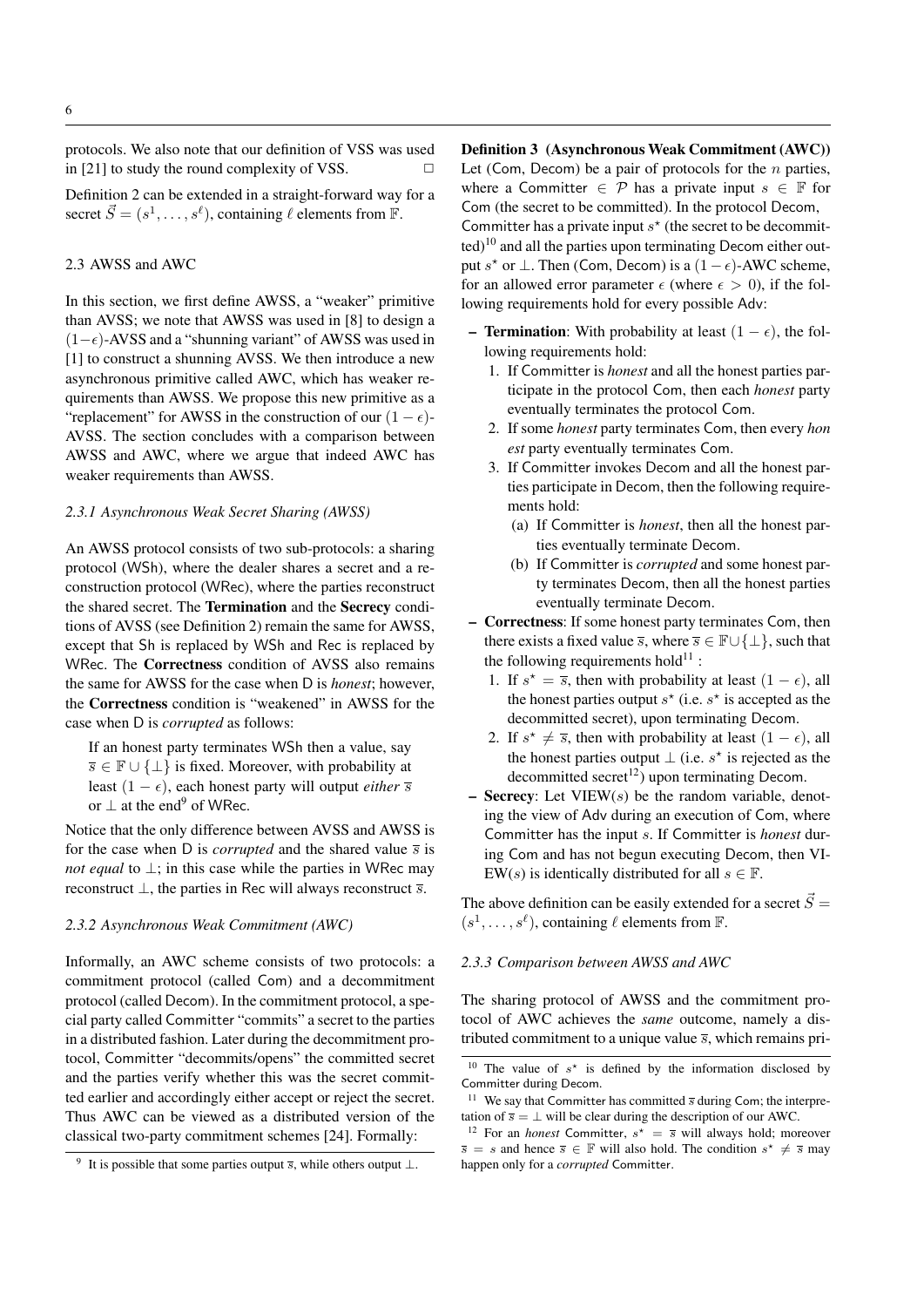vate if D and Committer are honest. However, there is a subtle difference between the reconstruction protocol of AWSS and the decommitment protocol of AWC. Specifically, the difference is in the role that D and Committer plays respectively to ensure the termination of the respective protocols. The reconstruction protocol of an AWSS does not demand a "special" role by D to enforce the termination. So this protocol will always terminate, if it is invoked by the honest parties, even if D is *corrupted* and does not participate in the reconstruction protocol. On the other hand, the decommitment protocol demands a special role from Committer to enforce termination; here Committer has to invoke the protocol. So if Committer is *corrupted* and does not invoke the decommitment protocol, this protocol may never terminate.

The above difference intuitively suggests that "more" communication/distribution of information to the parties may be called for during the sharing protocol of an AWSS scheme, as compared to the commitment protocol of an AW-C scheme. The intuition is that the "additional" information may enable the honest parties to reconstruct the shared secret during the reconstruction protocol, even without the participation of the dealer. The intuition turns out to be right as we are able to design an AWC protocol that is more efficient than the known AWSS protocols (see Section 4.3).

Finally we note that both AWSS and AWC provides the same type of commitment. Namely if Committer is *honest* then it will decommit the committed secret and thus the secret will be accepted by the honest parties. On the other hand if Committer is *corrupted*, then it cannot commit  $\overline{s} \in \mathbb{F}$  and later decommit a *different* secret  $s^* \in \mathbb{F}$ . Such an attempt by a corrupted Committer (in co-operation with the corrupted parties) will cause the honest parties to output  $\perp$ .

### 2.4 Asynchronous Information Checking Protocol (AICP)

An ICP is used for authenticating data in the presence of computationally unbounded corrupted parties. The notion of ICP was first introduced by Rabin et al. [26]. As described in [26, 8, 11], an ICP is executed among three parties: a Signer, an intermediary INT and a Verifier. Informally, an ICP consists of two stages, implemented by different protocol(s):

- Signature-generation stage: it consists of two phases. In the first phase, Signer computes its IC (information checking) signature on a secret  $s \in \mathbb{F}$ , denoted by  $\text{ICSig}($ Signer,  $INT$ , Verifier,  $s$ ) and hands it to INT. Signer also computes some verification information for Verifier and hands it to Verifier. In the second phase, INT (in cooperation with Signer and Verifier) confirms whether indeed the received signature is a "valid" signature.
- Signature-revelation stage: here INT reveals the signature  $ICSig(Signer, INT, Verify, s)$ , claiming that it has received it from Signer. Verifier then verifies the sig-

nature, using the verification information and either accepts or rejects the signature (and hence s).

An IC signature may be considered as the information-theoretically secure variant of digital signatures. It provides properties like unforgeability and non-repudiation; in addition, it provides information-theoretic security of the secret. That is, if Signer and INT are *honest*, then at the end of signaturegeneration stage, a *corrupted* Verifier does not learn any information about s in the information-theoretic sense.

We extend the notion of ICP in two directions: Firstly, we consider *multiple* verifiers, where each party in  $P$  acts as a Verifier. Looking ahead, the multiple-verifier ICP concept readily fits in our AWC protocol; note that Signer and INT can be any two parties from the set  $P$ . Secondly, instead of a *single* secret, we consider ICP that can deal with *multiple* secrets concurrently; later this allows to achieve better communication complexity, than executing multiple instances of ICP, dealing with a single secret. Our ICP is executed in the asynchronous setting and thus we call it AICP.

Definition 4 ((Multi-Verifier) Asynchronous Informatio n Checking Protocol (AICP)) An AICP involves three entities: a Signer  $\in \mathcal{P}$ , an intermediary INT  $\in \mathcal{P}$  and the set of parties  $P$  acting as verifiers. The protocol is carried out in three phases, each implemented by a different sub-protocol:

- 1. Generation Phase: it is initiated by Signer, having a secret input  $\vec{S} = (s^1, \dots, s^\ell) \in \mathbb{F}^\ell$ , on which Signer wants to give its signature to INT. In this phase, Signer sends  $\overrightarrow{S}$  to INT, along with some *authentication information*. In addition, Signer sends some *verification information* to each individual verifier.
- 2. Verification Phase: it is initiated by INT, who interacts with Signer and the verifiers to ensure that he holds a secret  $\vec{S}$  and a corresponding authentication information, which will be later accepted by every (honest) verifier in  $\mathcal P$  during the revelation phase. The secret  $\vec S$  and the corresponding authentication information, which INT holds at the end of this phase<sup>13</sup> is called Signer's *IC signature* on  $\vec{S}$ , denoted as ICSig(Signer, INT,  $\mathcal{P}, \vec{S}$ ).
- 3. Revelation Phase: it is carried out by INT and the verifiers in  $P$ , where they interact among themselves. Here INT reveals ICSig(Signer, INT,  $\mathcal{P}, \vec{S}$ ) and each verifier locally verifies  $\text{ICSig}(\text{Signer}, \text{INT}, \mathcal{P}, \vec{S})$  with respect to its verification information and possibly let its findings known to the other verifiers. Based on the verification information and possibly on the response received from the other verifiers, each individual verifier  $P_i \in \mathcal{P}$  either outputs Reveal<sub>i</sub> =  $\vec{S}$  (indicating that  $P_i$  is convinced that INT indeed obtained  $\vec{S}$  from Signer) or Reveal<sub>i</sub> =⊥

<sup>&</sup>lt;sup>13</sup> This may be different from the secret and authentication information that INT received from Signer during the generation phase if Signer is *corrupted*; the details will be cleared during the description of our AICP.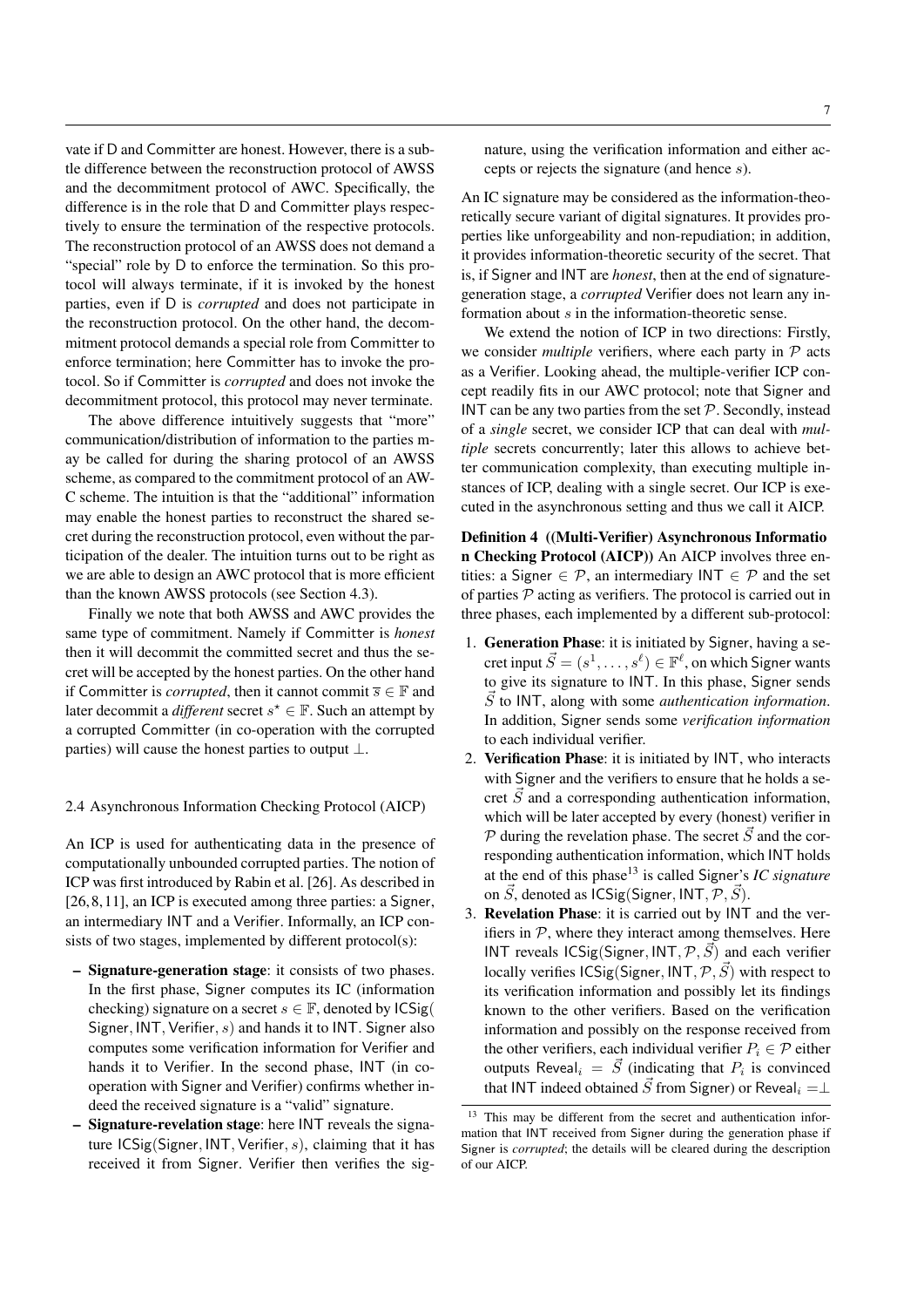(indicating that  $P_i$  is not convinced that INT obtained  $\overline{S}$  from Signer). Accordingly, we say that  $P_i$  accepted (resp. rejected) the ICSig and hence  $\vec{S}$ .

A triplet of protocols (Gen, Ver, RevealPublic) (for the generation, verification and revelation phase respectively), with Signer having a private input  $\vec{S} \in \mathbb{F}^{\ell}$  for the protocol Gen, is called a  $(1 - \epsilon)$ -AICP, for an allowed error parameter  $\epsilon$ (where  $\epsilon > 0$ ), if the following requirements<sup>14</sup> hold for every possible Adv:

- 1. AICP-Correctness1: If Signer and INT are *honest*, then each *honest* verifier  $P_i \in \mathcal{P}$  outputs Reveal<sub>i</sub> =  $\vec{S}$  at the end of RevealPublic.
- 2. AICP-Correctness2: If Signer is *corrupted* and INT is *honest*, holding  $ICSig(Signer, INT, P, S)$  at the end of Ver, then with probability at least  $(1-\epsilon)$ , all honest verifiers output Reveal<sub>i</sub> =  $\vec{S}$  at the end of RevealPublic.
- 3. AICP-Correctness3: If Signer is *honest* and INT holds ICSig(Signer, INT,  $\mathcal{P}, \vec{S}$ ) at the end of Ver, then the probability that an *honest* verifier  $P_i$  outputs Reveal<sub>i</sub> =  $\overline{S^*}$ at the end of RevealPublic, where  $\vec{S}^* \neq \vec{S}$ , is at most  $\epsilon$ .
- 4. AICP-Secrecy: If Signer and INT are *honest*, then the information received by Adv till the end of Ver is distributed independently of the secret  $\vec{S}$ . More specifically, let VIEW( $\vec{S}$ ) denote the random variable, describing the view of the adversary during an execution of Gen and Ver, where the secret input of Signer is  $\vec{S}$ . If Signer and INT are honest and INT has not executed RevealPublic, then VIEW( $\vec{S}$ ) is identically distributed for all  $\vec{S} \in \mathbb{F}^{\ell}$ .

### 2.5 Single and Multi-bit Common Coin

We now give the definition of common coin protocol, followed by the extension to multi-bit common coin protocol.

**Definition 5** (Common Coin [7]) Let  $\pi$  be an asynchronous protocol, where each party in  $P$  has a random input and a binary output. We say that  $\pi$  is a  $(1 - \epsilon)$ -completing, t*resilient, p-common coin* protocol, for a given  $\epsilon$ , where  $\epsilon$  > 0, if the following requirements hold for every possible input of the honest parties and every possible Adv:

- **Termination:** If all the honest parties participate in  $\pi$ , then with probability at least  $(1-\epsilon)$ , all the honest parties terminate the protocol.
- **Correctness:** For every possible value  $\sigma \in \{0, 1\}$ , with probability at least p, all the honest parties output  $\sigma$ .

**Definition 6 (Multi-Bit Common Coin)** Let  $\pi$  be an asynchronous protocol, where each party in  $P$  has a random input and an output of  $\ell$  bits. We say that  $\pi$  is a  $(1 - \epsilon)$ *completing,* t*-resilient,* p*-multi-bit common coin* protocol, with an output of  $\ell$  bits, for a given error parameter  $\epsilon$ , where  $\epsilon > 0$ , if the following requirements hold for every possible input of the honest parties and every possible Adv:

- **Termination**: If all the honest parties participate in  $\pi$ , then with probability at least  $(1-\epsilon)$ , all the honest parties terminate the protocol.
- **Correctness:** For every  $l = 1, \ldots, \ell$ , all the honest parties output  $\sigma_l$  as the *l*th bit with probability at least p for every  $\sigma_l \in \{0, 1\}$ . <sup>15</sup>

### 2.6 Existing Tools

Asynchronous Broadcast: This primitive, called A-cast, was introduced and implemented by Bracha [6] with  $3t + 1$ parties. Formally, A-cast is defined as follows:

**Definition 7** (A-cast [8]) Let  $\pi$  be an asynchronous protocol initiated by a Sender  $\in \mathcal{P}$ , having an input m (the message to be broadcast). We say that  $\pi$  is an A-cast protocol if the following requirements hold, for every possible Adv:

### – Termination:

- 1. If Sender is *honest* and all the honest parties participate in the protocol, then each *honest* party eventually terminates the protocol.
- 2. Irrespective of the behavior of Sender, if any honest party terminates the protocol then each *honest* party eventually terminates the protocol.
- Correctness: If the honest parties terminate the protocol then they do so with a common output  $m^*$ . Furthermore, if Sender is *honest* then  $m^* = m$ .

In Fig. 1, we recall the Bracha's A-cast protocol from [7]; the protocol incurs a private communication of  $\mathcal{O}(\ell n^2)$  bits to broadcast an  $\ell$  bit message [7].

In the rest of the paper, we use the following terminologies while using the A-cast protocol:

# Terminology 1 (Terminologies for Using the A-cast Protocol). We say that:

- 1. " $P_i$  *broadcasts* m" to mean that  $P_i$  acts as a Sender and invokes an instance of A-cast to broadcast m.
- 2. " $P_j$  *receives m from the broadcast of*  $P_i$ " to mean that  $P_i$  (as a receiver) completes the execution of  $P_i$ 's broadcast (namely the instance of the A-cast protocol where  $P_i$  is Sender), with  $m$  as the output.

Randomness Extraction [5,4]: In our common coin protocol, we use a well known method for "extracting" randomness with information-theoretic security. The setting is as follows: let  $a_1, \ldots, a_N \in \mathbb{F}$ , such that *at least* K out of these N values are selected uniformly at random from

<sup>14</sup> A closer look reveals that AICP-Correctness2 and AICP-Correctness3 are analogous to the non-repudiation and unforgeability property respectively of traditional digital signatures.

<sup>&</sup>lt;sup>15</sup> Thus, the probability  $p$  is associated with each *individual* bit.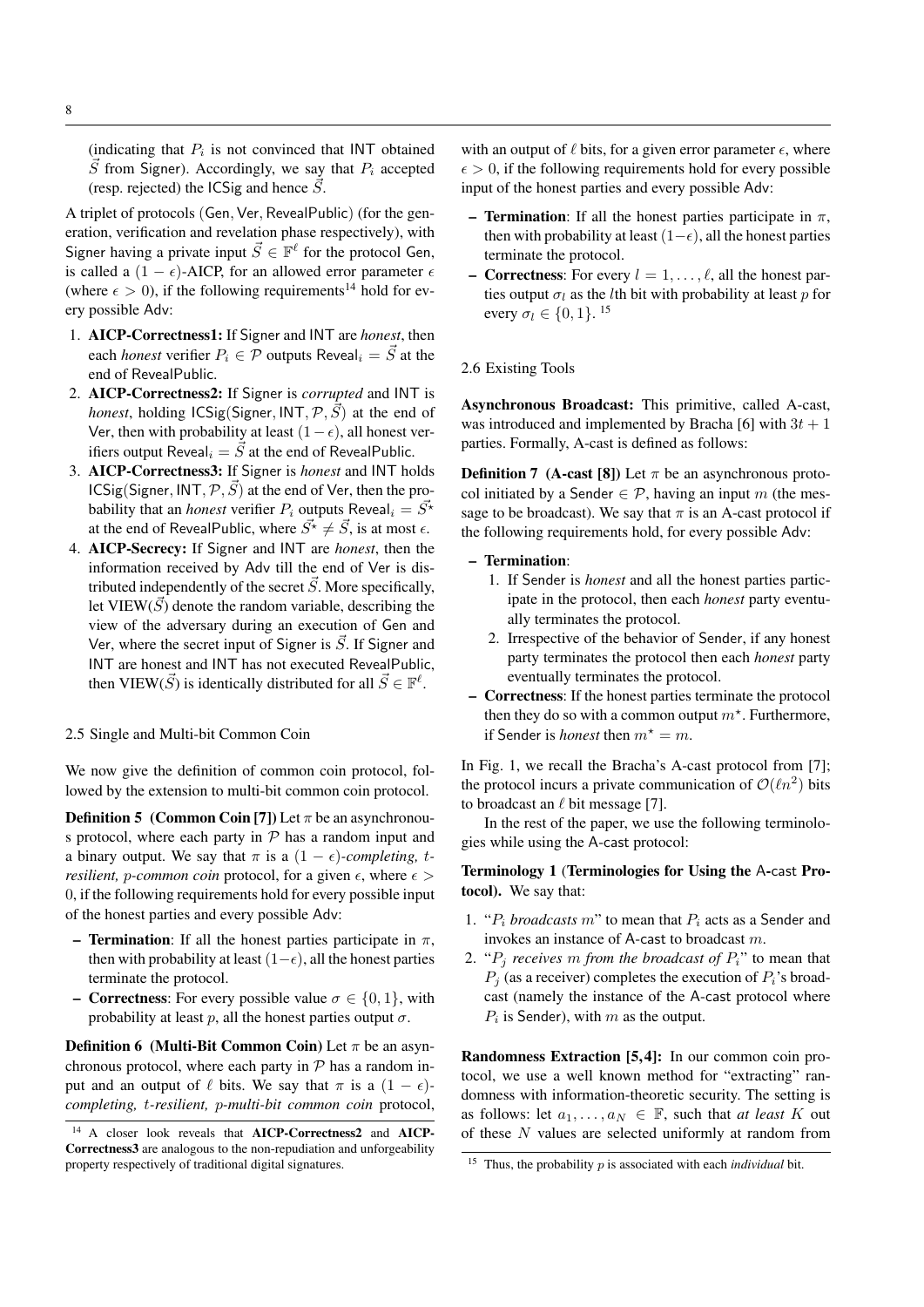$A$ -cast $(m)$ 

The following step is executed only by Sender:

1. Send the message  $(MSG, m)$  to all the parties.

Every  $P_i \in \mathcal{P}$  (including Sender) executes the following steps:

- 1. Upon receiving a message  $(MSG, m)$  from Sender, send the message ( $ECHO, m$ ) to all the parties.
- 2. Upon receiving  $n t$  messages (ECHO,  $m^*$ ) that agree on the value of  $m^*$ , send the message (READY,  $m^*$ ) to all the parties.
- 3. Upon receiving  $t + 1$  messages (READY,  $m^*$ ) that agree on the value of  $m^*$ , send the message (READY,  $m^*$ ) to all the parties.
- 4. Upon receiving  $n t$  messages (READY,  $m^*$ ) that agree on the value of  $m^*$ , send the message (OK,  $m^*$ ) to all the parties, output  $m^*$  and terminate the protocol.

 $\mathbb{F}$ ; however, the exact identities of those K values are not known. The goal is to compute K values from  $a_1, \ldots, a_N$ , say  $b_1, \ldots, b_K$ , each of which is uniformly distributed over F. This is achieved as follows: let  $f(x)$  be the polynomial of degree at most  $N-1$ , such that  $f(i) = a_{i+1}$ , for  $i =$  $0, \ldots, (N-1)$ . Then set  $b_1 = f(N), \ldots, b_K = f(N+1)$  $K - 1$ ) (note that, we require  $|\mathbb{F}| \geq N + K$  to make the technique work; in our protocols, N, K and  $\mathbb{F}$  will be such that this relationship will be true). The elements  $b_1, \ldots, b_K$ are uniformly distributed over  $\mathbb{F}$ , as there exists a one-to-one mapping between  $b_1, \ldots, b_K$  and the K random elements in the vector  $(a_1, \ldots, a_N)$ . We call this algorithm as EXT and invoke it as  $(b_1, \ldots, b_K) = \text{EXT}(a_1, \ldots, a_N)$ .

# 3 Asynchronous Information Checking Protocol

We present an AICP called MultiVerifierAICP, which is a  $(1 - \mu)$ -AICP<sup>16</sup>, where  $\mu = \frac{n(\ell+t-1)}{|\mathbb{F}|-\ell}$  and  $\ell$  is the number of secrets on which the signature is generated. Let the secret input of Signer be  $\vec{S} = (s^1, \ldots, s^\ell) \in \mathbb{F}^\ell$ . The underlying idea behind the protocol is as follows: During the generation phase, Signer selects a polynomial  $F(x)$  of degree at most  $\ell+t-1$ , which is an otherwise random polynomial such that  $F(\beta_i) = s^i$ , for  $i = 1, ..., \ell$ . Here  $\beta_1, ..., \beta_\ell$  are publicly known distinct elements from  $\mathbb F$ . The polynomial  $F(x)$  is given to INT. In addition, Signer gives the value of  $F(x)$ at a random *evaluation-point*  $\alpha_i$  (different from all  $\beta_i$ 's) to each verifier  $P_i$ . During the revelation phase, INT discloses  $F(x)$  (by broadcasting) and each verifier  $P_i$  checks whether the value held by him is indeed the value of  $F(x)$  at  $\alpha_i$ .

An AICP with the aformentioned generation and revelation phase, and with a void verification phase, already satisfies the AICP-Correctness3 property. Specifically, if Signer is *honest* and INT is *corrupted*, then INT will not know the evaluation-point  $\alpha_i$  of an honest verifier  $P_i$  and so with high probability, INT cannot disclose an incorrect polynomial  $F^*(x)$ , different from  $F(x)$ , and still remain unnoticed by an honest verifier  $P_i$ . The above AICP further satisfies the **AICP-Secrecy** property, as the degree of  $F(x)$  is at most  $\ell + t - 1$  and at most t points on  $F(x)$  will be disclosed to Adv; so Adv will lack  $\ell$  additional points on  $F(x)$ to uniquely interpolate  $F(x)$  and obtain the value of  $F(x)$  at  $\beta_1, \ldots, \beta_\ell$  (which are the secrets). More specifically, from the view-point of Adv, who holds  $t$  random points on a polynomial of degree at most  $\ell + t - 1$ , there exists a polynomial that will be "consistent" with those  $t$  random points and *any*  $\ell$  secrets. As we disclose below, the above AICP, however, does not achieve the AICP-Correctness2. Specifically if Signer is *corrupted*, then he might give  $F(x)$  to INT, but evaluations of a different polynomial  $\overline{F}(x)$  to each honest verifier, where  $\overline{F}(x) \neq F(x)$ . A verification phase, allowing interaction among Signer, INT and the verifiers is thus incorporated to bar Signer from doing the above. The interaction should be in a "zero-knowledge" fashion, meaning that it should not compromise the privacy of the information held by INT and the (honest) verifiers.

To enable the zero-knowledge interaction, Signer distributes some additional information to INT and the verifiers during the generation phase. Specifically, in addition to  $F(x)$ , Signer gives to INT another random polynomial  $R(x)$ of degree at most  $\ell + t - 1$ . In parallel, to each individual verifier  $P_i$ , Signer gives the value of  $R(x)$  at  $\alpha_i$ . Now the specific details of the zero-knowledge consistency checking, along with the other formal steps are given in Fig. 2.

We now prove the properties of the protocol MultiVerifie rAICP. We begin with the following two supporting claims.

**Claim 1.** Let  $F(x)$ ,  $R(x)$  be two polynomials of degree at  $\textit{most } \ell + t - 1$  and  $(\alpha_i, v_i, r_i)$  be a tuple such that  $F(\alpha_i) \neq v_i$ and  $R(\alpha_i) \neq r_i$ . Then for a random  $d \in \mathbb{F} \setminus \{0\}$ , the con*dition*  $B(\alpha_i) \neq dv_i + r_i$  *will be true except with probability at most*  $\frac{1}{\mathbb{F}|-1}$ *, where*  $B(x) \stackrel{def}{=} dF(x) + R(x)$ *.* 

PROOF: We first argue that there exists *only one* non-zero  $d \in \mathbb{F}$ , for which the condition  $B(\alpha_i) = dv_i + r_i$  will hold, even though  $F(\alpha_i) \neq v_i$  and  $R(\alpha_i) \neq r_i$ . For otherwise, assume there exists another non-zero  $e \in \mathbb{F}$ , where  $e \neq d$ , for which  $B(\alpha_i) = ev_i + r_i$  is true, even if  $F(\alpha_i) \neq v_i$  and  $R(\alpha_i) \neq r_i$ . This implies that

 $dF(\alpha_i)+R(\alpha_i)=dv_i+r_i$  and  $eF(\alpha_i)+R(\alpha_i)=ev_i+r_i$ ,

further implying  $(d - e)F(\alpha_i) = (d - e)v_i$  or  $F(\alpha_i) =$  $v_i$ , which is a contradiction. As  $d$  is random, the condition  $B(\alpha_i) = dv_i + r_i$  holds with probability at most  $\frac{1}{\mathbb{F}|-1}$ .  $\Box$ 

Claim 2. *In the protocol* MultiVerifierAICP*, if* Signer *and* INT *are honest, then* Signer *will broadcast the* OK *message (and not the polynomial*  $F(x)$ *) during the protocol* Ver.

<sup>&</sup>lt;sup>16</sup> We use  $\mu$  instead of  $\epsilon$  to denote the error probability of our AICP, as we reserve  $\epsilon$  to represent the error probability of our ABA protocol.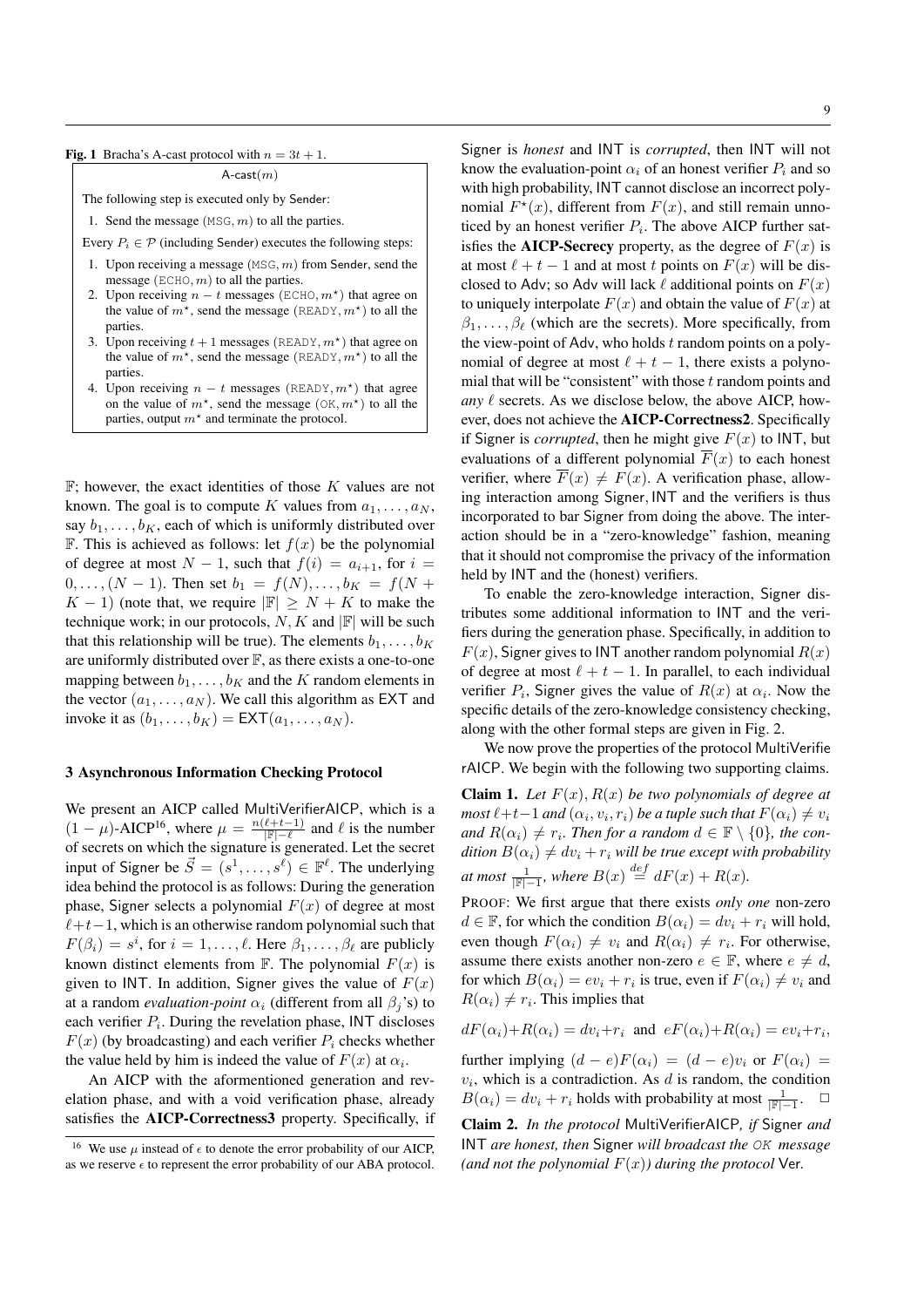10



PROOF: Follows from the fact that if Signer and INT are honest then  $F(\alpha_i) = v_i$  and  $R(\alpha_i) = r_i$  holds for every verifier  $P_i \in \mathcal{R}$ . Moreover, INT will broadcast the polynomial  $B(x)$  during Ver, where  $B(x) \stackrel{def}{=} dF(x) + R(x)$  and so  $dv_i + r_i = B(\alpha_i)$  will hold for every  $P_i \in \mathcal{R}$ .

Lemma 1 (AICP-Correctness1) *If* Signer *and* INT *are honest, then in the protocol* RevealPublic*, each honest verifier*  $P_i \in \mathcal{P}$  *will output* Reveal,  $= \vec{S}^{\star} = \vec{S}$ .

PROOF: From Claim 2, if Signer and INT are honest, then Signer will broadcast the OK message during Ver, as  $v_i$  =  $F(\alpha_i)$  and  $r_i = R(\alpha_i)$  will be true for each verifier  $P_i \in \mathcal{R}$ and there are at least  $t + 1$  honest verifiers in  $R$ . Now during RevealPublic, INT will broadcast  $\text{ICSig} = F(x)$  (so  $F^{\star}(x) = F(x)$  and each honest verifier  $P_i \in \mathcal{R}$  will broadcast the Accept message, as the condition *C1*, i.e.  $v_i$  =  $F(\alpha_i)$  will hold for each of them. Hence each honest verifier  $P_i \in \mathcal{P}$  will eventually receive  $t + 1$  Accept messages from at least  $t+1$  verifiers in  $R$  and hence will output Reveal<sub>i</sub> =  $\vec{S}$ <sup>\*</sup>. Now it is easy to see that  $\vec{S}$ <sup>\*</sup> =  $\vec{S}$ .

Lemma 2 (AICP-Correctness2) *If* Signer *is corrupted and* INT *is honest, holding* ICSig(Signer, INT,  $\mathcal{P}, \vec{S}$ ) *at the end of* Ver, then except with probability at most  $\frac{n}{\sqrt{F-1}}$ , all honest *verifiers will output* Reveal<sub>i</sub> =  $\vec{S}$  *at the end of* RevealPublic.

PROOF: We first claim that except with probability at most  $\frac{1}{\lvert \mathbb{F} \rvert-1}$ , an *honest* verifier  $P_i \in \mathcal{R}$  will broadcast the Accept message during RevealPublic, in response to ICSig(Signer,  $INT, P, \overrightarrow{S}$  broadcasted by the honest INT; so except with probability at most  $|\mathcal{R}| \cdot \frac{1}{|\mathbb{F}|-1} \leq \frac{n}{|\mathbb{F}|-1}$ , all the honest ver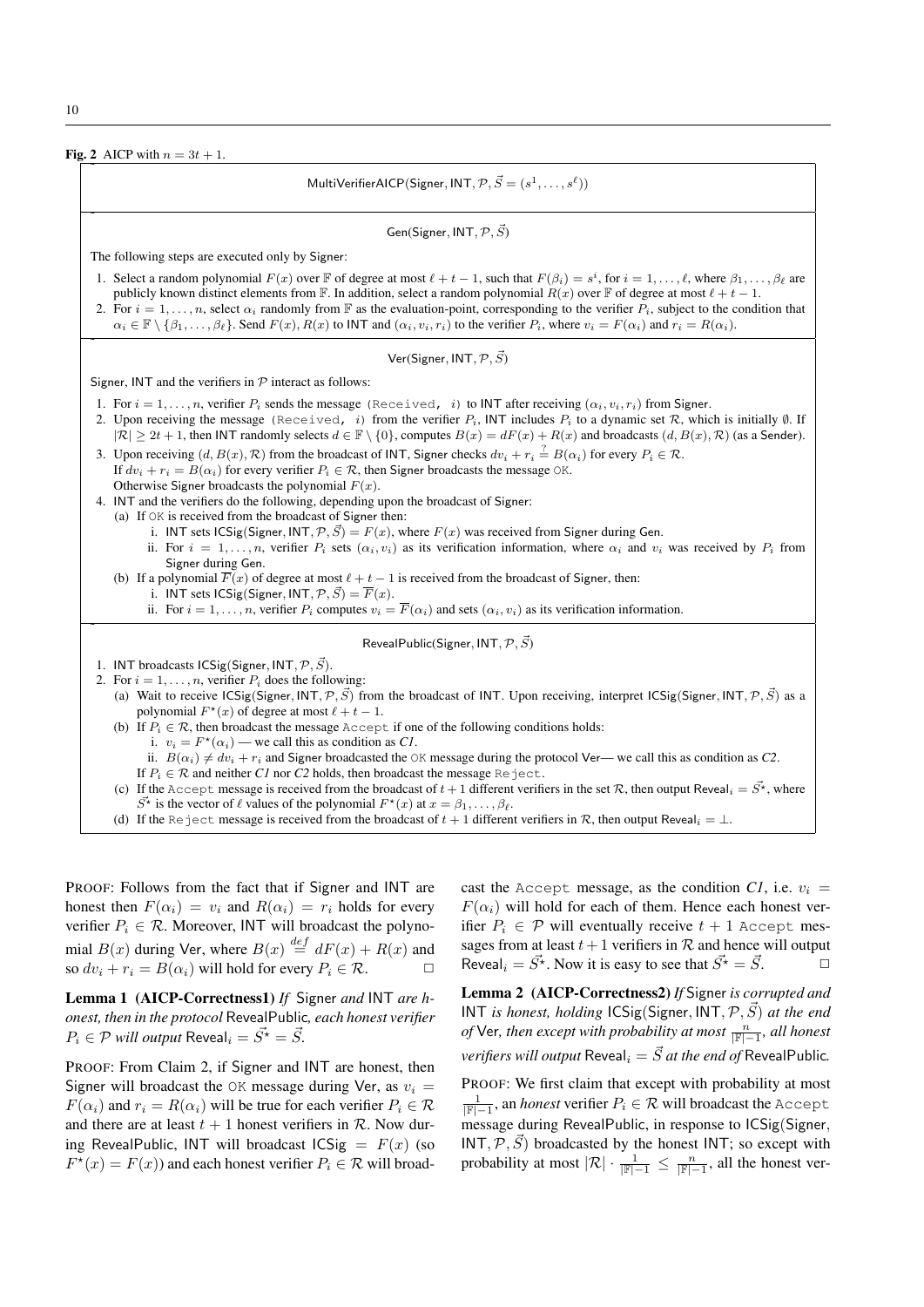ifiers in  $R$  will broadcast Accept. Now since there are at least  $t+1$  honest verifiers (and at most t corrupted verifiers) in the set R, it implies that each honest verifier  $P_i \in \mathcal{P}$ will eventually receive the Accept message from at least  $t + 1$  different verifiers in R and will output Reveal<sub>i</sub> =  $\overline{S}$ . We now prove our claim by considering the following two cases, depending upon what Signer broadcasts during Ver:

- 1. Signer *broadcasts a polynomial*  $\overline{F}(x)$  *during* Ver: In this case, the claim is true, asINT will set ICSig(Signer, INT,  $(\mathcal{P}, \vec{S}) = \overline{F}(x)$  as the IC signature and each *honest* verifier  $P_i \in \mathcal{R}$  will set  $v_i = \overline{F}(\alpha_i)$  as its verification information at the end of Ver. During RevealPublic, the honest INT will broadcast  $\text{ICSig}(\text{Signer}, \text{INT}, \mathcal{P}, \vec{S}) =$  $F^*(x) = \overline{F}(x)$  and so the condition *C1*, namely  $F^*(\alpha_i)$  $= v_i$  will hold for each honest verifier  $P_i \in \mathcal{R}$ .
- 2. Signer *broadcasts the* OK *message during* Ver: In this case, INT will broadcast ICSig(Signer, INT,  $\mathcal{P}, \vec{S}$ ) =  $F^*(x) = F(x)$  during RevealPublic. Now we have the following cases depending on the relationship between  $(F(x), R(x))$  held by INT and the tuple  $(\alpha_i, v_i, r_i)$  held by an *honest* verifier  $P_i \in \mathcal{R}$ :
	- (a)  $F(\alpha_i) = v_i$ : clearly  $P_i$  will broadcast Accept, as the condition *C1*, i.e.  $F^*(\alpha_i) = v_i$  will hold for  $P_i$ .
	- (b)  $F(\alpha_i) \neq v_i$  and  $R(\alpha_i) = r_i$ : Here also  $P_i$  will broadcast the Accept message, as the condition *C2*, i.e.  $B(\alpha_i) \neq dv_i + r_i$  will hold for  $P_i$ .
	- (c)  $F(\alpha_i) \neq v_i$  *and*  $R(\alpha_i) \neq r_i$ : In this case,  $P_i$  will broadcast Accept, except with probability at most  $\frac{1}{\mathbb{F}|-1}$ , as the condition *C2*, i.e. *B*( $\alpha_i$ ) ≠  $dv_i + r_i$ will hold for  $P_i$ , which follows from Claim 1. More specifically, if  $F(\alpha_i) \neq v_i$  and  $R(\alpha_i) \neq r_i$ , then there exists a unique, non-zero d, for which  $B(\alpha_i)$  =  $dv_i+r_i$  will hold. However, a corrupted Signer while distributing the tuple  $(\alpha_i, v_i, r_i)$  to an honest  $P_i \in$  $R$  during the protocol Gen, has no idea (other than guessing) about the random  $d$ , which will be selected by the honest INT only during Ver (when  $(\alpha_i, v_i, r_i)$ has been already delivered to  $P_i$ ).

Lemma 3 (AICP-Correctness3) *If* Signer *is honest and* INT *holds* ICSig(Signer, INT, P,  $\vec{S}$ ) *at the end of* Ver, then *the probability that an honest*  $P_i$  *outputs*  $\text{Reveal}_i = \vec{S^{\star}}$  *at the end of* RevealPublic, where  $\vec{S^{\star}} \neq \vec{S}$  is at most  $\frac{n(\ell+t-1)}{|\mathbb{F}|- \ell}$ .

PROOF: First of all we have to consider a *corrupted* INT, as an honest INT always reveals  $\text{ICSig}(Signer, INT, \mathcal{P}, \overline{S}).$ To make an honest verifier  $P_i \in \mathcal{P}$  output Reveal $i = \vec{S}^*$ at the end of RevealPublic, where  $\vec{S}^* \neq \vec{S}$ , it must be the case that INT revealed incorrect ICSig during RevealPublic. More specifically, INT must have broadcasted an incorrect polynomial  $F^*(x)$  during RevealPublic, that evaluates to the elements of  $\overline{S^*}$  at  $x = \beta_1, \ldots, \beta_\ell$ . We now claim that if INT does so, then except with probability at most  $\frac{\ell+t-1}{|F|-\ell}$ ,

an *honest* verifier  $P_i \in \mathcal{R}$  will broadcast the Reject message during RevealPublic; so except with probability at most  $|\mathcal{R}| \cdot \frac{\ell+t-1}{|\mathbb{F}|- \ell} \leq \frac{n(\ell+t-1)}{|\mathbb{F}|- \ell}$ , all the honest verifiers in R will broadcast Reject. As there can be *at most* t corrupted verifiers in the set  $R$  (who may broadcast the Accept message in response to the incorrect polynomial), this implies that no honest verifier in the set P will output  $\vec{S}^*$ . We now prove our claim by considering the following two cases, based on the broadcast of the honest Signer during Ver:

- 1. Signer *broadcasts the polynomial*  $F(x)$  *during* Ver: This implies that  $B(\alpha_i) = dv_i + r_i$  does not hold for *all* the verifiers  $P_i \in \mathcal{R}$  during Ver. So clearly the condition *C2* will not hold for any honest verifier  $P_i \in \mathcal{R}$  during RevealPublic. An honest verifier  $P_i \in \mathcal{R}$  can therefore broadcast the Accept message under the condition *C1*, namely when  $F^*(\alpha_i) = v_i$  holds. However,  $F^*(x) \neq$  $F(x)$  and the corrupted INT will have no information about  $\alpha_i$ , as both Signer and  $P_i$  are honest. Moreover,  $\alpha_i$ 's are randomly selected from  $\mathbb{F} \setminus {\beta_1, \ldots, \beta_\ell}$ . So the probability that INT can ensure that  $F^*(\alpha_i) = v_i =$  $F(\alpha_i)$  holds is the same as INT can correctly guess  $\alpha_i$ , which is at most  $\frac{\ell+t-1}{\|\mathbb{F}|-\ell}$  (since  $F^*(x)$  and  $F(x)$  can have the same value for at most  $\ell + t - 1$  values of x).
- 2. Signer *broadcasts the* OK *message during* Ver: This implies that  $B(\alpha_i) = dv_i + r_i$  holds for *all* the verifiers  $P_i \in \mathcal{R}$ . We show that in this case, the conditions under which an *honest* verifier  $P_i \in \mathcal{R}$  would broadcast the Accept message (in response to the polynomial  $F^*(x) \neq F(x)$  during RevealPublic are either impossible or may happen with probability at most  $\frac{\ell+t-1}{|\mathbb{F}|- \ell}$ :
	- (a)  $F^*(\alpha_i) = v_i = F(\alpha_i)$ : As discussed above, this can happen with probability at most  $\frac{\ell+t-1}{|\mathbb{F}|-l}$ .
	- (b)  $B(\alpha_i) \neq dv_i + r_i$  *and* Signer *broadcasted the* OK *message during* Ver: This is impossible because if  $B(\alpha_i) \neq dv_i + r_i$ , then an honest Signer would have broadcasted  $F(x)$ , instead of OK during Ver.  $\Box$

Lemma 4 (AICP-Secrecy) *If* Signer *and* INT *are honest, then the information received by* Adv *till the end of* Ver *is* distributed independently of the secret  $\vec{S} = (s^{(1)}, \ldots, s^{(\ell)})$ .

PROOF: If Signer and INT are honest, then Signer will broadcast the OK message during Ver. Without loss of generality, let the verifiers  $P_1, \ldots, P_t \in \mathcal{P}$  be under the control of Adv. At the end of Ver, Adv will know  $d$  and the polynomial  $B(x) = dF(x) + R(x)$ , as they are broadcasted. In addition, Adv will also know  $\alpha_i$  and  $v_i = F(\alpha_i)$ ,  $r_i =$  $R(\alpha_i)$ , for  $i = 1, \ldots, t$ . Further, the adversary Adv can compute  $B(\beta_1), \ldots, B(\beta_\ell)$ , from which it gets  $dF(\beta_1)$  +  $R(\beta_1), \ldots, dF(\beta_\ell) + R(\beta_\ell)$ . However, the degree of the polynomials  $F(x)$  and  $R(x)$  is at most  $\ell + t - 1$  and the two polynomials are independent of each other. It is easy to see that  $d, F(\alpha_1), \ldots, F(\alpha_t), R(\alpha_1), \ldots, R(\alpha_t), dF(\beta_1)$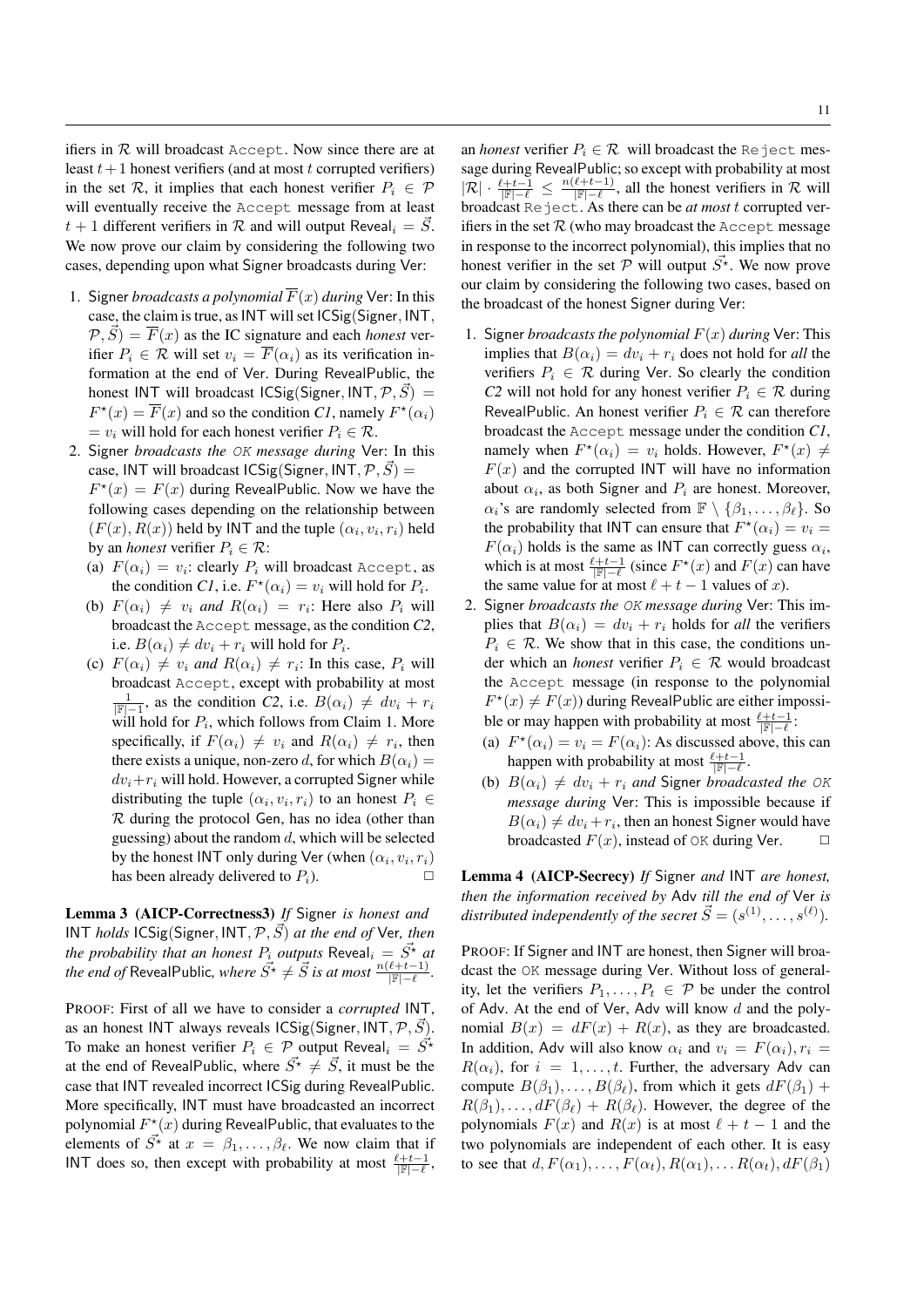+  $R(\beta_1), \ldots, dF(\beta_\ell) + R(\beta_\ell)$  have distribution independent of  $F(\beta_1) = s^1, \dots, F(\beta_\ell) = s^\ell$ . This is because from the adversary's point of view, for every possible choice of  $s^1, \ldots, s^\ell$ , there exists polynomials  $\overline{R}(x)$  and  $\overline{F}(x)$  of degree  $\ell + t - 1$  with  $r_1 = \overline{R}(\alpha_1), \ldots, r_t = \overline{R}(\alpha_t), v_1 =$  $\overline{F}(\alpha_1), \ldots, v_t = \overline{F}(\alpha_t)$  and  $\overline{F}(\beta_1) = s^1, \ldots, \overline{F}(\beta_\ell) = s^\ell,$ such that  $dv_1 + r_1 = d\overline{F}(\beta_1) + \overline{R}(\beta_1), \ldots, dv_{\ell} + r_{\ell}$  $d\overline{F}(\beta_{\ell}) + \overline{R}(\beta_{\ell})$  will hold.  $\square$ 

Theorem 1 *Protocols* (Gen, Ver, RevealPublic) *constitute*  $a\left(1-\mu\right)$ -AICP, where  $\mu=\frac{n(\ell+t-1)}{|\mathbb{F}|-\ell}.$  Protocol Gen requires *a private communication of*  $\mathcal{O}((\ell + n) \log \frac{1}{\epsilon})$  *bits. Protocol* Ver *requires broadcast of*  $\mathcal{O}((\ell + n) \log \frac{1}{\epsilon})$  *bits and private communication of* O(n log n) *bits. Protocol* RevealPublic *requires broadcast of*  $\mathcal{O}((\ell + n) \log \frac{1}{\epsilon})$  *bits.* 

PROOF: During Gen, Signer privately sends  $\ell + t$  field elements to INT and three field elements to each verifier. Since each field element can be represented by  $\kappa = \mathcal{O}(\log \frac{1}{\epsilon})$  bits, Gen incurs a private communication of  $\mathcal{O}((\ell + n) \log \frac{1}{\epsilon})$ bits. In the protocol Ver, every verifier privately sends the message (Received,  $\star$ ) to INT, thus causing a private communication of  $\mathcal{O}(n \log n)$  bits (assuming that the identity of each party can be represented by  $\log n$  bits). In addition, INT and separately Signer broadcast a polynomial represented by  $\ell + t$  field elements, thus incurring a broadcast of  $\mathcal{O}((\ell + n) \log \frac{1}{\epsilon})$  bits. In the protocol RevealPublic, INT broadcasts ICSig that consists of  $\ell + t$  field elements. Each verifier in  $R$  broadcasts Accept/Reject message. So RevealPublic involves broadcast of  $\mathcal{O}((\ell+n) \log \frac{1}{\epsilon})$  bits. The proof now follows from Lemmas 1-4 and the fact that  $\frac{n}{|\mathbb{F}|-1} < \frac{n(\ell+t-1)}{|\mathbb{F}|-1}$ .

In the rest of the paper, we will use the following terminologies while using the protocol MultiVerifierAICP.

Terminology 2 (Terminologies for Using the Gen, Ver and RevealPublic Protocols). Recall that Signer and INT can be any party from the set  $P$ . We say that:

- 1. " $P_i$  gives  $\text{ICSig}(P_i, P_j, \mathcal{P}, \vec{S})$  to  $P_j$ " to mean that  $P_i$  as a Signer executes the protocol Gen $(P_i, P_j, \mathcal{P}, \vec{S})$ , considering  $P_i$  as an INT, to give its IC signature on  $\vec{S}$ .
- 2. " $P_i$  *receives*  $\text{ICSig}(P_j, P_i, \mathcal{P}, \vec{S})$  *from*  $P_j$ " to mean that  $P_i$  as an INT has completed the protocol  $\text{Ver}(P_j, P_i, \mathcal{P}, \mathcal{P})$  $\vec{S}$ ) and holds  $\mathsf{ICSig}(P_j, P_i, \mathcal{P}, \vec{S})$ , where  $P_j$  is Signer.
- 3. " $P_i$  *reveals*  $\text{ICSig}(P_j, P_i, \mathcal{P}, \vec{S})$ " to mean that  $P_i$  as an INT executes RevealPublic $(P_j, P_i, \mathcal{P}, \vec{S})$  for revealing  $\mathsf{ICSig}(P_j, P_i, \mathcal{P}, \vec{S})$  and hence  $\vec{S}$ , where  $P_j$  is Signer, while the verifiers in  $P$  participate in the instance of RevealPublic.
- 4. " $P_k$  completes the revelation of  $\mathsf{ICSig}(P_j, P_i, \mathcal{P}, \vec{S})$  with *output* Reveal<sub>k</sub> =  $\vec{S}$ <sup>\*</sup> (resp. Reveal<sub>k</sub> = ⊥)" to mean that  $P_k$  as a verifier has completed the protocol RevealPublic

 $(P_j, P_i, \mathcal{P}, \vec{S})$ , where  $P_j$  is Signer and  $P_i$  is INT, with output Reveal<sub>k</sub> =  $\vec{S}^{\star}$  (resp. Reveal<sub>k</sub> =  $\perp$ ).

- 5. " $P_i$  successfully/correctly revealed  $\mathsf{ICSig}(P_j, P_i, \mathcal{P}, \vec{S})$ (and hence  $\vec{S}$ )" to mean that every honest verifier  $P_k \in$ P outputs Reveal $_k = \vec{S}$  after completing RevealPublic(  $P_j, P_i, \mathcal{P}, \vec{S}$ , where  $P_i$  is INT and  $P_j$  is Signer.
- 6. " $P_i$  *failed to reveal*  $\textsf{ICSig}(P_j, P_i, \mathcal{P}, \vec{S})$  (and hence  $\vec{S}$ )" to mean that each honest verifier  $P_k$  outputs Reveal $_k =$  $\perp$  after completing RevealPublic $(P_j, P_i, \mathcal{P}, \vec{S})$ , where  $P_i$  is INT and  $P_j$  is Signer.

### 4 Asynchronous Weak Commitment (AWC)

We present an AWC scheme, which is a  $(1-\delta)$ -AWC, where  $\delta = \frac{n^2(\ell+t-1)}{|\mathbb{F}|-\ell}$  and  $\ell$  is the number of secrets committed in the scheme. For the ease of presentation, we first present an AWC scheme which allows to commit and decommit a single secret (i.e.  $\ell = 1$ ). This is followed by the modifications required to deal with  $\ell$  secrets concurrently. Next, we compare our AWC scheme with the existing AWSS and W-SVSS schemes. We conclude with an important interpretation of our AWC on committing and decommitting polynomials (instead of committing and decommitting a secret as it is projected now). The interpretation plays a crucial role when AWC is plugged in the AVSS scheme.

#### 4.1 AWC Scheme for a Single Secret

We present an AWC scheme called AWC-Single, consisting of a pair of protocols (Com, Decom), which allows a Committer  $\in \mathcal{P}$  to commit a secret  $s \in \mathbb{F}$  in a distributed fashion among the parties in  $P$ . The high level idea of the protocol is as follows: During the protocol Com, Committer computes n Shamir-shares [27] for the secret  $s$ , with threshold t. Specifically, Committer selects a random polynomial of degree at most  $t$ , subject to the condition that the constant term of the polynomial is the secret s. Let  $Sh_1, \ldots, Sh_n$ be the  $n$  shares of  $s$ , which are nothing but  $n$  distinct evaluations of the polynomial. Then Committer sends the ith share  $Sh_i$  to the party  $P_i$ . On receiving the share  $Sh_i$  from Committer, party  $P_i$  "acknowledges" by signing  $Sh_i$  and giving  $\mathsf{ICSig}(P_i,\mathsf{Commentter},\mathcal{P},Sh_i)$  to Committer.

To avoid endless waiting (due to asynchronicity), on receiving the signatures from  $n-t = 2t+1$  parties, Committer broadcasts the identities of these  $2t + 1$  parties (we denote these parties by the set WCORE) and every (honest) party terminates Com on receiving WCORE from Committer. At this stage, Committer has committed a secret determined by the shares of the (honest) parties in WCORE. Specifically, let  $\overline{f}(x)$  be the polynomial, defined by the shares<sup>17</sup> of the

A set of shares  $S = \{(i, Sh_i)\}\$ is said to *define a polynomial*, say  $p(\cdot)$ , if  $p(i) = Sh_i$  holds for every index i in the set S; we also say that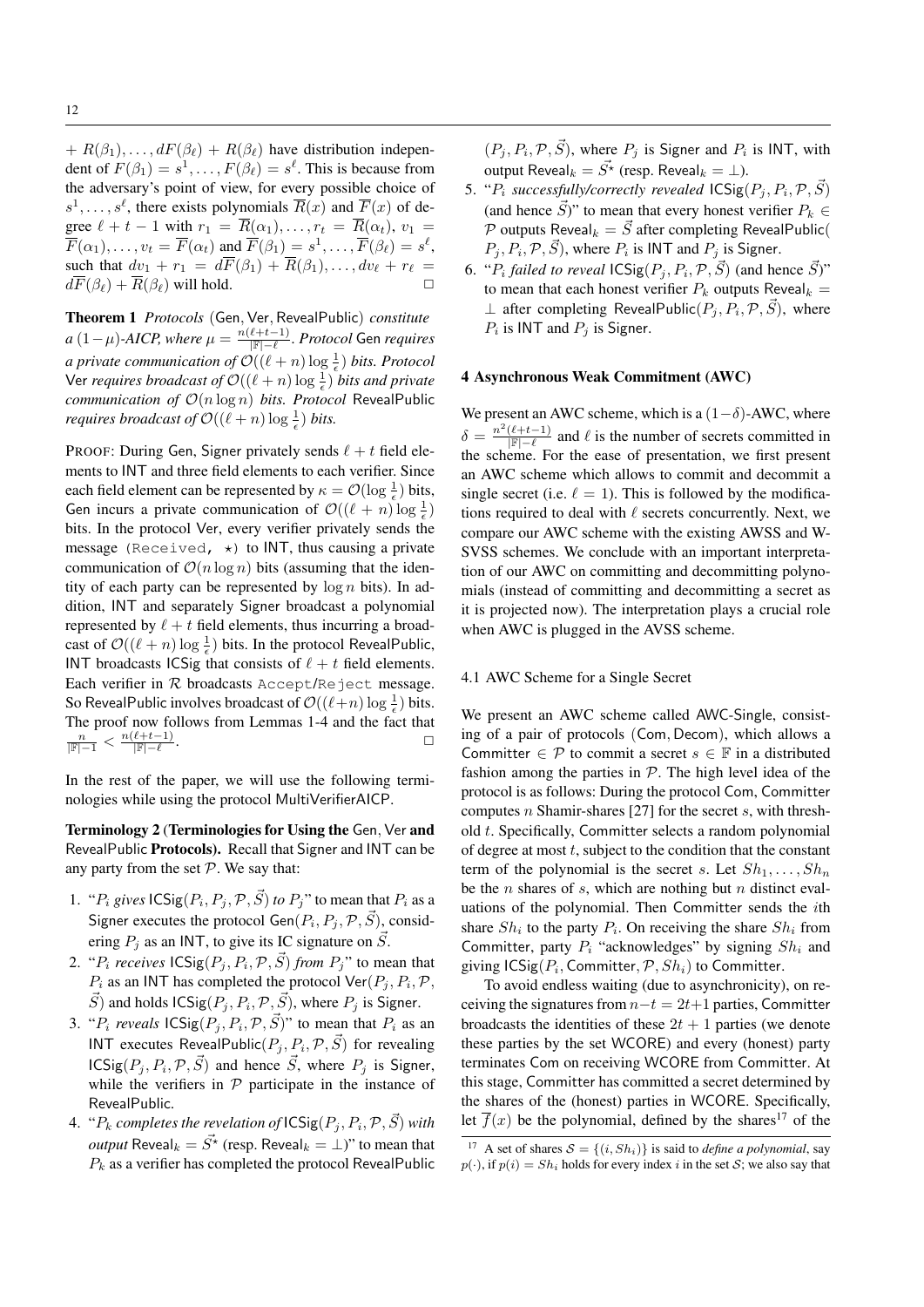*honest* parties in WCORE. Then, the committed secret, say  $\overline{s}$ , is the constant term of  $f(x)$  (thus belongs to  $\mathbb{F}$ ) if the polynomial is of degree at most t, else  $\overline{s} = \perp$ .

If Committer is *honest* then the protocol Com preserves the privacy of the secret s; this follows from the privacy of Shamir secret-sharing and the secrecy property of the AICP. Furthermore, protocol Com terminates since every honest party in the set of at least  $2t + 1$  honest parties will be eventually included in WCORE. The committed secret  $\bar{s}$  is the same as the secret input s of the honest Committer. Now consider the case when Committer is *corrupted*. In that case, it may not distribute "consistent" Shamir-shares to the honest parties in WCORE. More specifically, the shares given to the honest parties in the set WCORE may not lie on a unique polynomial of degree at most t, so the committed secret  $\overline{s}$ may be  $\perp$ . However, as discussed in the sequel, during the protocol Decom, a corrupted Committer cannot decommit any  $s^*$  different from the committed secret  $\perp$ .

In the protocol Decom, Committer reveals the signatures of *all* the  $2t + 1$  parties in the set WCORE on the corresponding shares. So the participation of Committer is very crucial in the protocol Decom, as otherwise, the honest parties will never participate and terminate the protocol Decom. A corrupted Committer might thus choose to let Decom never complete. Now if all the signatures (on the shares) are revealed correctly by Committer and the  $2t + 1$ shares lie on a unique polynomial of degree at most  $t$ , then the constant term of the polynomial is output as the decommitted secret; otherwise the parties output ⊥. The interpretation is that Committer wants to decommit the secret, say  $s^*$ , which is the constant term of the polynomial, defined by the  $2t+1$  shares (corresponding to the parties in WCORE), that are revealed by Committer (along with the corresponding signatures). If these shares define a polynomial of degree at most  $t$ , then  $s^*$  is the constant term of the polynomial (thus belongs to F); otherwise  $s^* = \bot$ .

It is easy to see that an *honest* Committer will successfully reveal the required signatures, leading to a decommitment of s. On the other hand, a *corrupted* Committer can *only* successfully reveal the signature on the *same* share  $Sh_i$ , which it had given to an *honest* party  $P_i \in WCORE$  during Com (follows from the AICP-Correctness3 property of AICP). This implies that if  $s^* \in \mathbb{F}$  is the decommitted secret then with high probability,  $s^*$  is the same as secret  $\overline{s}$ , committed during Com. That is, the constant term of the polynomial defined by the shares of the honest parties in WCORE (namely  $\overline{s}$ ) in Com is  $s^*$ <sup>18</sup>

Without violating the properties of the protocol, we add few *additional* steps in the protocol Com. These additional steps do not play any role for the AWC scheme, but they are crucial to our AVSS scheme (described in the next section) that is built on AWC scheme. Firstly, while distributing  $Sh_i$  to party  $P_i$ , the Committer signs the share and gives  $\textsf{ICSig}(\textsf{Commentter}, P_i, \mathcal{P}, Sh_i)$  to  $P_i$ . To distinguish these signatures from the ones described before, we use the following notations: (1) The signatures  $\mathsf{ICSig}(P_i, \mathsf{Commentter}, P, \mathsf{C})$  $Sh_i$ ), given by the share-holders  $P_i$  to Committer are called *primary signatures*. (2) The signatures ICSig(Committer,  $P_i$ ,  $\mathcal{P}$ ,  $Sh_i$ ), given by Committer to the share-holders  $P_i$  are called *secondary signatures*. Secondly,  $(Sign-Sent, \star, \star)$ and (Sign-Received,  $\star$ ,  $\star$ ) messages are broadcasted by the share-holders and Committer respectively, after giving and receiving the primary signatures. The formal details of AWC-Single are given in Fig 3.

We now prove the properties of AWC-Single.

# Lemma 5 (Termination) *Protocols* (Com, Decom) *satisfy the termination condition of Definition 3 without any error.*

PROOF: If Committer is *honest* then eventually it will receive  $\textsf{ICSig}(P_i, \textsf{Committer}, \mathcal{P}, Sh'_i)$  from every honest  $P_i$ , where  $Sh'_i = Sh_i$  and there are at least  $2t + 1$  such honest parties. So eventually, Committer will broadcast a set WCORE and the corresponding  $(Sign-Received, \star, \star)$ messages and by the properties of broadcast, every honest party will eventually receive the set and the messages. Moreover, the honest Committer also must have received the message  $(Sign-Sent, i, Committee)$  from the broadcast of every party  $P_i \in WCORE$ , before including  $P_i$  in the set WCORE and so from the properties of broadcast every other honest party will also eventually receive these messages and will terminate the protocol Com. This proves the first requirement.

Let  $P_i$  be an honest party who has terminated Com. Thus  $P_i$  has received the set WCORE of size  $2t + 1$  and the required (Sign-Received,  $\star$ ,  $\star$ ) messages from the broadcast of Committer, along with the message (Sign-Sent, j, Committer) from the broadcast of every  $P_i \in WCORE$ . Now from the properties of broadcast, every other honest party will also eventually receive this set and the corresponding messages and will terminate Com. This proves the second requirement.

Now we show that if Committer is honest then every party will terminate Decom. The claim is trivially true since an honest Committer will invoke the protocol Decom and reveal the signature  $\text{ICSig}(P_j, \text{Committer}, \mathcal{P}, Sh_j)$  corresponding to each  $P_j \in WCORE$ . Irrespective of whether Committer has revealed the signatures successfully or not, every party will terminate the protocol eventually.

It is left to show that if Committer is corrupted and some honest party, say  $P_i$ , terminates Decom, then every other

the shares in S *lie* on the polynomial  $p(\cdot)$ . Note that the degree of  $p(\cdot)$ will be at most  $|S| - 1$ .

<sup>&</sup>lt;sup>18</sup> Note that there are at least  $t+1$  honest parties in WCORE and thus the shares of the honest parties in WCORE uniquely define a single polynomial of degree at most t.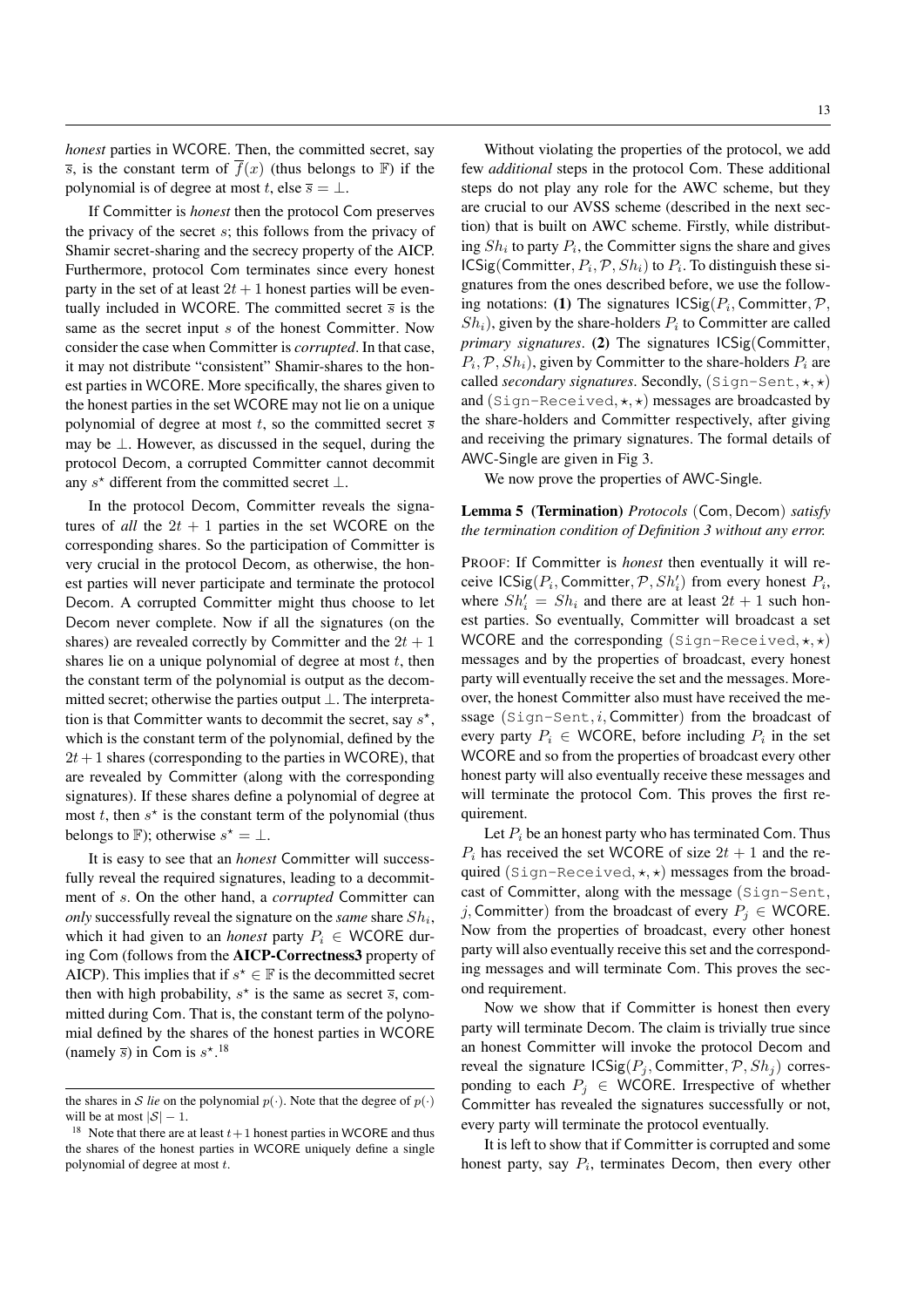Fig. 3 AWC with  $n = 3t + 1$ .

˜ AWC-Single(Committer,  $P, s$ ) ˜ Com(Committer,  $P, s$ ) GENERATING THE COMMITMENT INFORMATION: The following code is executed only by Committer: 1. Select a random polynomial  $f(x)$  over  $\mathbb F$  of degree at most t, such that  $f(0) = s$  and for  $i = 1, \ldots, n$ , compute the *i*th share  $Sh_i = f(i).$ 2. For  $i = 1, \ldots, n$ , give ICSig(Committer,  $P_i$ ,  $\mathcal{P}, Sh_i$ ) to  $P_i$  by acting as a Signer and considering  $P_i$  as an INT. 3. For  $i = 1, \ldots, n$ , if  $\text{ICSig}(P_i, \text{Commentter}, P, Sh'_i)$  is received from  $P_i$ , such that  $Sh'_i = Sh_i$  and the message (Sign-Sent, *i*, Committer) is received from the broadcast of  $P_i$ , then include  $P_i$  in a dynamic set WCORE, which is initialized to  $\emptyset$ . In addition, broadcast the message (Sign-Received, i, Committer) to publicly notify the receipt of signature from the party  $P_i$ . 4. Wait till  $|WCORE| = 2t + 1$  and then broadcast the set WCORE. SIGNING THE SHARES, VERIFYING Committer's CLAIM AND TERMINATION: For  $i = 1, \ldots, n$ , every party  $P_i \in \mathcal{P}$  (including Committer) executes the following code: 1. On receiving ICSig(Committer,  $P_i$ ,  $\mathcal{P}, Sh_i$ ) from Committer, act as a Signer and give ICSig( $P_i$ , Committer,  $\mathcal{P}, Sh_i$ ) to Committer, considering Committer as an INT. In addition, broadcast the message  $(Sign-Sent, i, Committee)$  to notify that signature is given to Committer. 2. Wait to receive a set WCORE of size  $2t + 1$  from the broadcast of Committer, along with the messages (Sign-Received, j, Committer), corresponding to each  $P_i \in WCORE$ , from the broadcast of Committer. On receiving WCORE and these messages, wait to receive the message (Sign-Sent, j, Committer) from the broadcast of every  $P_i \in$  WCORE. On receiving all these messages, terminate the protocol. ˜ Decom(Committer,  $P, s$ ) DECOMMITTING THE SECRET: The following code is executed only by Committer: 1. Act as an INT and reveal  $\text{ICSig}(P_i, \text{Committer}, \mathcal{P}, Sh_i)$ , corresponding to each  $P_i \in \text{WCORE}$ . VERIFYING THE DECOMMITMENT AND TERMINATION: For  $i = 1, \ldots, n$ , every party  $P_i \in \mathcal{P}$  (including Committer) executes the following code: 1. Act as a verifier and wait to complete the revelation of  $\text{ICSig}(P_i, \text{Committer}, \mathcal{P}, Sh_i)$ , corresponding to each  $P_i \in \text{WCORE}$ . 2. If  $\exists P_j \in \text{WCORE}$ , such that  $P_i$  completes the revelation of  $\text{ICSig}(P_j, \text{Committer}, \mathcal{P}, Sh_j)$  with output Reveal $_i = \perp$  then output ⊥ and terminate. 3. If  $P_i$  completes the revelation of  $\text{ICSig}(P_i, \text{Committer}, \mathcal{P}, Sh_i)$  with output Reveal $_i = Sh_i$  for every  $P_i \in \text{WCORE}$ , then do the following: (a) If the points  $\{(j, Sh_j) : P_j \in \text{WCORE}\}$  lie on a unique polynomial, say  $f^*(x)$ , of degree at most t, then output  $s^* = f^*(0)$ and terminate. (b) If the points  $\{(j, Sh_j) : P_j \in \text{WCORE}\}\$  do not lie on a unique polynomial of degree at most t, then output  $\perp$  and terminate.

honest party eventually terminates the protocol. From the protocol steps, it follows that  $P_i$  must have completed the revelation of  $\text{ICSig}(P_j, \text{Committer}, \mathcal{P}, Sh_j)$ , corresponding to every  $P_j \in \mathsf{WCORE}$  with some output Reveal<sub>i</sub>. From the protocol steps of RevealPublic, every other honest party will also eventually complete the revelation of these ICSigs and hence will terminate the protocol Decom. This concludes the proof of termination.  $\Box$ 

Lemma 6 (Correctness) *Protocols* (Com, Decom) *satisfy the correctness condition of Definition 3 with probability at least*  $(1 - \delta)$ *, where*  $\delta = \frac{n^2 t}{|\mathbb{F}|-1}$ *.* 

PROOF: First we show that if some honest party terminates Com, then there exists a *committed* secret  $\overline{s} \in \mathbb{F} \cup \{\perp\}.$ The secret  $\overline{s}$  is defined as follows: if the shares of the *honest* parties in WCORE lie on a unique polynomial of degree at most t, say  $\overline{f}(x)$ , then  $\overline{s} = \overline{f}(0)$ , otherwise  $\overline{s} = \perp$ . Note that  $\overline{s}$  is well defined, as there are at least  $t + 1$  honest parties in WCORE and the condition that some honest party terminated Com ensures that every honest party in WCORE

has received its share from Committer. We next define  $s^*$ , the input for Committer during the protocol Decom (namely the value for decommitting):  $s^*$  is the constant term of the polynomial, defined by the  $2t+1$  shares, which are revealed by Committer during the protocol Decom; if the polynomial has degree at most t, then  $s^* \in \mathbb{F}$ , otherwise  $s^* = \bot$ . Now we consider the following two cases (depending upon the behaviour of Committer):

- Committer *is honest*: In this case,  $s^* = \overline{s} = s$ . This is because, the  $2t + 1$  shares which Committer reveals during Decom are the points on the original polynomial  $f(x)$ , selected by Committer during Com. In this case, Committer will successfully reveal the signature corresponding to every party in WCORE, except with probability at most  $t\mu \leq \delta$ , where  $\mu = \frac{nt}{\|\mathbb{F}| - 1}$  (for every *honest* party in WCORE, the claim is true without any error due to AICP-Correctness1; for every *corrupted* party in WCORE, the claim is true due to AICP-Correctness2, except with probability  $\mu$ ; the rest follows from the fact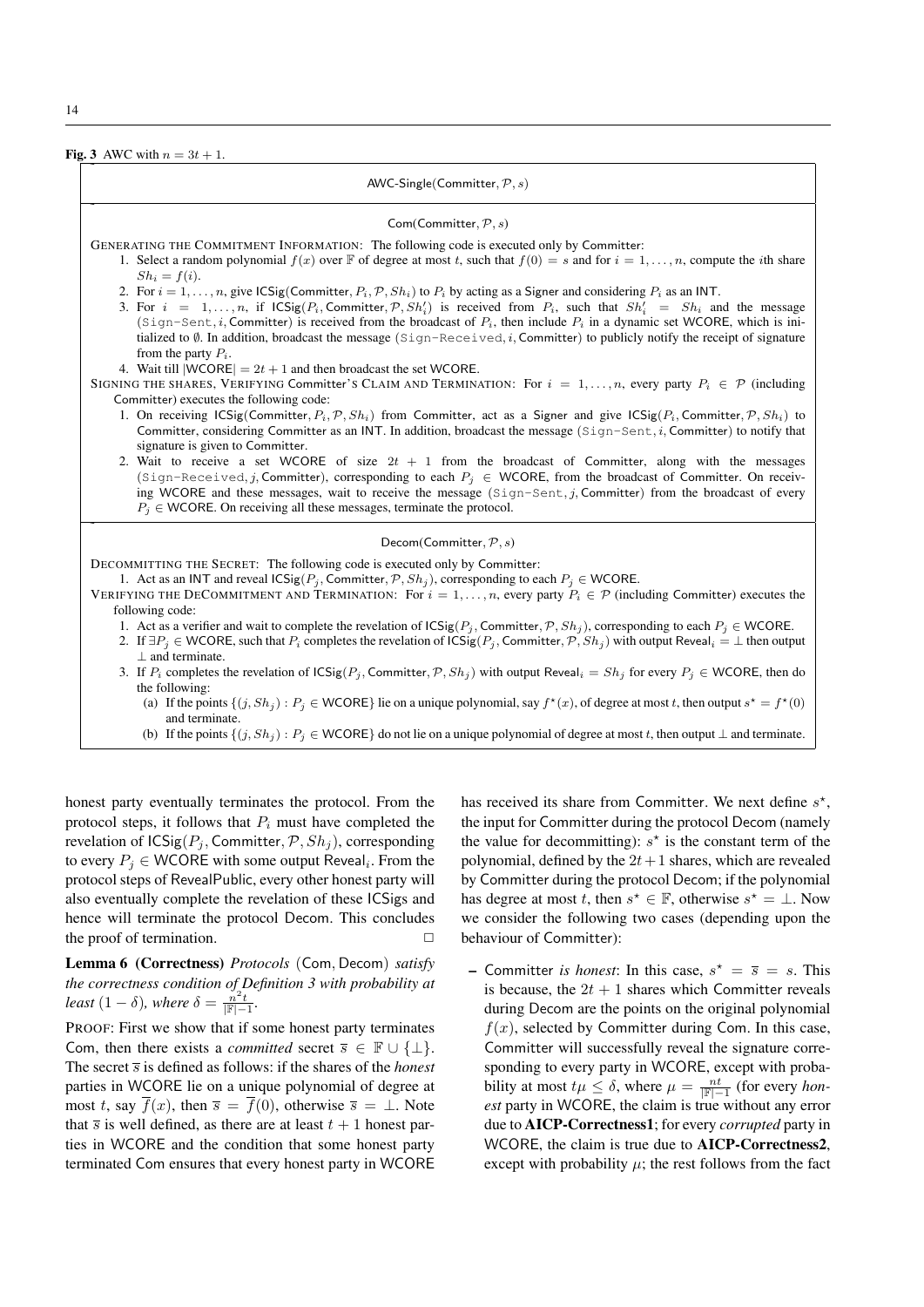– Committer *is corrupted*: we show that if Committer tries to decommit  $s^*$ , where  $s^* \neq \overline{s}$ , then except with probability at most  $\delta$ , all the honest parties will output ⊥ upon terminating Decom. To decommit  $s^* \neq \overline{s}$ , it must be the case that during Decom, Committer reveals  $Sh'_j$  as the share on the behalf of at least one *honest* party  $P_j \in WCORE$ , such that  $Sh'_j$  is different from the share  $Sh_j$ , which Committer has given to  $P_j$  during the Com protocol. However, if Committer does so, then except with probability at most  $\mu$ , Committer will fail to reveal  $\mathsf{ICSig}(P_j, \mathsf{Commentter}, \mathcal{P}, Sh'_j)$  due to  $\mathbf{AICP}$ -**Correctness3.** Now there are at least  $t + 1$  honest parties in WCORE and so except with probability at most  $|WCORE| \cdot \mu \leq \delta$ , Committer will fail to successfully reveal the IC signature on any incorrect share on the behalf of any honest party in WCORE. This proves the second requirement of the correctness property.  $\Box$ 

Lemma 7 (Secrecy) *If* Committer *is honest then the information received by* Adv *till the end of* Com *is distributed independently of the secret* s*.*

PROOF: The proof follows from the properties of Shamir secret-sharing and the AICP-Secrecy. More specifically, Adv gets to know  $t$  points (namely the shares) on the random polynomial  $f(x)$  of degree at most t from the corrupted parties. From the view-point of Adv, for every possible secret  $\overline{s}$ , there exists a unique polynomial of degree at most  $t$  which is consistent with the  $t$  shares that Adv knows and the secret  $\overline{s}$ . So all possible secrets are equi-probable from Adv's point of view. Moreover, Adv does not get any extra information about the shares of the honest parties from the corresponding instances of AICP. That is, corresponding to every honest  $P_i$ , the adversary obtains no information about the share  $Sh_i =$  $f(i)$  during the instances Gen(Committer,  $P_i$ ,  $\mathcal{P}, Sh_i$ ), Ver( Committer,  $P_i, \mathcal{P}, Sh_i),$  Gen $(P_i,$  Committer,  $\mathcal{P}, Sh_i)$  and  $\mathsf{Ver}(P_i, \mathsf{Comment}$ ter,  $\mathcal{P}, Sh_i),$  which are invoked in Com to generate Committer's and  $P_i$ 's IC signature on  $Sh_i$  (this follows from Lemma 4).

**Theorem 2** *Protocols* (Com, Decom) *is a*  $(1 - \delta)$ *-AWC scheme for a single secret, where*  $\delta = \frac{n^2 t}{\mathbb{F}|-1}$ *. Protocol* Com *requires a private communication of*  $\mathcal{O}(n^2 \log \frac{1}{\epsilon})$  *bits and broadcast of*  $O(n^2 \log \frac{1}{\epsilon})$  *bits. Protocol* Decom *requires a broadcast of*  $O(n^2 \log \frac{1}{\epsilon})$  *bits.* 

PROOF: In the protocol Com, 2n instances of Gen and Ver, each dealing with a single value are executed to generate the IC signatures. During Decom, at most  $n$  instances of RevealPublic, each dealing with a single value are executed to reveal the signatures. The proof now follows from Theorem 1 by substituting  $\ell = 1$  and from Lemmas 5-7.  $\Box$ 

# 4.2 AWC Scheme for  $\ell$  Secrets

The AWC scheme presented in the last section allows to commit and later decommit a single secret. Now let the secret be a vector  $\vec{S} = (s^1, \dots, s^\ell)$ , consisting of  $\ell$  elements from  $\mathbb{F}$ , where  $\ell > 1$ . We can execute one "dedicated" instance of the Com and Decom protocol for each element  $s^l \in \vec{S}$ ; this will require a private as well as broadcast communication of  $\mathcal{O}(\ln^2 \log \frac{1}{\epsilon})$  bits. However, we now show how to commit and decommit *all* the  $\ell$  elements of  $\vec{S}$  concurrently, so that it requires a private as well as broadcast communication of  $\mathcal{O}((\ell n + n^2) \log \frac{1}{\epsilon})$  bits. So if  $\ell = \Omega(n)$ (which will be the case when AWC is plugged in our AVSS scheme and the common coin protocol) then the broadcast communication of our protocol will be  $\mathcal{O}(\ln \log \frac{1}{\epsilon})$  bits, instead of  $\mathcal{O}(\ln^2 \log \frac{1}{\epsilon})$  bits. This is a significant gain in the communication complexity, considering the fact that implementing broadcast through the A-cast protocol over a pointto-point network is very expensive<sup>19</sup>.

We extend the protocol Com and Decom in a "natural" way to deal with  $\ell$  values concurrently. Firstly, Committer computes  $\ell$  Shamir-sharings, one corresponding to each  $s^l$   $\in$  $\vec{S}$ . Secondly the instances of Gen, Ver and RevealPublic in the Com and Decom protocol are invoked to deal with  $\ell$ values concurrently, instead of a single value. The modified protocols are presented in Fig 4. The new scheme is called AWC-Multiple, as it deals with multiple secrets. The properties of AWC-Multiple follow using the same arguments as for the earlier scheme: more specifically, the argument for termination is exactly the same as in Lemma 5. The correctness property follows similarly. Specifically, the vector of secret committed by Committer is defined by the vector of Shamir-shares of the honest parties in WCORE, while the vector of secret decommitted by Committer is defined by the vector of Shamir-shares corresponding to the parties in WCORE revealed by Committer (along with the signatures). Finally the secrecy is argued as follows. We observe that each element of  $\vec{S}$  is independently Shamir-shared with threshold t; moreover the vector of Shamir-shares of the honest parties remain private during the generation of primary and secondary signatures on them, thanks to the secrecy property of AICP. We state the following theorem; the communication complexity of AWC-Multiple follows from the properties of the protocol and the communication complexity of our AICP (Theorem 1).

**Theorem 3** *Protocols* (Com, Decom) *is a*  $(1 - \delta)$ -AWC *scheme for*  $\ell$  *secrets, where*  $\delta = \frac{n^2(\ell+t-1)}{|\mathbb{F}|- \ell}$ *. Protocol* Com *requires a private communication of*  $\mathcal{O}((\ln+n^2)\log\frac{1}{\epsilon})$  *bits and broadcast of*  $\mathcal{O}((\ell n + n^2) \log \frac{1}{\epsilon})$  *bits. Protocol* Decom *requires a broadcast of*  $\mathcal{O}((\ell n + n^2) \log \frac{1}{\epsilon})$  *bits.* 

<sup>&</sup>lt;sup>19</sup> Recall that an instance of A-cast requires a private communication of  $\mathcal{O}(\ell n^2)$  bits to broadcast an  $\ell$  bit message.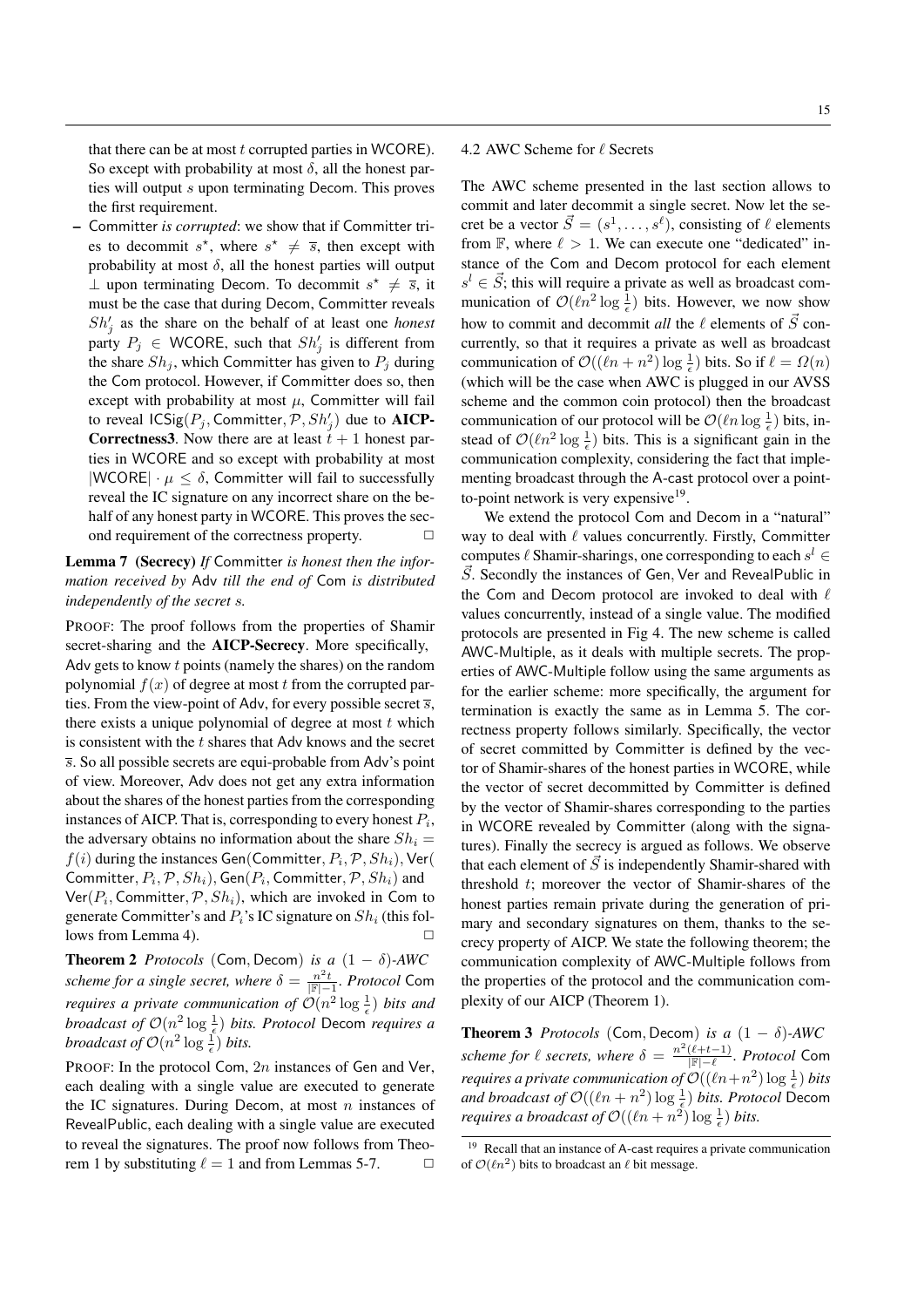Fig. 4 AWC for  $\ell$  secrets with  $n = 3t + 1$ .

| AWC-Multiple(Committer, $\mathcal{P}, \vec{S} = (s^1, \dots, s^\ell)$ )                                                                                                                                                                                                                                                                                                                                                                                                                                                                                                                                                                                                                                                                                                                                                                                                                                                                                                                                                                                                                                                                                                                                                                                                                          |  |  |  |  |  |
|--------------------------------------------------------------------------------------------------------------------------------------------------------------------------------------------------------------------------------------------------------------------------------------------------------------------------------------------------------------------------------------------------------------------------------------------------------------------------------------------------------------------------------------------------------------------------------------------------------------------------------------------------------------------------------------------------------------------------------------------------------------------------------------------------------------------------------------------------------------------------------------------------------------------------------------------------------------------------------------------------------------------------------------------------------------------------------------------------------------------------------------------------------------------------------------------------------------------------------------------------------------------------------------------------|--|--|--|--|--|
| Com(Committer, $\mathcal{P}, \vec{S}$ )                                                                                                                                                                                                                                                                                                                                                                                                                                                                                                                                                                                                                                                                                                                                                                                                                                                                                                                                                                                                                                                                                                                                                                                                                                                          |  |  |  |  |  |
| GENERATING THE COMMITMENT INFORMATION: The following code is executed only by Committer:<br>1. For $l = 1, , \ell$ , corresponding to the secret $s^l \in \mathcal{S}$ , select a random polynomial $f_l(x)$ over $\mathbb F$ of degree at most t, such that<br>$f_l(0) = s^l$ .<br>2. For $i = 1, , n$ , compute the vector of <i>i</i> th share $\vec{Sh}_i = (f_1(i), , f_\ell(i))$ .<br>3. For $i = 1, , n$ , give ICSig(Committer, $P_i$ , $\mathcal{P}, S\vec{h}_i$ ) to $P_i$ by acting as a Signer and considering $P_i$ as an INT.<br>4. For $i = 1, , n$ , if $\text{ICSig}(P_i, \text{Committer}, \mathcal{P}, S\vec{h}_i)$ is received from $P_i$ , such that $S\vec{h}_i' = S\vec{h}_i$ , and the message (Sign-Sent,<br>i, Committer) is received from the broadcast of $P_i$ , then include $P_i$ in a dynamic set WCORE, which is initialized to $\emptyset$ . In<br>addition, broadcast the message (Sign-Received, i, Committer) to publicly notify the receipt of signature from the party<br>$P_i$ .                                                                                                                                                                                                                                                                         |  |  |  |  |  |
| 5. Wait till $ WCORE  = 2t + 1$ and then broadcast the set WCORE.<br>SIGNING THE SHARES, VERIFYING Committer's CLAIM AND TERMINATION: For $i = 1, , n$ , every party $P_i \in \mathcal{P}$ (including<br>Committer) executes the following code:<br>1. On receiving ICSig(Committer, $P_i$ , $\mathcal{P}, S\vec{h}_i$ ) from Committer, act as a Signer and give ICSig( $P_i$ , Committer, $\mathcal{P}, S\vec{h}_i$ ) to<br>Committer, considering Committer as an INT. In addition, broadcast the message (Sign-Sent, i, Committer) to pub-<br>licly notify that signature is given to Committer.<br>2. Wait to receive a set WCORE of size $2t + 1$ , along with the messages (Sign-Received, j, Committer), corresponding to<br>each $P_i \in WCORE$ , from the broadcast of Committer. On receiving WCORE and the messages, wait to receive the mes-<br>sage (Sign-Sent, j, Committer) from the broadcast of every $P_i \in WCORE$ . On receiving all these messages, terminate the<br>protocol.                                                                                                                                                                                                                                                                                           |  |  |  |  |  |
| Decom(Committer, $\mathcal{P}, \vec{S}$ )                                                                                                                                                                                                                                                                                                                                                                                                                                                                                                                                                                                                                                                                                                                                                                                                                                                                                                                                                                                                                                                                                                                                                                                                                                                        |  |  |  |  |  |
| DECOMMITTING THE SECRET: The following code is executed only by Committer:<br>1. Act as an INT and reveal $\text{ICSig}(P_j, \text{Committer}, \mathcal{P}, S\vec{h}_j)$ , corresponding to each $P_i \in \text{WCORE}$ .<br>VERIFYING THE DECOMMITMENT AND TERMINATION: For $i = 1, , n$ , every party $P_i \in \mathcal{P}$ (including Committer) executes the<br>following code:<br>1. Act as a verifier and wait to complete the revelation of $\text{ICSig}(P_i, \text{Committer}, \mathcal{P}, S\vec{h}_i)$ , corresponding to each $P_i \in \text{WCORE}$ .<br>2. If $\exists P_i \in WCORE$ , such that $P_i$ completes the revelation of $\text{ICSig}(P_i, \text{Committer}, \mathcal{P}, S\vec{h}_i)$ with output Reveal $i = \perp$ then output<br>$\perp$ and terminate.<br>3. If $P_i$ completes the revelation of $\text{ICSig}(P_i, \text{Committer}, \mathcal{P}, S\vec{h}_i)$ with output Reveal $_i = S\vec{h}_i$ for every $P_i \in \text{WCORE}$ , then<br>interpret $\vec{Sh}_i$ as $(f_1(j), \ldots, f_\ell(j))$ and do the following:<br>(a) If for $l = 1, , l$ , the points $\{(j, f_l(j)) : P_j \in \text{WCORE}\}\)$ lie on a unique polynomial, say $f_l^*(x)$ , of degree at most t, then<br>output $\vec{S^*} = (f_1^*(0), \ldots, f_{\ell}^*(0))$ and terminate. |  |  |  |  |  |
| (b) If $\exists l \in \{1,\ldots,\ell\}$ , such that the points $\{(j, f_l(j)) : P_j \in WCORE\}$ do not lie on a unique polynomial of degree at most t,<br>then output $\perp$ and terminate.                                                                                                                                                                                                                                                                                                                                                                                                                                                                                                                                                                                                                                                                                                                                                                                                                                                                                                                                                                                                                                                                                                   |  |  |  |  |  |

4.3 Comparison of Our AWC with the AWSS of [22] and W-SVSS of [1]

The best known AWSS scheme was presented in [22]. The scheme is a  $(1-\epsilon)$ -AWSS scheme and is based on the idea of using a bivariate polynomial to share a secret. Specifically, to share a secret s, a random bivariate polynomial  $F(x, y)$ with  $s$  as the constant term is used and each party receives  $n$ points on this polynomial (along with additional information like the IC signatures). So this approach inherently requires the distribution of  $\Omega(n^2)$  elements from F to share a single secret. On the other hand, in our AWC scheme, to commit a secret, only  $n$  elements from  $\mathbb F$  need to be distributed, as the secret is shared using a univariate polynomial. This clearly suggests a gain of  $\Omega(n)$  in the communication complexity.

The weak-shunning VSS (W-SVSS) of [1], which may be considered as a "shunning" variant of AWSS, is based on the idea of using a bivariate polynomial of degree  $t$  in each variable to share the secret (however, it does not use any IC signature) and so it also requires distributing  $\Omega(n^2)$ elements from the underlying field to share a single secret. Moreover, W-SVSS does not satisfy all the properties of AWSS. Specifically, if all the parties behave honestly during the protocol then we get the same properties as in an AWSS scheme; else the protocol ensures that there exists at least one *honest* party, who will shun (ignore communication from) at least one *corrupted* party from then onwards for the rest of the protocol execution. Property wise, W-SVSS is incomparable to AWC.

### 4.4 AWC for Sharing Polynomials

An interesting interpretation of the computation done in the protocol AWC-Single and AWC-Multiple is presented be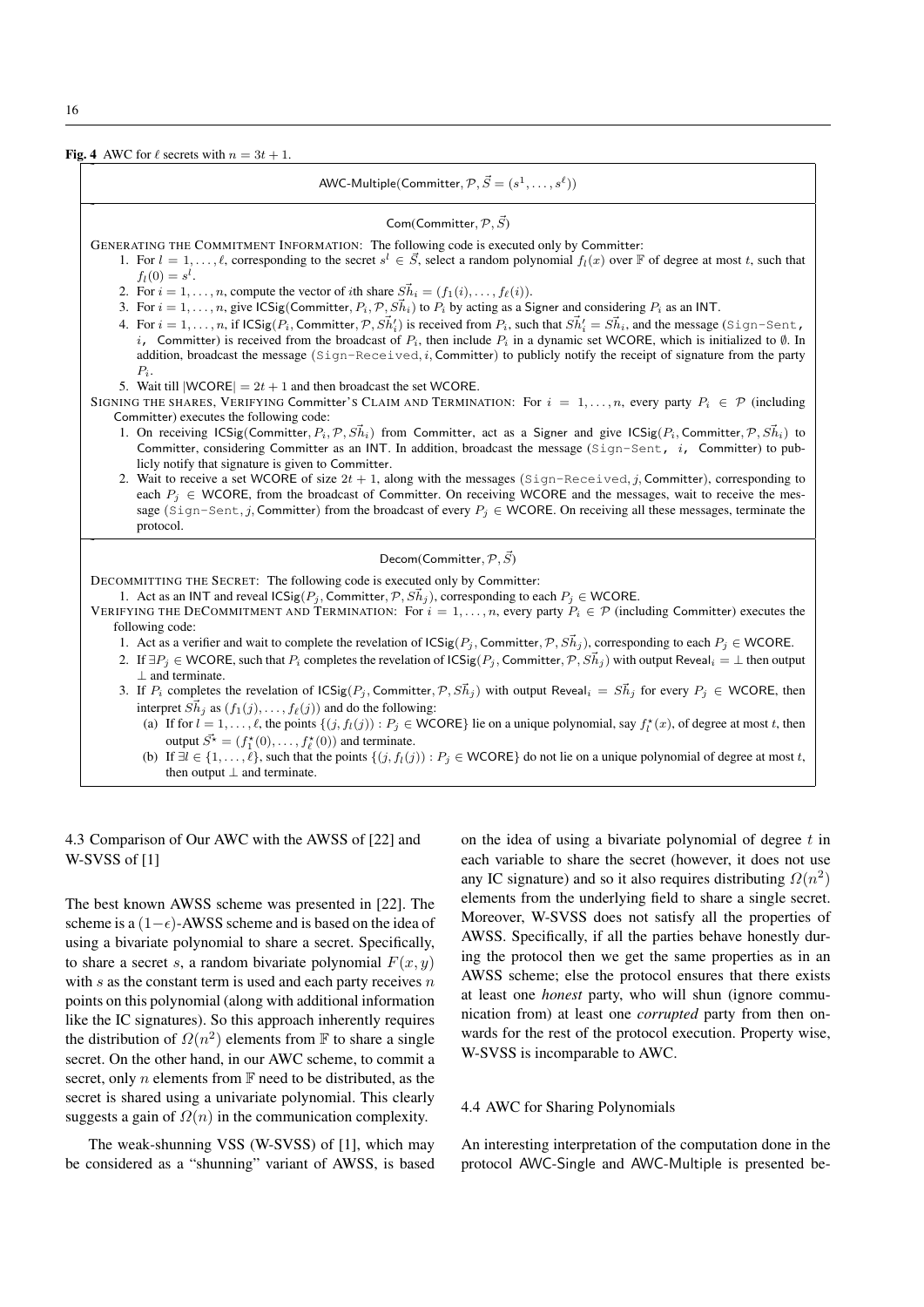low; this interpretation is very crucial for understanding how the AWC is used later in our AVSS scheme. For simplicity, we present the discussion with respect to AWC-Single (Fig 3); the discussion for the protocol AWC-Multiple (Fig 4) will follow similarly. Recall that in the protocol Com in AWC-Single, in order to commit a secret s, Committer selected a polynomial  $f(x)$  of degree at most t with s as the constant term and shared s through this polynomial by giving a point on the polynomial to each party as a share. We defined the committed value  $\bar{s}$  as follows: we considered the polynomial  $f(x)$  defined by the shares of the *honest* parties in WCORE; if  $\overline{f}(x)$  has degree at most t, then  $\overline{s}$  =  $\overline{f}(0) \in \mathbb{F}$ ; otherwise  $\overline{s} = \bot$ . Moreover, if Committer is honest then  $f(x) = \overline{f}(x)$  (see the proof of Lemma 6); furthermore the view of the adversary will be independent of  $f(0)$ (see the proof of Lemma 7). We can recast the entire computation (during the protocol Com) in terms of Committer committing a polynomial  $f(x)$  instead of a secret s. Essentially, we now consider  $f(x)$  instead of s as the input of Committer, while rest of the protocol steps remain the same. Similarly, we can recast the computation in Decom in terms of Committer decommitting a polynomial. Namely, if the polynomial  $f^*(x)$  reconstructed in Decom has degree at most  $t$ , then all the (honest) parties output this polynomial; moreover the same polynomial was committed during Com. If the polynomial has degree more than  $t$  or the same polynomial was not committed during Com, then the parties output ⊥.

We remark that the above idea of abusing the notion of "committing (decommitting) a secret" to "committing (decommitting) a polynomial  $f(x)$  of degree at most t" is not new and it is commonly used in the literature of WSS and VSS (for example, see [21, 16, 19]).

Following the above discussion, in the rest of the paper, we will "abuse" the notion of committing and decommiting secrets (through AWC) and instead say that Committer commits and decommits polynomials (in the sense explained above) using the Com and Decom protocols. More specifically, we will use the following terminologies:

# Terminology 3 (Terminologies for Using AWC to Commit/Decommit Polynomials). Recall that Committer can be any party in the set  $P$ . We say that:

1. "Committer *commits*  $f_1(x), \ldots, f_\ell(x)$ " to mean that Committer invokes Com(Committer,  $\mathcal{P},(f_1(0), \ldots, f_\ell)$ (0))), where Committer uses  $f_1(x), \ldots, f_\ell(x)$  for generating the Shamir-shares of  $s^1, \ldots, s^\ell$  respectively during the step 1 of GENERATING THE COMMITMENT IN-FORMATION in the protocol AWC-Multiple. If the honest parties terminate this protocol, then they will know a set WCORE of size  $2t + 1$ , such that each (honest)  $P_i \in$ WCORE has the secondary signature ICSig(Committer,  $P_j, \mathcal{P}, S\vec{h}_j$  and Committer has the primary signature

 $\textsf{ICSig}(P_j, \textsf{Committer}, \mathcal{P}, S\vec{h}_j)$ , corresponding to every  $P_j \in \text{WCORE}$ ; here  $S\vec{h}_j = (f_1(j), \ldots, f_\ell(j))$  is called the  $j^{th}$  *share* of the committed polynomials  $f_1(x), \ldots$ ,  $f_{\ell}(x)$ .

2. "Committer *decommits*  $f_1(x), \ldots, f_\ell(x)$ " to mean that Committer invokes Decom(Committer,  $P$ ,  $(f_1(0), \ldots,$  $f_{\ell}(0)$ ), where during the step DECOMMITTING THE SECRET in AWC-Multiple, Committer reveals the primary signatures  $\text{ICSig}(P_j, \text{Committer}, \mathcal{P}, S\vec{h}_j)$ , corresponding to each  $P_j \in \text{WCORE}$ , where  $S\vec{h}_j = (f_1(j)),$  $\dots, f_{\ell}(j)$ . If the honest parties terminate the protocol, then they either output  $f_1(x), \ldots, f_\ell(x)$ , if these polynomials are of degree at most  $t$  and the same polynomials were committed earlier by Committer, during the Com protocol; otherwise the parties output  $\bot$ .

# 5 Asynchronous Verifiable Secret Sharing (AVSS)

We present a  $(1 - \gamma)$ -AVSS scheme, where  $\gamma = \frac{n^3(\ell + t - 1)}{|\mathbb{F}| - \ell}$ and  $\ell$  is the number of secrets shared in the scheme. For the ease of presentation, we first present an AVSS scheme for sharing a single secret. Later we will brief the modifications needed for the multi-secret version.

# 5.1 AVSS for Sharing a Single Secret

Our AWC schemes (AWC-Single and AWC-Multiple) readily give "honest dealer" AVSS schemes where Committer takes the role of the dealer D. Saying differently, they offer all the properties an AVSS scheme provides when D is honest. On the contrary, our AWC schemes are not AVSS schemes when a corrupted Committer takes the role of the dealer. There are two reasons for that: the third requirement of the termination condition (that informally says that the termination of the reconstruction protocol is not controlled by the corrupted dealer) and the second requirement of the correctness condition (that informally says that nothing but the committed secret is reconstructed) of AVSS are violated.

In this section, we build our AVSS based on the idea of sharing the secret using a bivariate polynomial of degree  $t$  in each variable. The idea of bivariate-polynomial based secret sharing is not new and has been widely used in the literature of VSS in the synchronous setting (for example, see [21, 19, 11, 16, 17] and their references). The same idea was also used in [1] to design a shunning-VSS (SVSS). Our contribution for AVSS is the way we plug in our AWC scheme in the AVSS scheme. Thus far, almost all the existing VSS protocols are in general constructed from AWSS (AWC has been differentiated from AWSS in section 2.3.3 where we argued that AWC has weaker requirements than AWSS and hence can be designed more efficiently). In what follows, we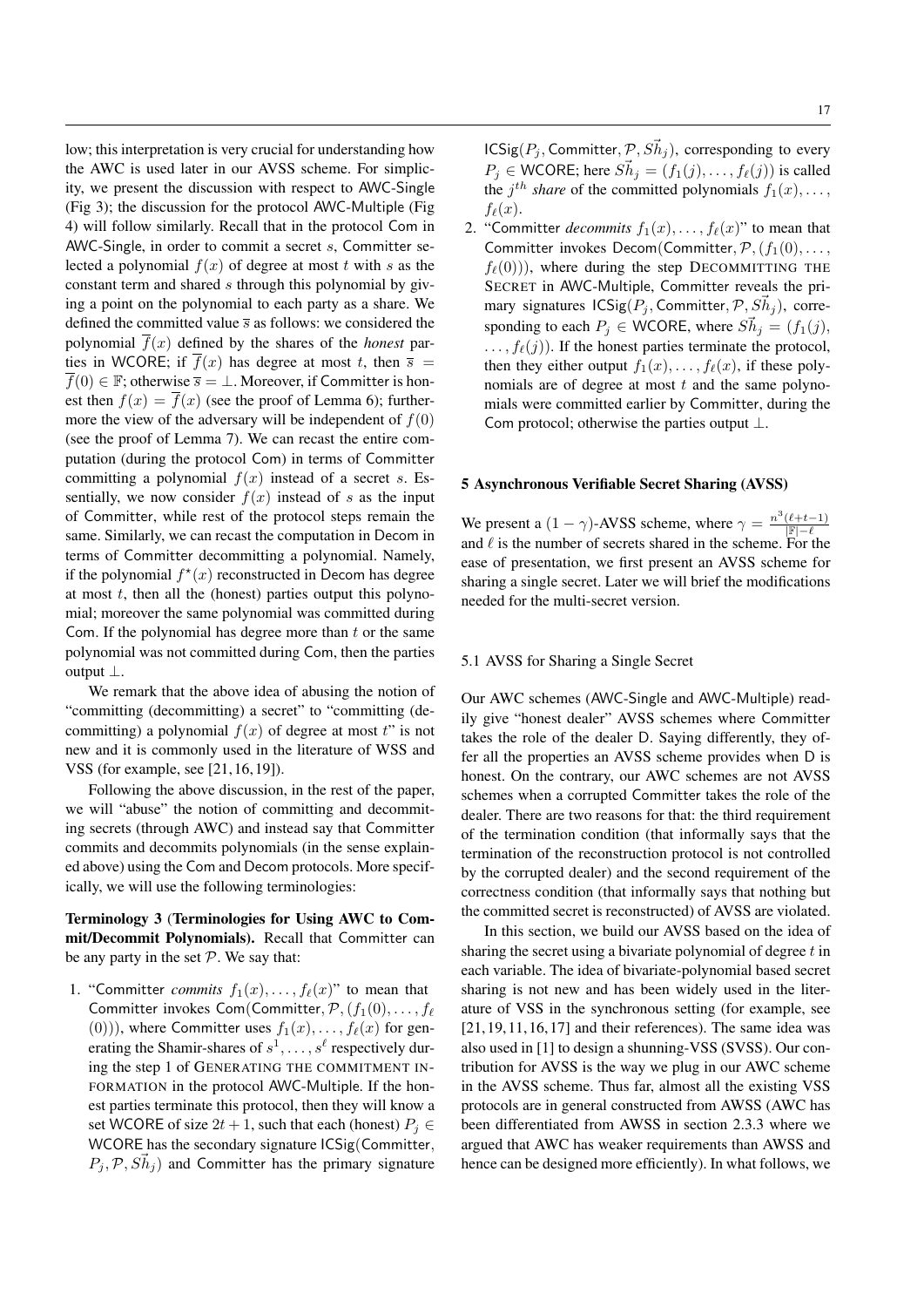provide a brief background about symmetric bivariate polynomials, which are used in our protocol.

Bivariate Polynomials: A *symmetric bivariate polynomial*  $F(x, y)$  over  $\mathbb F$  of *degree* t is a polynomial over two variables, each of degree *at most* t, where  $F(x, y)$  has the following form:

$$
F(x,y)=\sum_{i,j=0}^t r_{ij}x^iy^j\text{ and }F(i,j)=F(j,i),\forall i,j\in\mathbb{F},
$$

which implies that  $r_{ij} = r_{ji}$ , for  $i, j = 1, \ldots, t$ . Notice that  $F(x, y)$  has  $(t + 1) + t + ... + 1 = \frac{(t+1)(t+2)}{2}$  distinct coefficients. Let  $f_i(x) \stackrel{def}{=} F(x, i)$ , for  $i = 1, \ldots, n$ ; then  $f_i(x)$  is a univariate polynomial of degree at most t. Moreover,  $f_i(j) = F(j, i) = f_j(i) = F(i, j)$ , which follows from the symmetry of the bivariate polynomial. Notice that the knowledge of  $f_i(x)$  provides  $t+1$  *distinct* points on the polynomial  $F(x, y)$ ; i.e. given  $f_i(x)$ , one can compute  $f_i(j) = F(j, i)$ , for  $j = 1, \ldots, t + 1$ . This immediately implies that given *any*  $t+1$  *distinct*  $f_i(x)$  polynomials, one can efficiently compute  $F(x, y)$ , as the knowledge of  $t + 1$  such distinct polynomials provides  $\frac{(t+1)(t+2)}{2}$  distinct points on  $F(x, y)$ , which are sufficient to interpolate  $F(x, y)$ .

Looking ahead, the following important property of the bivariate polynomials will be used to prove the secrecy of our AVSS schemes: let  $s \in \mathbb{F}$  be the secret and  $F(x, y)$ be a random, symmetric bivariate polynomial of degree  $t$ , subject to the condition that  $s = F(0, 0)$ . Then given only t distinct polynomials  $f_i(x)$ , where  $f_i(x) = F(x, i)$  and  $i \in \{1, \ldots, n\}$ , no information is revealed about s in the information-theoretic sense; intuitively this is because the knowledge of t such distinct  $f_i(x)$  polynomials provides  $(t+1)+t+\ldots+2=\frac{(t+1)(t+2)}{2}-1$  points on  $F(x, y)$ , which is one less than the number of coefficients in  $F(x, y)$ . We will later formalize this intuition, while proving the properties of our AVSS. We now discuss the underlying ideas used in our AVSS.

Informal Description of Our AVSS: First, consider a simple scheme as follows: A dealer D, on having an input secret s, selects a random, symmetric bivariate polynomial  $F(x, y)$  of degree t, subject to the condition  $F(0, 0) = s$ . For  $i = 1, \ldots, n$ , D sends the polynomial  $f_i(x) = F(x, i)$ to the party  $P_i$  and we call  $f_i(x)$  as the *share* of s for the party  $P_i$ . The distribution of information as above does not violate the secrecy of s for an *honest* D. Next, assume that the parties can agree on a *common* "defining" set ShVCORE of at least  $n - t = 2t + 1$  parties, who have received their shares from D. Based on the shares received by the parties in ShVCORE, we define the committed secret  $\bar{s}$  as follows: if there exists a unique, symmetric bivariate polynomial of degree t, say  $\overline{F}(x, y)$ , such that for every *honest*   $P_j \in \text{ShVCORE, it holds that } f_j(x) = \overline{F}(x, j)$  (we will often say that the share  $f_i(x)$  *lies* on  $\overline{F}(x, y)$  if this condition is satisfied), where  $f_i(x)$  is the share of  $P_i$ , then we say that D has committed  $\overline{s} = \overline{F}(0,0)$  during the sharing protocol; otherwise we say that D has committed  $\bar{s} = \perp^{20}$  Now further assume that the share  $f_i(x)$  of each  $P_i \in ShVCORE$  is "shared" among the parties in such a way that the following requirements are met:

- (R1) If  $P_i$  is *honest*, then  $f_i(x)$  can be reconstructed back *robustly*;
- (R2) If  $P_j$  is *corrupted* and  $\overline{s} \neq \bot$ , then either the correct share  $f_i(x)$  or  $\perp$  (and nothing else) can be reconstructed back, even *without* any help from  $P_j^{21}$ .

The above described scheme readily gives an AVSS. Namely if  $\overline{s}$  ≠ ⊥, then the shares of all *honest* parties in ShVCORE can be reconstructed robustly; moreover corresponding to the corrupted parties in ShVCORE, either the correct share or ⊥ can be reconstructed. All together, these reconstructed shares will give  $\overline{s}$ . For  $\overline{s} = \perp$ , irrespective of what is reconstructed for the corrupted parties  $P_i \in ShVCORE$ , the shares of the *honest* parties in ShVCORE can be reconstructed robustly, which along with the other reconstructed shares will output ⊥. We next discuss how to find an ShVCORE and how to make an agreement on it among the parties.

We employ the following idea to find an ShVCORE: each party  $P_j$  on receiving its share  $f_j(x)$  from D acts as a Committer and commits  $f_i(x)$  by invoking an instance of Com (this is where we use the notion of committing a polynomial through AWC); we denote the instance of Com (resp. Decom) executed on behalf of the party  $P_i$  as Com<sub>j</sub> (resp. Decom<sub>j</sub>) and the instance of WCORE constructed during Com<sub>j</sub> as WCORE<sub>j</sub>. A *corrupted*  $P_j$  is prevented from committing an incorrect share  $f_j'(x)$  different from  $f_j(x)$  in the instance  $Com<sub>i</sub>$  via a trick supported by the "symmetric" property of the bivariate polynomials. Specifically, let  $f_i(i)$ be the *AWC-Share* (of the polynomial  $f_i(x)$ ) for the party  $P_i$  that it is supposed to receive from the Committer  $P_j$  in the instance Com<sub>j</sub>; ideally for an *honest*  $P_j$  (and D), the condition  $f_j(i) \stackrel{?}{=} f_i(j)$  should be true where  $f_i(x)$  denotes the share of s (as received by  $P_i$  from D). So we enforce that a party  $P_i$  participates in the instance Com<sub>j</sub> *only* if its AWC-share is "consistent" with the share received from D, namely  $f_j(i) \stackrel{?}{=} f_i(j)$  should hold. We refer this checking as *pre-verification* and stress that the purpose of executing  $Com<sub>i</sub>$  (coupled with this pre-verification) is not

<sup>&</sup>lt;sup>20</sup> Notice that  $\overline{s}$  is well defined, as there will be at least  $t + 1$  honest parties in ShVCORE, each holding a univariate polynomial of degree at most  $t$  as a share, which are sufficient to define a symmetric, bivariate polynomial of degree t. This is analogous to AWC, where the shares of the parties in WCORE defined the committed univariate polynomial.

<sup>&</sup>lt;sup>21</sup> If  $\overline{s} = \perp$ , then we do not bother what is reconstructed back for a corrupted  $P_i \in ShVCORE$ .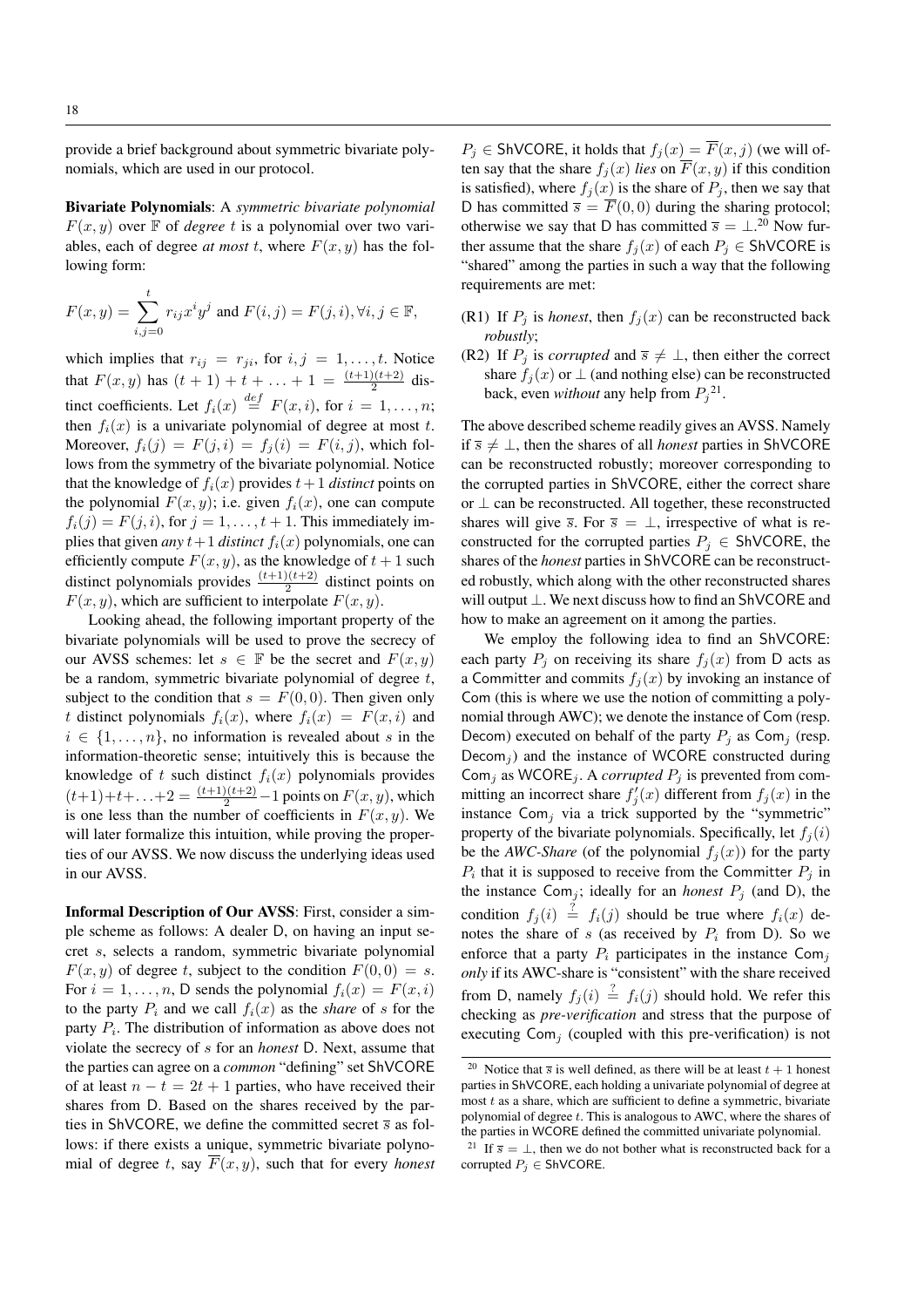to provide any "new" information about  $f_i(x)$  to the parties, but rather to prevent a corrupted  $P_i$  from committing an incorrect share. Once the parties commit their received shares, the parties then try to find a common set of at least 2t+1 committers ShVCORE, such that each committer  $P_i \in$ ShVCORE has committed its share to at least  $2t + 1$  parties within ShVCORE; i.e. the condition |ShVCORE∩WCORE<sub>j</sub> |  $\geq 2t+1$  holds for each committer  $P_i \in ShVCORE$ . Looking ahead, we note that the condition  $|{\sf ShVCORE} \cap {\sf WCORE}_i|$  ≥  $2t + 1$  plays a key role to ensure (R1) and (R2) as desired. Now, notice that if D is *honest* then ShVCORE with the above properties is sure to exist. An immediate possibility is the set of all honest parties. The questions that remain to be settled are: (1). How to find out such a set of committers and how the parties agree on such a common set, if it exists?  $(2)$ . How  $(R1)$  and  $(R2)$  can be met? We next discuss how these issues are addressed.

We put on D the job of finding ShVCORE and making the parties agree on the same. Specifically D keeps a "track" of all such  $P_j$  whose instance of Com<sub>j</sub> is (locally) terminated by D and as soon as D finds  $2t + 1$  such  $P_j$ , it assigns them as a "potential" ShVCORE. Some subtleties arise as the condition  $|{\sf ShVCORE} \cap {\sf WCORE}_i| \geq 2t+1$  has to be met for each  $P_j \in ShVCORE$ . Namely, the "first"  $2t + 1$  parties whose Com instances have been terminated might not satisfy this condition. The way out is that D and the other parties should not "immediately" terminate an instance  $Com<sub>i</sub>$ after receiving a "valid" WCORE<sub>j</sub> from the Committer  $P_i$ ; rather they dynamically "update" ShVCORE and WCORE<sub>j</sub> by including new "qualified" parties in these sets using the  $(Sign-Sent, \star, \star)$  and the  $(Sign-Received, \star, \star)$  messages, which are broadcasted in the Com protocol. The process of updating is repeated till D finds a potential set of committers ShVCORE with the desired overlap in the corresponding WCORE<sub>j</sub>s and broadcasts the same, after which the parties terminate the sharing protocol. The idea is that if D is *honest*, then eventually every honest party will be included in the WCORE of every other honest party (provided D dynamically updates the WCOREs as above beyond its recommended size of  $2t + 1$ ) and there are at least  $2t + 1$ honest parties and so D will eventually find the desired set of committers.

We now briefly sketch the reconstruction protocol where (R1) and (R2) are met. The reconstruction protocol consists of two main steps. First, we weed out a number of corrupted parties from ShVCORE based on several tests and assign the rest of the parties in RecVCORE. Second, the information published by the parties in RecVCORE is used to reconstruct the share of every party in ShVCORE, satisfying (R1) and (R2). More concretely, a three-stage test that every party  $P_i$  in ShVCORE must pass is as follows: First, as a committer,  $P_j \in ShVCORE$  must decommit a polynomial  $f_j(x)$  (and not  $\perp$ ) in Decom<sub>j</sub>; second,  $P_j$  should successfully reveal the secondary signature  $\text{ICSig}(P_k, P_j, \mathcal{P}, f_k(j))$ received from committer  $P_k$  for *every*  $P_k$  in ShVCORE such that  $P_j \in \text{WCORE}_k^{22}$ ; third,  $f_k(j)$  as revealed above as a part of IC signature should be the same as  $f_j(k)$  ( $f_j(x)$  is the decommitted polynomial). If  $P_j \in ShVCORE$  fails the three-stage test then it is discarded.

An *honest*  $P_i \in ShVCORE$  will pass the three-stage test, due to the correctness property of AWC, the correctness property of AICP for the case of an honest INT and the enforcement of pre-verification mentioned earlier. As soon as  $|{\sf ShVCORE}|-t$  non-discarded committers have been found, we denote the set by RecVCORE. The information revealed by the committers in RecVCORE is then used to reconstruct the committed shares of all the committers in ShVCORE, satisfying (R1) and (R2). The rest of the details appear in the formal description of protocol AVSS-Single presented in Fig 5.

We now prove the properties of AVSS-Single.

Lemma 8 (Termination) *Protocols* (Sh, Rec) *satisfy the termination condition of Definition 2 with probability at least*  $1 - \gamma$ *, where*  $\gamma = \frac{n^3 t}{\vert \mathbb{F} \vert - 1}$ *.* 

PROOF: If D is *honest*, then  $f_i(j) = f_j(i)$  will hold for every pair  $(P_i, P_j)$  of honest parties, which implies that every honest party will eventually participate in the Com instance of every other honest party. This implies that D will eventually include every honest party  $P_i$  in the instance WCORE<sub>j</sub> corresponding to every honest  $P_i$ . This is because D (and the parties) do not immediately terminate the instance  $Com<sub>j</sub>$ after receiving a WCORE<sub>j</sub> of size  $2t+1$  from Committer  $P_i$ in the instance  $Com_j$ . Now every honest party will be eventually included in the set  $T$  and so D will eventually find an ShVCORE  $\subseteq \mathcal{T}$  of size at least  $2t + 1$ , such that  $|{\text{ShVCORE}}|$  $\cap$  WCORE<sub>j</sub> $\geq 2t + 1$  holds for every  $P_i \in$  ShVCORE. So D will eventually broadcast ShVCORE and WCORE<sub>j</sub>s corresponding to every  $P_j \in ShVCORE$ . By the properties of broadcast, every honest party will eventually receive these sets from the broadcast of D. Moreover, every honest party will eventually receive the desired  $(Sign-Sent, \star, \star)$  and (Sign-Received,  $\star$ ,  $\star$ ) messages, as D received them while constructing ShVCORE. So every honest party will eventually terminate the protocol Sh. This proves the first requirement.

Let  $P_{hon}$  be the first honest party who have terminated Sh. This implies that  $P_{hon}$  have received the set ShVCORE of size at least  $2t + 1$  and the sets WCORE<sub>j</sub>s corresponding to every  $P_i \in ShVCORE$  from the broadcast of D and

<sup>&</sup>lt;sup>22</sup> Recall that during Com<sub>k</sub>, the Committer  $P_k$  would have received the *primary signatures*  $\{ICSig(P_i, P_k, P, f_k(j))\}$  from the parties  $P_i \in \mathsf{WCORE}_k$ , while every  $P_i \in \mathsf{WCORE}_k$  would have received the *secondary signature*  $\text{ICSig}(P_k, P_j, \mathcal{P}, f_k(j))$  from the Committer  $P_k$ . The secondary signatures were not used in the Decom protocol of the AWC scheme; we will now use them, while executing the Decom instances in the reconstruction protocol of AVSS.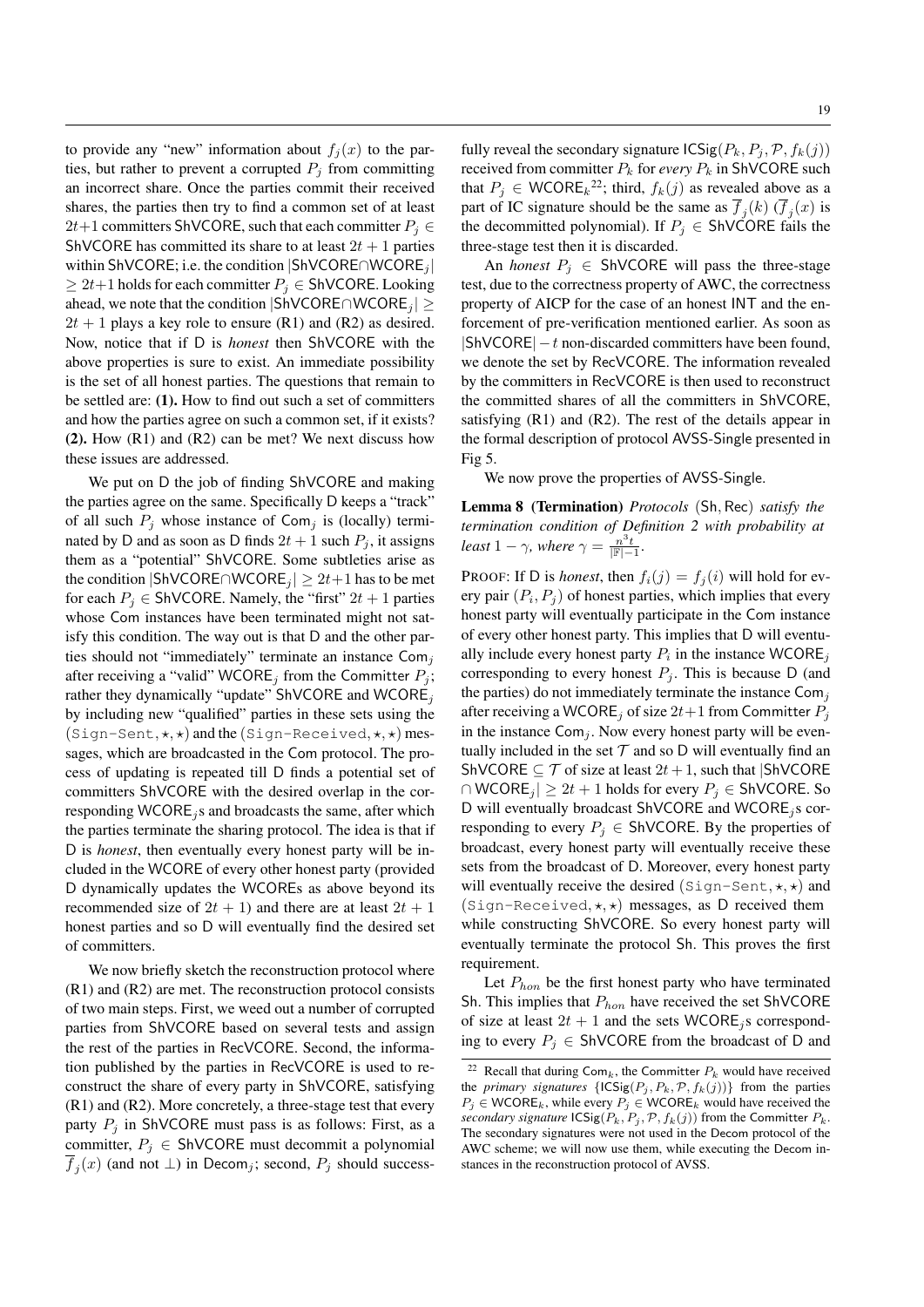Fig. 5 AVSS with  $n = 3t + 1$ .

| AVSS-Single( $D, P, s$ )                                                                                                                                                                                                                                                                                                                                                                                                                                                                                                                                                                                                                                                                                                                                                                      |  |  |  |  |  |
|-----------------------------------------------------------------------------------------------------------------------------------------------------------------------------------------------------------------------------------------------------------------------------------------------------------------------------------------------------------------------------------------------------------------------------------------------------------------------------------------------------------------------------------------------------------------------------------------------------------------------------------------------------------------------------------------------------------------------------------------------------------------------------------------------|--|--|--|--|--|
| Sh(D, P, s)                                                                                                                                                                                                                                                                                                                                                                                                                                                                                                                                                                                                                                                                                                                                                                                   |  |  |  |  |  |
| DISTRIBUTION OF SHARES — The following code is executed only by D:<br>1. Select a random, symmetric bivariate polynomial $F(x, y)$ of degree t, such that $F(0, 0) = s$ . For $i = 1, , n$ , compute                                                                                                                                                                                                                                                                                                                                                                                                                                                                                                                                                                                          |  |  |  |  |  |
| $f_i(x) \stackrel{def}{=} F(x, i).$<br>2. For $i = 1, \ldots, n$ , send the <i>share</i> $f_i(x)$ to the party $P_i$ .<br>COMMITMENT OF THE SHARES — For $i = 1, , n$ , every party $P_i \in \mathcal{P}$ (including D) executes the following code:                                                                                                                                                                                                                                                                                                                                                                                                                                                                                                                                          |  |  |  |  |  |
| 1. Wait to receive $f_i(x)$ from D.                                                                                                                                                                                                                                                                                                                                                                                                                                                                                                                                                                                                                                                                                                                                                           |  |  |  |  |  |
| 2. If $f_i(x)$ has degree at most t, then act as a Committer and invoke an instance of Com to commit the share $f_i(x)$ <sup>2</sup> We call this<br>instance of Com, invoked by $P_i$ as Com <sub>i</sub> and let WCORE <sub>i</sub> be the instance of WCORE constructed in the instance Com <sub>i</sub> .<br>3. For $j = 1, \ldots, n$ , participate in the instance Com <sub>i</sub> , invoked by $P_j$ . During the instance Com <sub>i</sub> , if the secondary signature                                                                                                                                                                                                                                                                                                              |  |  |  |  |  |
| $\text{ICSig}(P_j, P_i, \mathcal{P}, f_j(i))$ is received from the Committer $P_j$ , then check whether $f_j(i) \stackrel{?}{=} f_i(j)$ . If $f_j(i) = f_i(j)$ , then perform<br>the rest of the steps of the protocol Com that $P_i$ is supposed to perform in the instance Com <sub>j</sub> . Otherwise, do not participate<br>further in the instance Com <sub>i</sub> . <sup>b</sup>                                                                                                                                                                                                                                                                                                                                                                                                      |  |  |  |  |  |
| 4. For $j = 1, \ldots, n$ , do not terminate and keep participating in the instance $\text{Com}_j$ , even after receiving a set WCORE, of size<br>$2t + 1$ from the broadcast of Committer $P_j$ .                                                                                                                                                                                                                                                                                                                                                                                                                                                                                                                                                                                            |  |  |  |  |  |
| ShVCORE CONSTRUCTION — The following code is executed only by D:<br>1. If a WCORE <sub>j</sub> of size $2t + 1$ , along with messages (Sign-Received, k, P <sub>j</sub> ) corresponding to the parties $P_k \in WCORE_j$ are<br>received from the broadcast of Committer $P_j$ and the messages (Sign-Sent, k, $P_j$ ) are received from the broadcast of every<br>$P_k \in \text{WCORE}_i$ in the instance Com <sub>i</sub> , then include $P_i$ in a dynamic set $\mathcal T$ (which is initialized to $\emptyset$ ). Do not terminate Com <sub>i</sub><br>and keep participating in the instance $Comj$ .                                                                                                                                                                                  |  |  |  |  |  |
| 2. If the message (Sign-Received, k, $P_j$ ) and (Sign-Sent, k, $P_j$ ) is received from the broadcast of Committer $P_j$ and party<br>$P_k$ respectively during the instance Com <sub>j</sub> , such that $P_j \in \mathcal{T}$ and $P_k \notin \mathsf{WCORE}_j$ , then update $\mathsf{WCORE}_j$ by including $P_k$ in it.<br>3. Keep updating $\mathcal T$ and the existing WCORE <sub>i</sub> s, corresponding to the $P_i$ s in $\mathcal T$ , by performing the previous two steps, until there<br>exists a set ShVCORE $\subseteq \mathcal{T}$ , such that $ \text{ShVCORE} \cap \text{WCORE}_j  \geq 2t + 1$ holds for every $P_j \in \text{ShVCORE}$ .<br>4. On finding ShVCORE, broadcast the set ShVCORE and the set WCORE <sub>j</sub> corresponding to each $P_j \in ShVCORE$ . |  |  |  |  |  |
| VERIFICATION OF SHVCORE AND TERMINATION — For $i = 1, , n$ , every party $P_i \in \mathcal{P}$ (including D) executes the following code:<br>1. Wait to receive ShVCORE and WCORE <sub>j</sub> corresponding to each $P_j \in ShVCORE$ from the broadcast of D. On receiving check<br>if $ {\sf ShVCORE} \cap {\sf WCORE}_j $ ≥ 2t + 1 holds for every $P_j \in {\sf ShVCORE}$ .                                                                                                                                                                                                                                                                                                                                                                                                              |  |  |  |  |  |
| 2. If the previous checking passes, then corresponding to each $P_j \in ShVCORE$ , wait to receive the message (Sign-Sent, k, $P_j$ )<br>from the broadcast of every party $P_k \in WCORE_j$ and the messages (Sign-Received, k, $P_j$ ) from the broadcast of $P_j$ , for<br>every $P_k \in \text{WCORE}_j$ , during the instance Com <sub>j</sub> . On receiving all these messages, terminate the protocol.                                                                                                                                                                                                                                                                                                                                                                                |  |  |  |  |  |
| Rec(D, P, s)                                                                                                                                                                                                                                                                                                                                                                                                                                                                                                                                                                                                                                                                                                                                                                                  |  |  |  |  |  |
| DECOMMITTING THE SHARE — The following code is executed by every party $P_i \in ShVCORE$ :<br>1. Act as a Committer and decommit the share $f_j(x)$ committed during Com <sub>j</sub> by executing an instance of Decom. Denote this<br>instance of Decom as Decom <sub>j</sub> .                                                                                                                                                                                                                                                                                                                                                                                                                                                                                                             |  |  |  |  |  |
| 2. For every $P_k \in ShVCORE$ for which $P_j \in WCORE_k$ , reveal the secondary signature $\text{ICSig}(P_k, P_j, \mathcal{P}, f_k(j))$ , received during<br>the instance $\text{Com}_k$ from Committer $P_k$ , by executing an instance of RevealPublic.                                                                                                                                                                                                                                                                                                                                                                                                                                                                                                                                   |  |  |  |  |  |
| VERIFYING THE DECOMMITTED SHARES, RECONSTRUCTING THE SECRET AND TERMINATION — For $i = 1, , n$ , every party<br>$P_i \in \mathcal{P}$ executes the following code:                                                                                                                                                                                                                                                                                                                                                                                                                                                                                                                                                                                                                            |  |  |  |  |  |
| 1. Corresponding to every $P_i \in ShVCORE$ , participate in the instance Decom <sub>i</sub> , executed by $P_i$ .<br>2. Corresponding to every $P_j \in ShVCORE$ , participate in the instances of RevealPublic, executed by $P_j$ to reveal the secondary                                                                                                                                                                                                                                                                                                                                                                                                                                                                                                                                   |  |  |  |  |  |
| signatures $\text{ICSig}(P_k, P_j, \mathcal{P}, f_k(j))$ , corresponding to every $P_k \in \text{ShVCORE}$ where $P_j \in \text{WCORE}_k$ .<br>3. Construct a dynamic set RecVCORE, which is initialized to $\emptyset$ . Include $P_j \in ShVCORE$ in RecVCORE if all the following hold:<br>(a) A polynomial of degree at most t, say $\overline{f}_i(x)$ is obtained as the output at the end of Decom <sub>j</sub> .                                                                                                                                                                                                                                                                                                                                                                      |  |  |  |  |  |
| (b) Corresponding to every $P_k \in \text{ShVCORE}$ where $P_j \in \text{WCORE}_k$ , party $P_i$ completed the revelation of the secondary<br>signature $\text{ICSig}(P_k, P_j, \mathcal{P}, f_k(j))$ with output Reveal $_i = f_k(j)$ and $\overline{f}_i(k) = f_k(j)$ holds.<br>4. Wait till $ Re$ VCORE $  =  Sh$ VCORE $  - t$ .                                                                                                                                                                                                                                                                                                                                                                                                                                                          |  |  |  |  |  |
| 5. Corresponding to every $P_k \in \text{ShVCORE}$ , compute its share $\overline{f}_k(x)$ as follows:                                                                                                                                                                                                                                                                                                                                                                                                                                                                                                                                                                                                                                                                                        |  |  |  |  |  |
| (a) If $P_k \in \text{RecVCORE}$ , then $\overline{f}_k(x)$ is the same as obtained at the end of Decom <sub>k</sub> .<br>(b) If $P_k \notin \text{RecVCORE}$ , then $\overline{f}_k(x)$ is obtained by interpolating the points $\{(j, f_k(j))\}$ , where $P_j$<br>$\epsilon$                                                                                                                                                                                                                                                                                                                                                                                                                                                                                                                |  |  |  |  |  |
| (RecVCORE $\cap$ WCORE <sub>k</sub> ) and $P_j$ revealed the secondary signature ICSig( $P_k, P_j, \mathcal{P}, f_k(j)$ ).<br>6. If the shares $\{\overline{f}_k(x): P_k \in \text{ShVCORE}\}\$ lie on a unique, symmetric bivariate polynomial of degree t, say $\overline{F}(x, y)$ , then output<br>$\overline{s} = \overline{F}(0,0)$ and terminate; otherwise output $\perp$ and terminate.                                                                                                                                                                                                                                                                                                                                                                                              |  |  |  |  |  |
| <sup>a</sup> See the last section for the interpretation of committing and decommitting a polynomial through our AWC scheme.<br><sup>b</sup> This pre-verification step prevents a corrupted $P_j$ from committing an incorrect share during Com <sub>j</sub> .<br><sup>c</sup> Recall that as per the protocol-code of Com, a party should (locally) terminate it after receiving and verifying a WCORE of size $2t + 1$                                                                                                                                                                                                                                                                                                                                                                     |  |  |  |  |  |
| from the corresponding Committer.<br><sup>d</sup> This step denotes the update of WCORE <sub>j</sub> beyond its initial size of $2t + 1$ .<br><sup>e</sup> This automatically implies that $ \text{ShVCORE}  \geq 2t + 1$ should hold.                                                                                                                                                                                                                                                                                                                                                                                                                                                                                                                                                        |  |  |  |  |  |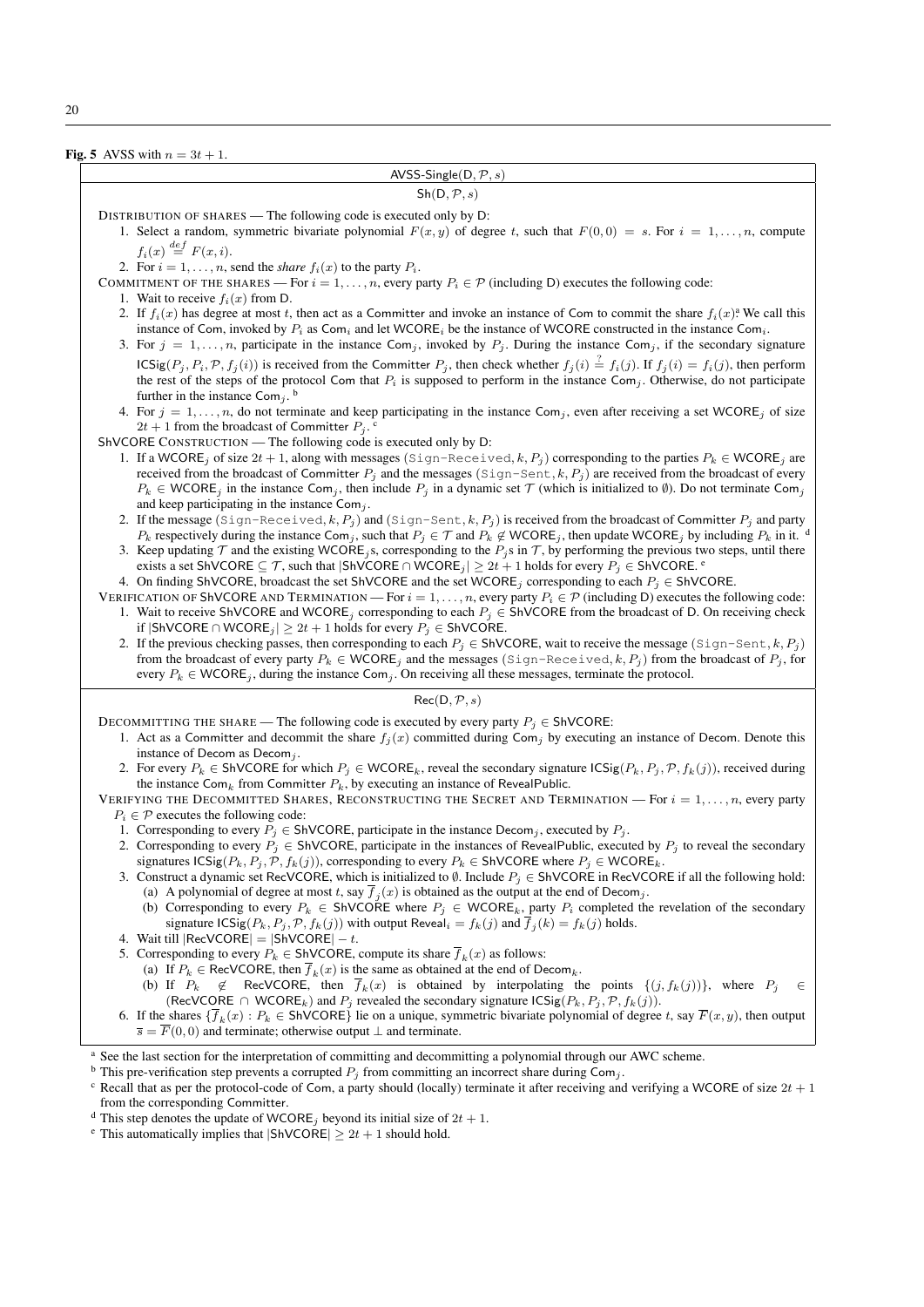verified that  $|{\sf ShVCORE} \cap {\sf WCORE}_i| \geq 2t+1$ . By the properties of broadcast, every other honest party will also eventually receive these sets which are verified consequently. Party  $P_{hon}$  must have received all the desired (Sign-Sent,  $\star$ ,  $\star$ ) and (Sign-Received,  $\star$ ,  $\star$ ) messages from the broadcast of the corresponding parties before terminating Sh. The properties of broadcast imply that every other honest party will also eventually receive the same messages and will eventually terminate the protocol Sh. This proves the second requirement.

If the honest parties terminate Sh, then they know a set ShVCORE of size at least  $2t+1$ , with at least  $|$ ShVCORE $|-t$ honest parties in it. During the protocol Rec, each honest party (in ShVCORE) will honestly perform all the steps required during DECOMMITTING THE SHARE; namely except with probability at most  $\delta$ , it will be able to decommit its share, which is a univariate polynomial of degree at most t, where  $\delta = \frac{n^2 t}{\|\mathbb{F}| - 1}$  (follows from the correctness property of AWC, substituting  $\ell = 1$ ). Moreover each such honest party will be able to correctly reveal any secondary signature (which it is required to), except with probability at most  $\mu$ , where  $\mu = \frac{nt}{\vert \mathbb{F} \vert - 1}$  (follows from the properties of AICP, substituting  $\ell = 1$ ). So even if the corrupted parties in ShVCORE do not perform their steps correctly during the Rec protocol, the honest parties from ShVCORE will be eventually included in the set RecVCORE, except with probability at most  $|\text{ShVCORE}| \cdot \delta \leq \frac{n^3t}{\lvert \mathbb{F} \rvert - 1}$ . It is now easy to see that once the set RecVCORE is constructed, every honest party will eventually output either an  $\overline{s} \in \mathbb{F}$  or  $\perp$  and hence will terminate Rec. This proves the third requirement.  $\Box$ 

# Lemma 9 (Secrecy) *If* D *is honest then the information received by* Adv *till the end of* Sh *is distributed independently of the secret* s*.*

PROOF: Let  $\mathcal C$  be the set of parties under the control of Adv, where  $|\mathcal{C}| \leq t$  and  $D \notin \mathcal{C}$ . So Adv will know the shares  $f_i(x)$ , where  $P_i \in \mathcal{C}$ . We first claim that throughout the protocol Sh, the adversary obtains no extra information other than these shares. During the instance  $Com_i$  corresponding to an *honest* party  $P_i$ , Adv will obtain at most  $t$  AWC-shares of the share  $f_i(x)$ . These t AWC-shares are already known to Adv, as these can be computed from the shares of the  $t$ parties in C. The secrecy property of Com ensures that the information revealed to Adv during  $Com<sub>i</sub>$  is independent of  $f_i(0)$  and hence no new information about the share  $f_i(x)$  is revealed to Adv during  $Com<sub>i</sub>$ . We now show that given only the shares of the corrupted parties in  $\mathcal{C}$ , no information about the secret  $s = F(0, 0)$  is revealed to Adv. The proof follows from the properties of symmetric bivariate polynomials of degree  $t$ , as given in [10]; for the sake of completeness, we recall the proof in the sequel.

To complete the proof, it is sufficient to show that from the view-point of the adversary, for every possible secret

 $\overline{s} \in \mathbb{F}$ , there are same number of symmetric bivariate polynomials  $\overline{F}(x, y)$  of degree t, with  $\overline{s} = \overline{F}(0, 0)$ , such that  $\overline{F}(x, y)$  is consistent with the shares received by Adv during Sh; i.e.  $f_i(x) = \overline{F}(x, i)$  holds for every  $P_i \in \mathcal{C}$ . We proceed to do the same in the following.

Let  $\overline{f}_i(x) \stackrel{def}{=} \overline{F}(x, i)$ . Consider the polynomial

$$
h(x) = \prod_{P_i \in \mathcal{C}} \left( \frac{-1}{i} \cdot x + 1 \right).
$$

The polynomial  $h(x)$  has degree at most t, where  $h(0) = 1$ and  $h(i) = 0$ , for every  $P_i \in \mathcal{C}$ . Now define the bivariate polynomial

$$
Z(x, y) \stackrel{def}{=} h(x) \cdot h(y).
$$

Note that  $Z(x, y)$  is a symmetric bivariate polynomial of degree t and  $Z(0,0) = 1$  and  $z_i(x) \stackrel{def}{=} Z(x,i) = 0$ , for every  $P_i \in \mathcal{C}$ . Now if during the protocol Sh, D in reality has used the polynomial  $F(x, y)$ , then for every possible  $\overline{s}$ , the information (namely the shares) held by Adv is also consistent with the polynomial

$$
\overline{F}(x,y) = F(x,y) + (\overline{s} - s) \cdot Z(x,y).
$$

Indeed  $\overline{F}(x, y)$  is a symmetric bivariate polynomial of degree t and for every  $P_i \in \mathcal{C}$ ,

$$
\overline{f}_i(x) = \overline{F}(x, i) = f_i(x) + (\overline{s} - s) \cdot z_i(x) = f_i(x),
$$

and

$$
\overline{F}(0,0) = F(0,0) + (\overline{s} - s) \cdot Z(0,0) = s + \overline{s} - s = \overline{s}.
$$

Thus there exists a one-to-one correspondence between the consistent polynomials for the shared secret s and those for  $\overline{s}$  and so all secrets are equally likely from the view-point of the adversary.  $\Box$ 

Lemma 10 (Correctness) *Protocols* (Sh, Rec) *satisfy the correctness condition of Definition 2 with probability at least*  $1 - \gamma$ *, where*  $\gamma = \frac{n^3 t}{\vert \mathbb{F} \vert - 1}$ *.* 

PROOF: Let  $P_{hon}$  be the first honest party to terminate Sh; this implies that  $P_{hon}$  has received the set ShVCORE of size at least  $2t + 1$  and the corresponding WCORE<sub>j</sub>s from D and verified that  $|\text{ShVCORE} \cap \text{WCORE}_i| \geq 2t + 1$  for every  $P_j \in ShVCORE$ . Let H be the set of honest parties in ShVCORE, so  $|\mathcal{H}| \geq |\mathsf{ShVCORE}| - t \geq t + 1$ . Notice that each party  $P_i$  in  $H$  has committed the same share  $f_i(x)$ , as received from D. We define the committed secret  $\overline{s}$ , committed by D as follows: if there exists a unique symmetric bivariate polynomial of degree t, say  $\overline{F}(x, y)$ , such that  $f_i(x) = \overline{F}(x, i)$  holds for every  $P_i \in \mathcal{H}$  (recall that this means that the shares of the parties in H lie on  $\overline{F}(x, y)$ , then  $\overline{s} = \overline{F}(0,0)$ ; otherwise  $\overline{s} = \perp$ . It is easy to see that if D is *honest*, then  $\overline{s} = s$ , as  $\overline{F}(x, y) = F(x, y)$  in this case. We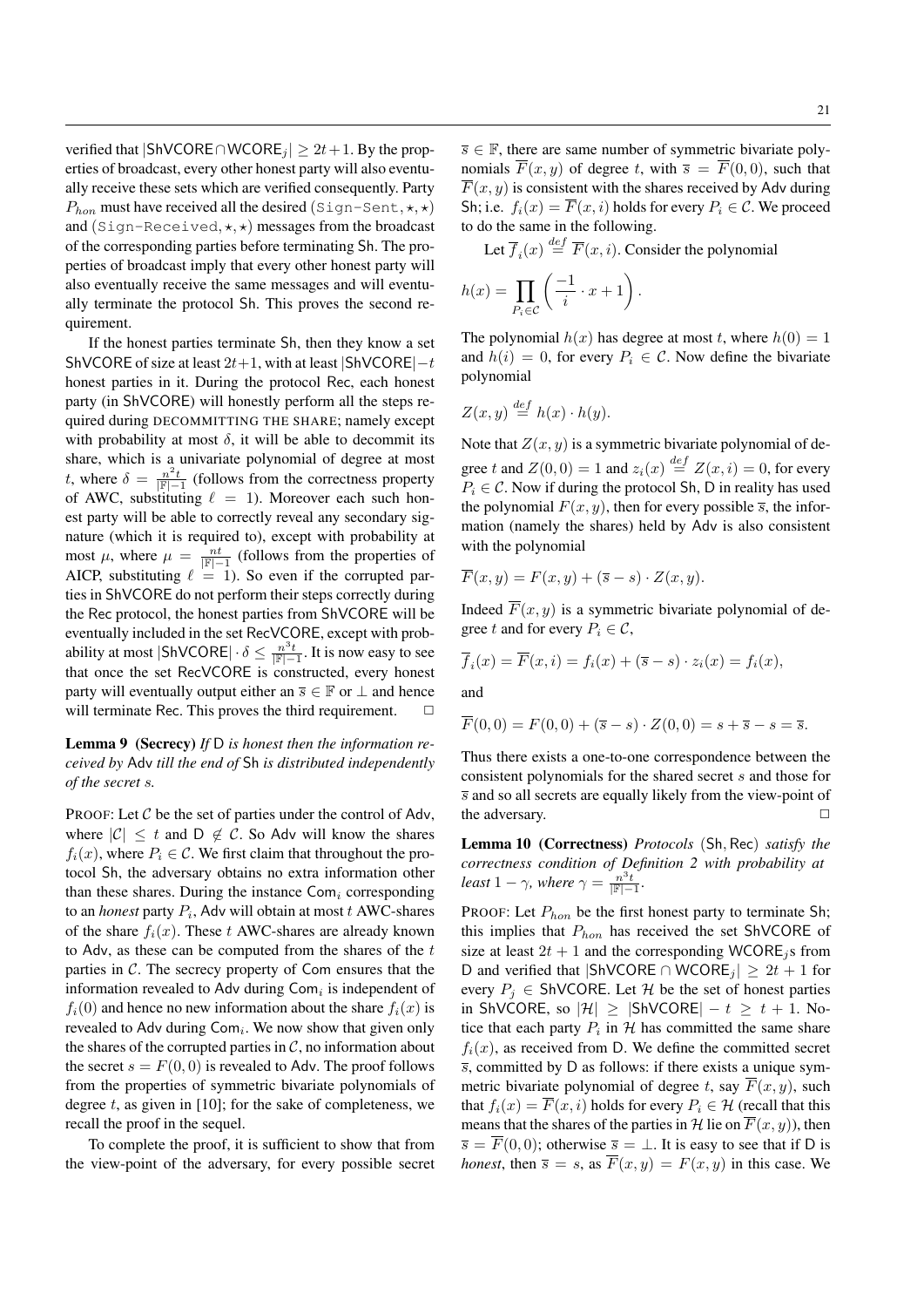next show that each honest party upon terminating Rec will output only  $\overline{s}$  with probability at least  $1-\gamma$ ; we consider the following two cases, depending upon whether D is honest or corrupted:

1. D *is honest*: we first observe that if there exists a *corrupted*  $P_j \in \mathsf{ShVCORE}$ , then the share  $\overline{f}_j(x)$  committed by  $P_i$  during Com<sub>i</sub> is the same as  $f_i(x)$ , where  $f_i(x)$  =  $F(x, j)$  and  $F(x, y)$  is the polynomial selected by D. This is because each *honest* party  $P_i \in \mathsf{WCORE}_i$  must have pre-verified that the AWC-share  $f_j(i)$  received from  $P_j$  during Com<sub>j</sub> satisfies the condition  $f_j(i) = f_i(j)$ before participating in  $Com<sub>j</sub>$  (namely exchanging the primary and secondary signatures); here  $f_i(x)$  denotes the share of s received by  $P_i$  from D. Moreover, there are at least  $t + 1$  such honest party  $P_i$  in WCORE<sub>j</sub>, whose  $f_i(j)$  uniquely define the share  $f_i(x)$  of  $P_i$  (follows from the properties of symmetric bivariate polynomials) and so  $f_j(x) = f_j(x)$ .

We next claim that during Rec, the share  $\overline{f_k}(x)$  computed on the behalf of a party  $P_k \in ShVCORE$  is the same as  $f_k(x) = F(x, k)$ , except with probability at most  $\delta$ , where  $\delta = \frac{n^2 t}{\mathbb{F}|-1}$ ; this will further imply that  $s = F(0, 0)$  will be output, except with probability at most  $|\textsf{ShVCORE}| \cdot \delta \leq \frac{n^3t}{|\mathbb{F}|-1}$ . There are two cases:

- (a)  $P_k \in \text{RecVCORE: In this case, } f_k(x)$  is the output of the instance  $Decom_k$ . If  $P_k$  is *honest* then clearly  $f_k(x) = f_k(x)$ , as the (correctness) property of AWC ensures that if Committer is honest, then the polynomial (of degree at most  $t$ ) committed by it during the Com protocol, will be obtained as the output during Decom. On the other hand, if  $P_k$  is *corrupted*, then also  $\overline{f}_k = f_k(x)$ , except with probability  $\delta$ ; this is because the (correctness) property of AWC ensures that if Committer is corrupted and the output of Decom is a polynomial of degree at most  $t$ , then except with probability  $\delta$ , the same polynomial was committed during the Com protocol. Moreover, as discussed above the polynomial committed by a corrupted  $P_k \in ShVCORE$  during  $Com_k$  is the same as  $f_k(x)$ .
- (b)  $P_k \notin \text{RecVCORE: In this case, } f_k(x)$  is computed by interpolating the points  $\{(j, f_k(j))\}$ , where  $P_j \in$ (RecVCORE∩WCORE<sub>k</sub>) and  $P_j$  (correctly) revealed the secondary signature  $\text{ICSig}(P_k, P_j, \mathcal{P}, f_k(j))$ on the AWC-share  $f_k(j)$ , which was given to  $P_i$  by  $P_k$  during the instance Com<sub>k</sub>. Moreover the revealed  $f_k(j)$  lies on the share  $f_j(x)$ , where  $f_j(x)$  is computed as the (decommitted) share on the behalf of  $P_j$  during Rec; i.e.  $f_k(j) = f_j(k)$  holds. We first notice that there will be at least  $t + 1$  such interpolating points  $\{(j, f_k(j))\}$ . This follows from the fact that  $P_k \in ShVCORE$  implies that during Sh,

the condition |ShVCORE ∩ WCORE<sub>k</sub>|  $\geq 2t + 1$ was true and at least  $t + 1$  of these common parties (which were present in ShVCORE as well as in  $WCORE_k$ ) will be present in RecVCORE. This is because RecVCORE ⊂ ShVCORE with |RecVCORE|  $=$  |ShVCORE|  $-t$ . Now we have already shown in the previous case that the share  $f_j(x)$  computed on the behalf of each  $P_i \in \text{RecVCORE}$  is the same as the original share  $f_j(x)$  except with probability  $\delta$ ; i.e.  $f_j(x) = f_j(x) = F(x, j)$ . Now the fact that for each interpolating point  $(j, f_k(j))$  used to interpolate  $f_k(x)$  the relation  $f_k(j) = f_j(k)$  holds implies that  $f_k(j) = f_j(k) = F(j, k)$  holds. So except with probability  $\delta$ ,  $f_k(x) = f_k(x)$ .

2. D *is corrupted*: If  $\overline{s} = \overline{F}(0,0)$ , then the proof is exactly the same as for the case when D is honest. Now let us consider the case when  $\overline{s} = \perp$ , which implies that the shares of the parties in  $H$  do not lie on a unique symmetric bivariate polynomial of degree  $t$ . We show that except with probability at most  $\delta$ , the share of each party  $P_k$  in  $H$  will be computed correctly during the protocol Rec and so except with probability at most  $|\mathcal{H}| \cdot \delta \leq n \cdot \delta$ , every honest party will output  $\perp$ , irrespective of the shares which are computed on behalf of the corrupted parties in ShVCORE.

If  $P_k \in \text{RecVCORE}$ , then the above claim is true, as in this case, the share  $f_k(x)$  computed on the behalf of  $P_k$  is obtained as the output of Decom<sub>k</sub> and the correctness property of AWC ensures that for an honest Committer, the committed polynomial will be obtained correctly during Decom. If  $P_k \notin \text{RecVCORE}$ , then also the claim is true, as in this case  $f_k(x)$  computed on the behalf of  $P_k$  is obtained by interpolating the points  $\{(j, f_k(j))\}$ , where  $P_j \in$  (RecVCORE ∩ WCORE<sub>k</sub>) and  $P_i$  has (correctly) revealed the secondary signature  $\text{ICSig}(P_k, P_j, \mathcal{P}, f_k(j))$  on the AWC-share  $f_k(j)$ , which was given to  $P_j$  by the Committer  $P_k$  during the instance  $Com_k$ . The AICP-Correctness3 property ensures that each revealed point  $\{(j, f_k(j))\}$  indeed lies on the original polynomial  $f_k(x)$ , which was committed by  $P_k$  during Com<sub>k</sub>, except with probability at most  $\mu$ , where  $\mu = \frac{nt}{\|\mathbb{F} - 1\|}$  (by substituting  $\ell = 1$ ); as there can be at most  $n$  such interpolating points (on the behalf of  $P_k$ ),  $f_k(x) = f_k(x)$  will be true, except with probability at most  $n\mu \leq \delta$ .

**Theorem 4** *Protocols* (Sh, Rec) *is a*  $(1 - \gamma)$ *-AVSS scheme for a single secret, where*  $\gamma = \frac{n^3t}{\|\mathbb{F}|-1}$ *. Protocol* Sh *requires a private communication of*  $\mathcal{O}(n^3 \log \frac{1}{\epsilon})$  *bits and broadcast* of  $\mathcal{O}(n^3 \log \frac{1}{\epsilon})$  bits. Protocol Rec *requires a broadcast of*  $\mathcal{O}(n^3 \log \frac{1}{\epsilon})$  *bits.* 

PROOF: During the protocol Sh, D distributes  $n$  univariate polynomials of degree at most  $t$  as shares and  $n$  in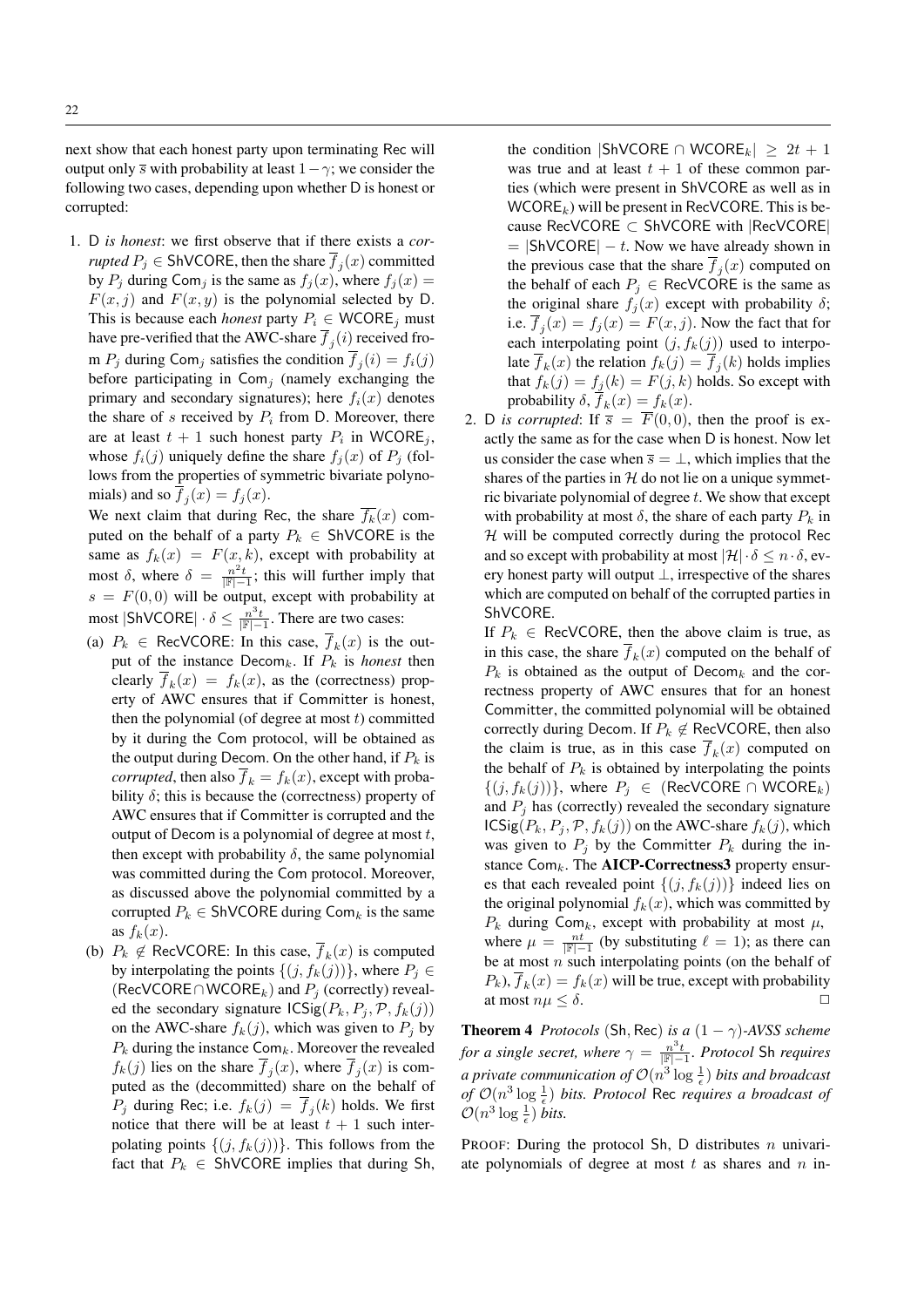stances of Com are executed. During the protocol Rec, at most *n* instances of Decom and at most  $n^2$  instances of RevealPublic are executed. The proof now follows from Theorem 1 by substituting  $\ell = 1$ , Theorem 2 and from Lemmas 8-10.

## 5.2 AVSS for Sharing  $\ell$  Secrets

A simple way to share and later reconstruct a vector of secrets  $\vec{S} = (s^1, \ldots, s^\ell)$ , consisting of  $\ell$  elements from  $\mathbb{F}$ , where  $\ell > 1$ , is to execute a dedicated instance of the Sh and Rec protocol for each element  $s^l \in \vec{S}$ ; this will require a private as well as broadcast communication of  $\mathcal{O}(\ln^3\log\frac{1}{\epsilon})$ bits. We next show how to share and reconstruct *all* the  $\ell$  elements of  $\vec{S}$  concurrently, so that it requires a private as well as broadcast communication of  $\mathcal{O}((\ell n^2 + n^3) \log \frac{1}{\epsilon})$  bits. For  $\ell = \Omega(n)$ , the broadcast communication of our protocol will be then  $\mathcal{O}(\ln^2 \log \frac{1}{\epsilon})$  bits, instead of  $\mathcal{O}(\ln^3 \log \frac{1}{\epsilon})$  bits. This is a significant gain in the communication complexity, considering the fact that communication-wise, implementing broadcast through the A-cast protocol over a point-topoint network is expensive.

The underlying idea is to "extend" the AVSS scheme for sharing a single secret to deal with  $\ell$  secrets *concurrently* in a "natural" way, similar to what was done earlier for the AWC. More specifically, D selects a random symmetric bivariate polynomial  $F_l(x, y)$  for sharing each  $s^l \in \vec{S}$  and computes  $\ell$  ith shares  $f_{1,i}(x), \ldots, f_{\ell,i}(x)$ , where  $f_{l,i}(x) \stackrel{def}{=} F_l(x,i)$ and distributes these shares. But now, instead of executing  $\ell$ *different* instances of Com to commit  $\ell$  *i*th shares, party  $P_i$ executes a *single* instance of Com to commit all the  $\ell$  polynomials (shares) concurrently. The rest of the protocol steps of AVSS-Single are modified in the same way, so as to deal with  $\ell$  shares concurrently. The modified protocols are presented in Fig 6. The new scheme is called AVSS-Multiple, as it deals with multiple secrets. The properties of the modified scheme follow using the similar arguments as for the earlier scheme.

We state the following theorem, stating the communication complexity of the protocol AVSS-Multiple, whose proof follows from the properties of the protocol and the communication complexity of our AICP (Theorem 1) and AWC (Theorem 3).

**Theorem 5** *Protocols* (Sh, Rec) *is a*  $(1 - \gamma)$ *-AVSS scheme* for  $\ell$  secrets, where  $\gamma = \frac{n^3(\ell+t-1)}{|\mathbb{F}|- \ell}$ . Protocol Sh requires *a private communication of*  $\mathcal{O}((\ell n^2 + n^3) \log \frac{1}{\epsilon})$  *bits and broadcast of*  $\mathcal{O}((\ell n^2+n^3)\log\frac{1}{\epsilon})$  *bits. Protocol Rec requires a broadcast of*  $\mathcal{O}((\ln^2 + n^3) \log \frac{1}{\epsilon})$  *bits.* 

# 6 Existing Single-Bit Common Coin and Our Multi-Bit Common Coin

This section starts with the description of the existing common coin protocol from [7] for generating a single common coin based on any AVSS scheme sharing a *single* secret. With the goal of constructing a more efficient common coin protocol, we substitute the AVSS scheme in the existing common coin protocol by AVSS-Multiple. This step requires an additional technique to surpass the issues arising from the fact that individual secrets are not allowed to be reconstructed in AVSS-Multiple and the reconstruction of a *single* shared secret leads to the reconstruction of *all* the secrets shared in the scheme. We further propose a trick that allows to generate  $n - 2t = \Theta(n)$  random<sup>23</sup> common coins concurrently with no additional communication. Thus, our protocol is a multi-bit common coin protocol. Looking ahead, our multi-bit common coin protocol leads to an ABA protocol that allows to agree on  $\Theta(n)$  bits concurrently.

## 6.1 Existing Common Coin Protocol

Let (Sh, Rec) be a given AVSS scheme, for sharing and reconstructing a *single* secret. The existing common coin protocol [7], referred as CC, consists of two stages. In the first stage, each party acts as a dealer and shares  $n$  random secrets, using n *distinct* instances of Sh. The ith secret shared by each party is "associated" with the party  $P_i$ . Once a party  $P_i$  terminates any  $t + 1$  instances of Sh, corresponding to  $t + 1$  secrets associated with  $P_i$ , it broadcasts the identities of the dealers, who have shared those  $t + 1$  secrets. We say that these  $t+1$  secrets are *attached* to  $P_i$  and later these  $t+1$ secrets are reconstructed to compute a "value", say  $V_i$ , that will be *associated* with  $P_i$ .

During the second stage, after terminating the Sh instances corresponding to all the secrets attached to a party  $P_i$ , party  $P_j$  is sure that a fixed (yet unknown) value is attached to  $P_i$ . Once  $P_j$  is assured that values have been attached to "sufficient" number of parties, it participates in the Rec instances of the relevant secrets. This process of ensuring that there are enough parties that are attached with values is the core idea of the protocol. Once all the relevant secrets are reconstructed, each party locally computes  $V_i$ s for every  $P_i$ , that it knows is associated with a value. Each party then computes its binary output based on the  $V_i$ s, in a way described in the protocol, recalled in Fig. 7. If the underlying AVSS has an associated error parameter  $\epsilon'$  (i.e. (Sh, Rec) is a (1 –  $\epsilon'$ )-AVSS scheme), then the protocol CC is a  $(1 - n^2 \epsilon')$ -completing, t-resilient,  $\frac{1}{4}$ -common coin protocol; the complete proof can be found in [7]. Protocol CC requires  $\mathcal{O}(n^{11} \kappa^4)$  bits of private communication

<sup>&</sup>lt;sup>23</sup> Recall that  $n = 3t + 1$  and so  $n - 2t = t + 1 = \Theta(n)$ .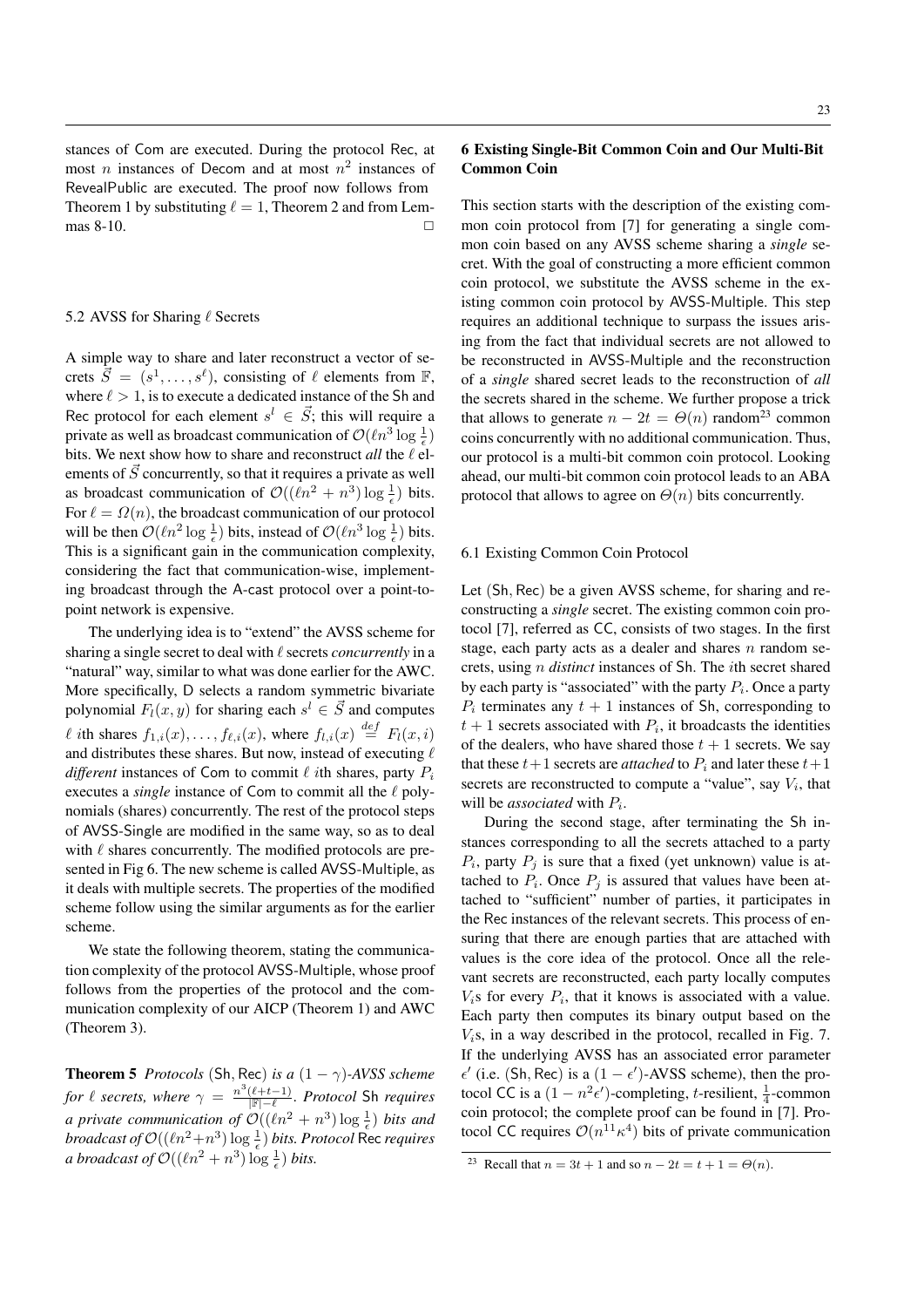Fig. 6 AVSS with  $n = 3t + 1$ .

AVSS-Multiple $(D, \mathcal{P}, \vec{S} = (s^1, \ldots, s^{\ell}))$ 

 $\text{Sh}(\mathsf{D}, \mathcal{P}, \vec{S}=(s^1,\ldots,s^\ell))$ 

DISTRIBUTION OF SHARES — The following code is executed only by D:

1. For  $l = 1, \ldots, \ell$ , corresponding to the secret  $s^l \in \mathcal{S}$ , select a random, symmetric bivariate polynomial  $F_l(x, y)$  of degree t, such that  $F_l(0,0) = s^l$ . For  $i = 1, \ldots, n$ , compute  $f_{l,i}(x) \stackrel{def}{=} F_l(x,i)$ .

2. For  $i = 1, \ldots, n$ , send the *shares*  $f_{1,i}(x), \ldots, f_{\ell,i}(x)$  to the party  $P_i$ .

COMMITMENT OF THE SHARES — For  $i = 1, ..., n$ , every party  $P_i \in \mathcal{P}$  (including D) executes the following code:

- 1. Wait to receive  $f_{1,i}(x), \ldots, f_{\ell,i}(x)$  from D.
- 2. If  $f_{1,i}(x), \ldots, f_{\ell,i}(x)$  have degree at most t, then act as a Committer and invoke an instance of Com to commit the shares  $f_{1,i}(x), \ldots, f_{\ell,i}(x)$ . We call this instance of Com, invoked by  $P_i$  as Com<sub>i</sub> and let WCORE<sub>i</sub> be the instance of WCORE constructed in the instance  $Com_i$ .
- 3. For  $j = 1, \ldots, n$ , participate in the instance Com<sub>j</sub>, invoked by the Committer  $P_j$ . During the instance Com<sub>j</sub>, if the secondary signature  $\text{ICSig}(P_j, P_i, \mathcal{P}, (f_{1,j}(i), \ldots, f_{\ell,j}(i)))$  is received from  $P_j$ , then check whether  $f_{l,j}(i) \stackrel{\text{?}}{=} f_{l,i}(j)$ , for  $l = 1, \ldots, \ell$ . If  $f_{l,i}(i) = f_{l,i}(j)$  for all  $l = 1, \ldots, \ell$ , then perform the rest of the steps of the protocol Com that  $P_i$  is supposed to perform in the instance Com<sub>j</sub>. Otherwise, do not participate further in the instance Com<sub>j</sub>.
- 4. For  $j = 1, \ldots, n$ , do not terminate and keep participating in the instance Com<sub>j</sub>, even after receiving (and verifying) a set WCORE<sub>j</sub> of size  $2t + 1$  from the broadcast of Committer  $P_i$ .
- ShVCORE CONSTRUCTION The following code is executed only by D:
	- 1. If a WCORE<sub>j</sub> of size  $2t + 1$ , along with messages (Sign-Received, k, P<sub>j</sub>) corresponding to the parties  $P_k \in WCORE_j$  are received from the broadcast of Committer  $P_j$  and the messages (Sign-Sent, k,  $P_j$ ) are received from the broadcast of every  $P_k \in \mathsf{WCORE}_i$  in the instance Com<sub>i</sub>, then include  $P_i$  in a set  $\mathcal T$  (which is initialized to  $\emptyset$ ). Do not terminate Com<sub>i</sub> and keep participating in the instance  $Com<sub>i</sub>$ .
	- 2. If the message (Sign-Received, k,  $P_j$ ) and (Sign-Sent, k,  $P_j$ ) is received from the broadcast of Committer  $P_j$  and party  $P_k$  respectively during the instance Com<sub>j</sub>, such that  $P_j \in \mathcal{T}$  and  $P_k \notin WCORE_j$ , then update WCORE<sub>j</sub> and include  $P_k$  in  $WCORE<sub>j</sub>$ .
	- 3. Keep updating  $\mathcal T$  and the existing WCORE<sub>j</sub>s, corresponding to the  $P_j$ s in  $\mathcal T$ , by performing the previous two steps, until there exists a set ShVCORE  $\subseteq \mathcal{T}$ , such that  $|\text{ShVCORE} \cap \text{WCORE}_i| \geq 2t + 1$  holds for every  $P_i \in \text{ShVCORE}$ .
	- 4. On finding ShVCORE, broadcast the set ShVCORE and the set WCORE<sub>j</sub> corresponding to each  $P_j \in ShVCORE$ .
- VERIFICATION OF ShVCORE AND TERMINATION For  $i = 1, ..., n$ , every party  $P_i \in \mathcal{P}$  (including D) executes the following code: 1. Wait to receive ShVCORE and WCORE<sub>j</sub> corresponding to each  $P_i$  ∈ ShVCORE from the broadcast of D. On receiving check if  $|{\sf ShVCORE} \cap {\sf WCORE}_j|$  ≥  $2t + 1$  holds for every  $P_j \in {\sf ShVCORE}$ .
	- 2. If the previous checking passes, then corresponding to each  $P_i \in ShVCORE$ , wait to receive the message (Sign-Sent, k,  $P_i$ ) from the broadcast of every party  $P_k \in \text{WCORE}_j$  and the messages (Sign-Received, k,  $P_j$ ) from the broadcast of  $P_j$ , for every  $P_k \in \text{WCORE}_i$ , during the instance Com<sub>j</sub>. On receiving all these messages, terminate the protocol.

$$
Rec(D, \mathcal{P}, \vec{S} = (s^1, \dots, s^\ell))
$$

DECOMMITTING THE SHARE — The following code is executed by every party  $P_i \in ShVCORE$ :

- 1. Act as a Committer and decommit the shares  $f_{1,j}(x), \ldots, f_{\ell,j}(x)$  committed during Com<sub>j</sub> by executing an instance of Decom. Denote this instance of Decom as  $Decom_j$ .
- 2. For every  $P_k \in ShVCORE$  for which  $P_j \in WCORE_k$ , reveal the secondary signature  $ICSig(P_k, P_j, \mathcal{P}, (f_{1,k}(j), \ldots, f_{\ell,k}(j)))$ , received during the instance  $\text{Com}_k$  from Committer  $P_k$ .

VERIFYING THE DECOMMITTED SHARES, RECONSTRUCTING THE SECRETS AND TERMINATION — For  $i = 1, \ldots, n$ , every party  $P_i \in \mathcal{P}$  executes the following code:

- 1. Corresponding to every  $P_i \in ShVCORE$ , participate in the instance Decom<sub>j</sub>, executed by  $P_i$ .
- 2. Corresponding to every  $P_i \in ShVCORE$ , participate in the instances of RevealPublic, executed by  $P_i$  to reveal the secondary signatures  $\text{ICSig}(P_k, P_i, \mathcal{P}, (f_{1,k}(j), \ldots, f_{\ell,k}(j)))$ , corresponding to every  $P_k \in \text{ShVCORE}$  where  $P_i \in \text{WCORE}_i$ .
- 3. Construct a dynamic set RecVCORE, which is initialized to Ø. Include  $P_j \in ShVCORE$  in RecVCORE if all the following hold: (a)  $\ell$  polynomials of degree at most t, say  $f_{1,j}(x), \ldots, f_{\ell,j}(x)$  are obtained as the output at the end of Decom<sub>j</sub>.
	- (b) Corresponding to every  $P_k \in ShVCORE$  where  $P_j \in WCORE_k$ , party  $P_i$  completed the revelation of the secondary signature  $\text{ICSig}(P_k, P_j, \mathcal{P}, (f_{1,k}(j), \ldots, f_{\ell,k}(j)))$  with output Reveal $_i = (f_{1,k}(j), \ldots, f_{\ell,k}(j))$ . Moreover, for  $l = 1, \ldots, \ell$ ,  $\overline{f}_{l,j}(k) = f_{l,k}(j)$  holds.
- 4. Wait till  $|RecVCORE| = |ShVCORE| t$ .
- 5. Corresponding to every  $P_k \in \text{ShVCORE}$ , compute its shares  $\overline{f}_{1,k}(x), \ldots, \overline{f}_{\ell,k}(x)$  as follows:
	- (a) If  $P_k \in \text{RecVCORE}$ , then  $\overline{f}_{1,k}(x), \ldots, \overline{f}_{\ell,k}(x)$  are the same as obtained at the end of Decom<sub>k</sub>.
- (b) If  $P_k \notin \text{RecVCORE}$ , then for  $l = 1, \ldots, \ell$ , the polynomial  $\overline{f}_{l,k}(x)$  is obtained by interpolating the points  $\{(j, f_{l,k}(j))\}$ , where  $P_i \in (\text{RecVCORE} \cap \text{WCORE}_k)$  and  $P_i$  revealed the secondary signature  $\text{ICSig}(P_k, P_i, \mathcal{P}, (f_{1,k}(j), \ldots, f_{\ell,k}(j)))$ . 6. If for  $l = 1, \ldots, \ell$ , the shares  $\{\overline{f}_{l,k}(x) : P_k \in \text{ShVCORE}\}$  lie on a unique, symmetric bivariate polynomial of degree t, say
- $\overline{F}_l(x, y)$ , then output  $\overline{S} = (\overline{F}_1(0, 0), \ldots, \overline{F}_\ell(0, 0))$  and terminate; otherwise output ⊥ and terminate.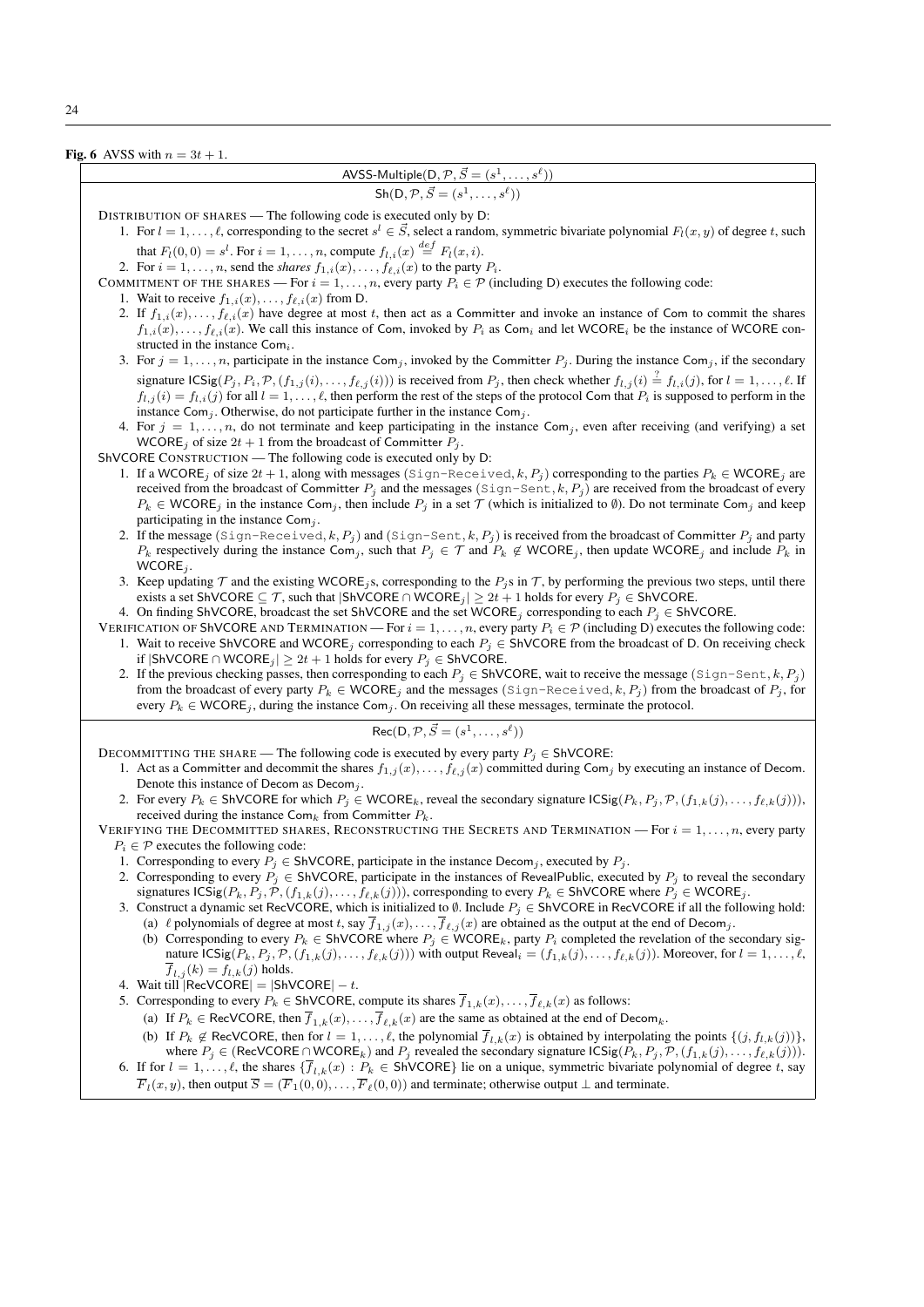Fig. 7 Existing common coin protocol based on any AVSS scheme (Sh, Rec).

CC

For  $i = 1, \ldots, n$ , every party  $P_i \in \mathcal{P}$  executes the following code:

- 1. Initialize a Boolean flag flag<sub>i</sub> = 0.
- 2. For  $j = 1, \ldots, n$ , corresponding to the party  $P_j$ , choose a random value  $x_{ij}$  and act as a D to invoke an instance of Sh, denoted by  $\text{Sh}_{ii}$ , to share  $x_{ii}$ .
- 3. For every  $j, k \in \{1, \ldots, n\}$ , participate in the instances  $\text{Sh}_{ik}$ .
- 4. Construct a dynamic set  $\mathcal{T}_i$ , which is initialized to  $\emptyset$ . On terminating all the n instances  $\text{Sh}_{i1}, \ldots, \text{Sh}_{in}$  invoked by  $P_i$  (as a D), add  $P_i$  to  $\mathcal{T}_i$ .
- 5. Wait till  $|\mathcal{T}_i| = t + 1$ . Then assign  $T_i = T_i$  and broadcast the message (Attach  $T_i$  to  $P_i$ ). (We say that the secrets  $\{x_{ji}|P_j \in T_i\}$  are *attached* to the party  $P_i$ ).
- 6. Create a dynamic set  $G_i$ , which is initialized to  $\emptyset$ . Add party  $P_i$  to  $G_i$  if (a) The message (Attach  $T_j$  to  $P_j$ ) is received from the broadcast of  $P_j$  and (b)  $T_j \subseteq \mathcal{T}_i$ .
	- Wait until  $|\mathcal{G}_i| = 2t + 1$ . Then assign  $G_i = \mathcal{G}_i$  and broadcast the message  $(P_i \cup C_i)$ .
- 7. Create a dynamic set  $S_i$ , which is initialized to  $\emptyset$ . Add party  $P_i$  to  $S_i$  if (a) The message ( $P_j$  Accepts  $G_j$ ) is received from the broadcast of  $P_j$  and (b)  $G_j \subseteq \mathcal{G}_i$ .
- Wait until  $|S_i| = 2t + 1$ . Then set flag<sub>i</sub> = 1 and let  $H_i$  be the current contents of  $\mathcal{G}_i$ . 8. Wait until flag<sub>i</sub> = 1. Then for every  $P_j \in \mathcal{G}_i$ , participate in the instance Rec<sub>kj</sub>, corresponding to every  $P_k \in T_j$ , to reconstruct the secret  $x_{ki}$ , which was shared in the instance  $\textsf{Sh}_{kj}$ . (note that some parties may be included in  $G_i$  after flag<sub>i</sub> has been set to 1. The corresponding instances of Rec are invoked immediately).
- 9. Let  $u = [0.87n]^2$  Every party  $P_j \in G_i$  is *associated* with a value, say  $V_j$ , where  $V_j$  is the sum modulo u of all the secrets attached to  $P_j$ . That is,  $V_j = (\sum_{P_k \in T_j} x_{kj}) \mod u$ , where  $x_{kj}$  is obtained as the output in the instance Rec<sub>kj</sub>.
- 10. Wait until the values associated with all the parties in  $H_i$  are computed. If there exists a party  $P_j \in H_i$  such that  $V_j = 0$ , then output 0 and terminate. Otherwise output 1 and terminate.

<sup>a</sup> Here *u* is selected like this to ensure that the probability computations satisfy certain conditions while proving the properties of the protocol; see [7] for the details.

and  $\mathcal{O}(n^{11} \kappa^2 \log n)$  bits of broadcast communication (see Appendix A).

# 6.2 A More Efficient Multi-bit Common Coin Protocol

Our AVSS scheme AVSS-Single that claims the best known communication complexity for sharing a single secret, readily gives a common coin protocol that improves over the communication complexity of protocol CC by a factor of  $24$  $\Omega(n^6)$ . Our demonstration in Section 5.2 shows that sharing n secrets using a single instance of AVSS-Multiple is "cheaper" by a factor of  $n$ , than using  $n$  dedicated instances of AVSS-Single. Thus, we can get an even more efficient common coin protocol, by plugging in a *single* instance of AVSS-Multiple for each party, capable of handling  $n$  secrets, in the protocol CC. However, this replacement raises a subtle difference in the execution of CC. In CC, the secrets were reconstructed in an "on-demand" basis and so the secrets shared by a party are reconstructed independently of each other at different point of time as and when they are needed to be reconstructed. On contrary, in the modified CC

(where AVSS-Multiple is used), concurrent reconstruction of all the secrets shared by a party is unavoidable, because AVSS-Multiple "ties up" all the shared secrets and supports concurrent sharing and reconstruction of *all* the shared secrets. In what follows, we demonstrate that the adversary can take the concurrent reconstruction to its advantage and completely "bias" the output of the common coin protocol.

More concretely, let  $P_k$  be an *honest* party, who shares  $\vec{S}_k = (x_{k1}, \dots, x_{kn})$  in CC using AVSS-Multiple. Now the adversary can schedule the messages in the protocol in such a way that a "situation" is created where a particular secret, say  $x_{ki}$  *alone*, needs to be reconstructed, leading to the invocation of the reconstruction protocol of AVSS-Multiple. This leads to the adversary learning the *entire* vector  $\vec{S}_k$ . This allows the adversary to bias the value  $V_i$  attached to an honest party P<sup>j</sup> by fixing the secrets to be shared by the *corrupted* parties <sup>25</sup> corresponding to  $P_i$ . Thus,  $V_i$ s of some of the honest parties are no longer random values. As a result, one of the crucial lemmas in the correctness proof of the protocol CC is not true anymore for the modified CC, which in turn, leads to a biased and adversarially chosen output in the common coin protocol. Below, we recall the lemma statement verbatim.

<sup>&</sup>lt;sup>24</sup> If we use AVSS-Single in protocol CC, then the resultant common coin protocol will incur a private communication of  $\mathcal{O}(n^5 \log \frac{1}{\epsilon})$  bits and broadcast of  $\mathcal{O}(n^5 \log \frac{1}{\epsilon})$  bits, as  $\Theta(n^2)$  instances of AVSS-Single are invoked.

 $25$  Recall that the *j*th secret of each party's vector can contribute to decide  $V_i$ .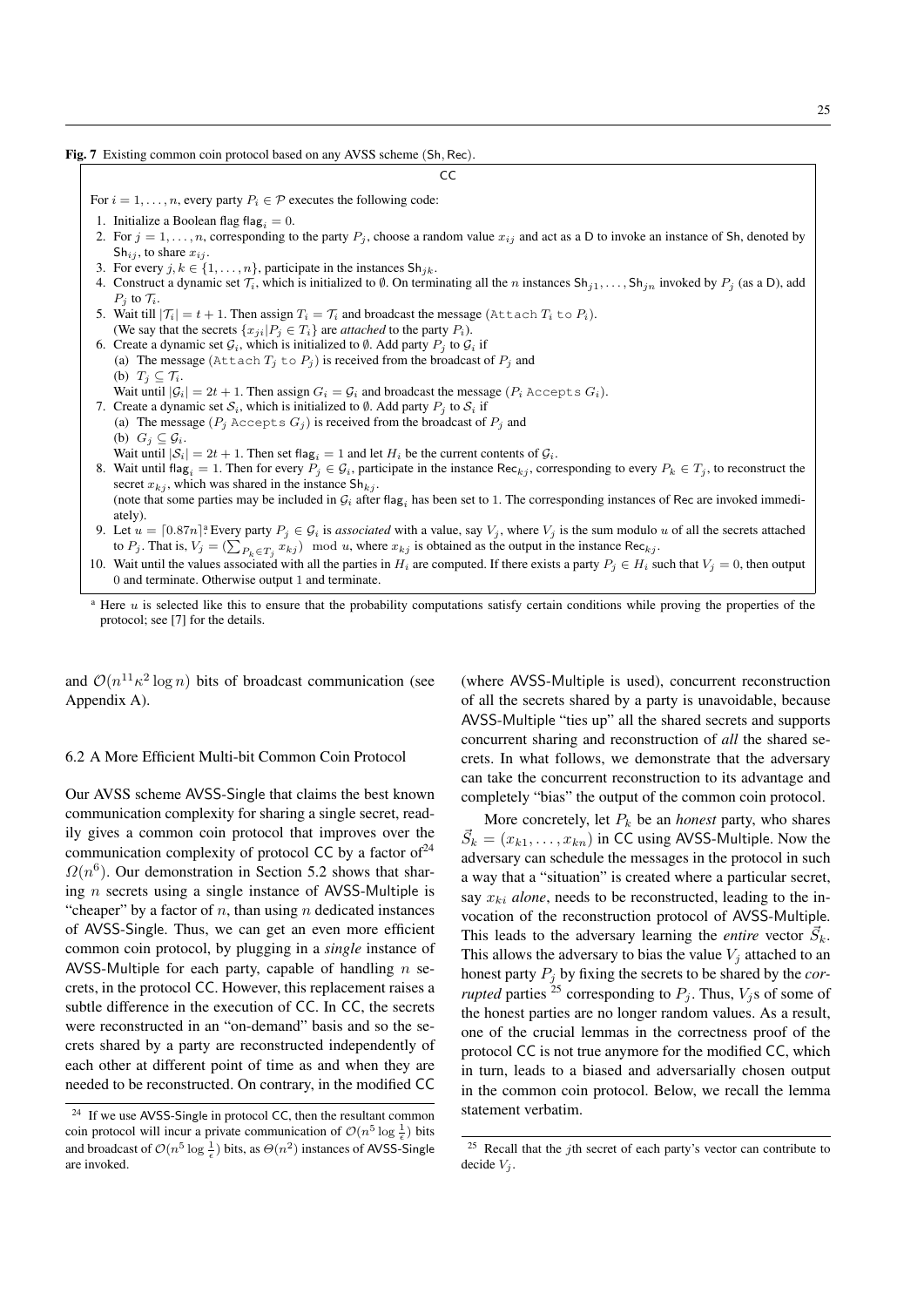Lemma 11 ([7]) *In the protocol* CC*, once an honest party*  $P_i$  *receives the message* (Attach  $T_i$  to  $P_i$ ) *from the broadcast of*  $P_i$  *and adds*  $P_i$  *to the set*  $\mathcal{G}_j$ *, then a unique value, say* V<sup>i</sup> *, is fixed such that the following holds:*

- 1. All the honest parties will associate the value  $V_i$  with  $P_i$ ,  $except with probability at most  $ne'$ .$
- 2.  $V_i$  *is distributed uniformly over*  $[0, \ldots, u]$  *and is independent of values associated with the other parties.*

To foil the attack described above, we employ a technique that prevents a corrupted party to share its secret vector via the sharing protocol of AVSS-Multiple *after* it learns the secret vector of any honest party. <sup>26</sup> Lastly, we employ a trick in our common coin protocol that allows to output  $\ell = n - 2t = t + 1 = \Theta(n)$  common coins (instead of a single coin), *without* requiring any *additional* communication from the parties. We denote the resultant protocol by MCC to emphasize that it is a multi-bit common coin protocol.

The High Level Idea of MCC: First, we note that CC can be converted to a multi-bit common coin protocol by asking each party to "attach" itself with  $2t + 1$  secrets, each from a different dealer, in Step 5 of CC. That is, instead of ensuring that  $|T_i| = t + 1$ , party  $P_i$  ensures that  $|T_i| = 2t + 1$ . This can be enforced without any harm, as there are at least  $2t+1$ honest parties who will be eventually included in  $\mathcal{T}_i$  of every honest party  $P_i$ . This step enables to associate  $n - t$  values, instead of a single value  $V_i$ , with a party  $P_i$  via an application of the randomness extraction algorithm EXT. Next, we introduce/modify some of the steps of protocol CC to foil the attack of biasing the output of common coin protocol:

- **M1.** In step 4, a party  $P_i$  includes  $P_j$  in  $\mathcal{T}_i$  after it is confirmed that  $n - t$  parties have terminated the instance  $Sh_i$ .
- **M2.** In step 7, party  $P_i$  upon confirming that  $|S_i| = 2t + 1$ , broadcasts a Reconstruct Enabled message, indicating that it is "ready" to participate in the relevant Rec instances. However, only after receiving the Recon struct Enabled message from  $n - t$  parties, it actually starts participating in the corresponding Rec instances.

**M3.** As soon as  $P_i$  broadcasts Reconstruct Enabled, it stops participating in the Sh instances of all the parties, which are not present in its  $\mathcal{T}_i$  set at that stage. Thus, if  $P_j \notin \mathcal{T}_i$ , then  $P_i$  stops participating in the instance  $\text{Sh}_j$ and later resumes its participation in  $\text{Sh}_j$  only if  $P_j$  is included in  $\mathcal{T}_i$ .

We now argue that protocol MCC which incorporates the above changes is not vulnerable to the attack discussed earlier. The argument is made in three clear steps, each relying on a different step (i.e. either on **M1** or **M2** or **M3**). Let  $P_i$ be a *corrupted* party, who wants to select and share its secret vector  $\vec{S}_j$  *after* seeing the reconstructed secret vector of some honest party. Such a  $P_j$  have to delay its sharing instance (namely  $\text{Sh}_i$ ) until at least  $2t + 1$  parties broadcast the Reconstruct Enabled message (due to M2). This implies that at least  $t + 1$  *honest* parties, say H, who broadcast Reconstruct Enabled message are yet to terminate  $\text{Sh}_j$  at the time they initiated the broadcast. Therefore, the parties in H stop participating in  $\text{Sh}_i$  from then onwards (due to **M3**). So  $P_j$  cannot enter into  $T_i$  of any *honest*  $P_i$ . This is because for  $P_j$  to enter  $\mathcal{T}_i$  of any honest  $P_i$ , the instance  $\text{Sh}_i$  must be terminated by at least  $2t + 1$  parties (due to M1) which must include one party from the set  $H<sup>27</sup>$  However, no party from H will ever terminate Sh<sub>j</sub>, as they stopped participating in  $\text{Sh}_i$ . Protocol MCC is now presented in Fig 8.

We now proceed to prove the properties of the protocol MCC. Most of the properties of MCC follow from the properties of the protocol CC given in [7]. For the sake of completeness, we will present them here. As in [7], while proving the properties, we assume that the following event E occurs: the invocations of Sh and Rec have been "properly" completed. This means that if an honest party has terminated an instance of Sh, then a vector  $\vec{S}$  of n values is fixed, such that each honest party will eventually complete the corresponding instance of Rec and output  $\vec{S}$ . Moreover, if the dealer of this instance of Sh is honest, then  $\vec{S}$  is the vector of  $n$  values, which he has shared on behalf of the  $n$ parties. It is easy to see that the event  $E$  occurs with probability at least  $1 - n\gamma$  (as there are *n* instances of AVSS), where  $\gamma = \frac{n^3(n+t-1)}{|\mathbb{F}| - n}$  (follows from Theorem 5 by substituting  $\ell = n$ ). This implies that the event E occurs with probability at least  $1 - \frac{\epsilon}{4n}$ .<sup>28</sup>

Lemma 12 *Conditioned on the event* E*, all the honest parties terminate the protocol* MCC *in a constant time.*

<sup>&</sup>lt;sup>26</sup> In the context of distributed key generation for threshold Discrete-Log based cryptosystems, [18] demonstrated a somewhat similar attack of biasing the distribution of a jointly computed key. While the "nature" of their attack is similar to the attack presented here, the attacks themselves are different. Saying differently, the way adversary mounts the attack is completely different in these two scenarios. Thus, their technique to foil the attack is inapplicable in our context. Specifically, the attack in their work exploits the computational security of the underlying VSS scheme. On contrary, our attacker takes advantage of the concurrent reconstruction feature of our underlying VSS scheme AVSS-Multiple. While [18] foils the attack by strengthening the security of their VSS scheme, we prevent the attack by a technique that bars a corrupted party to share its secret vector  $\vec{S}$  after seeing the reconstructed secret vector of honest parties.

<sup>&</sup>lt;sup>27</sup> Note that *H* contains at least  $t + 1$  parties. So any set of  $2t + 1$ parties will surely contain at least one party from  $H$ , as the total number of parties is  $3t + 1$ .

<sup>&</sup>lt;sup>28</sup> Since the field F is selected such that  $\epsilon \geq \frac{4n^5(n+t-1)}{|F|-n}$ , where  $\epsilon$  will be the error probability of our ABA protocol, we have that  $\frac{\epsilon}{4n} \geq$  $\frac{n^4(n+t-1)}{|\mathbb{F}|-n} = n\gamma.$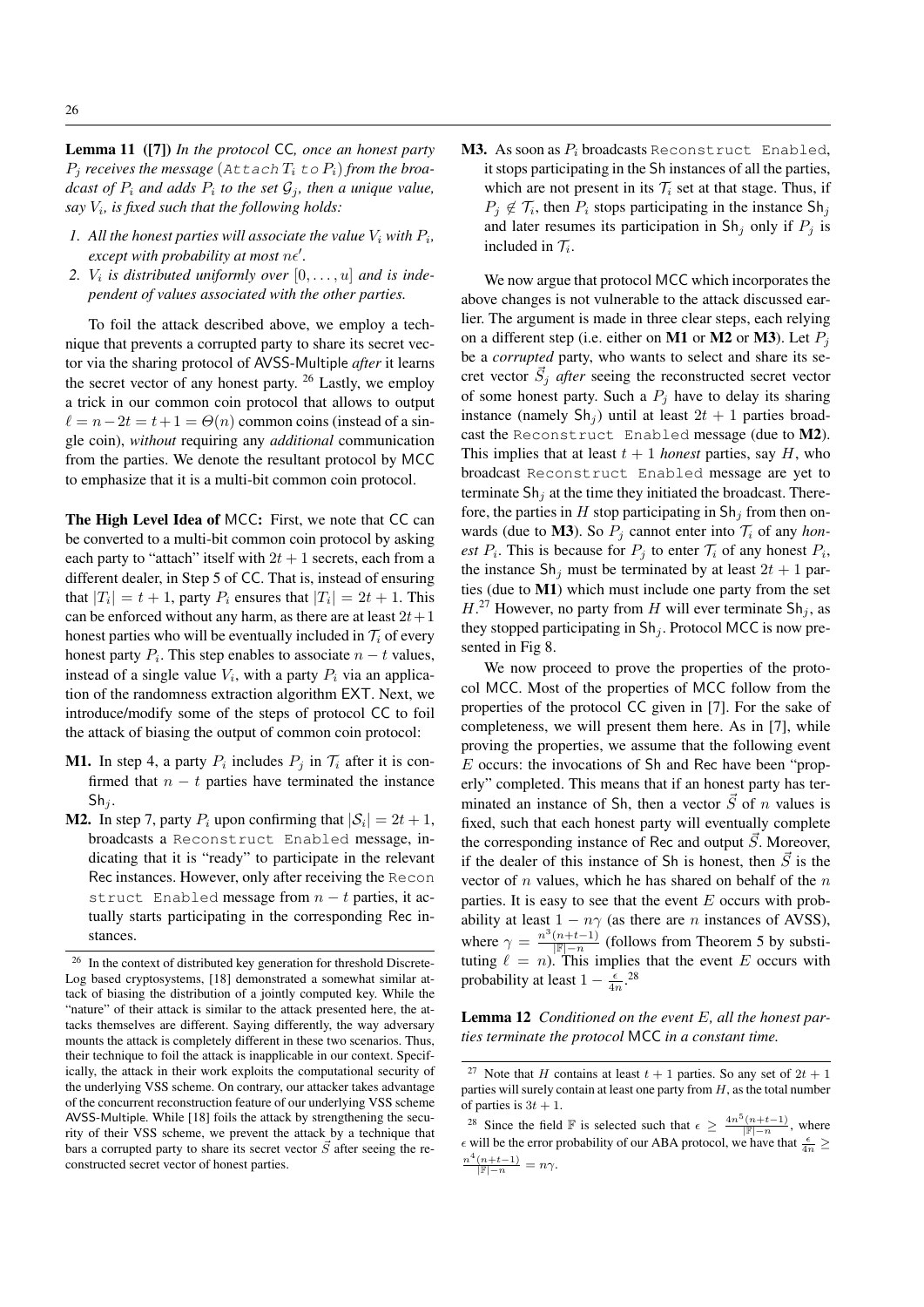Fig. 8 Multi-Bit common coin protocol.

#### Protocol MCC

For  $i = 1, \ldots, n$ , every party  $P_i \in \mathcal{P}$  executes the following code:

- 1. For  $j = 1, \ldots, n$ , corresponding to the party  $P_j$ , choose a random value  $x_{ij}$  and act as a D and invoke the protocol Sh $(P_i, \mathcal{P}, \vec{S}_i)$ , to share the vector of secrets  $\vec{S}_i = (x_{i1}, \dots, x_{in})$ . Let this instance of Sh be denoted as Sh<sub>i</sub>,
- 2. For  $j = 1, \ldots, n$ , participate in the instance  $\text{Sh}_j$ .
- 3. Upon terminating the instance  $\text{Sh}_i$ , broadcast the message  $(P_i$  terminated j).
- 4. Create a dynamic set  $\mathcal{T}_i$ , which is initialized to  $\emptyset$ . Upon receiving the message  $(P_k$  terminated j) from the broadcast of  $n t$ parties  $P_k$ , add  $P_i$  to  $\mathcal{T}_i$ .
- 5. Wait till  $|\mathcal{T}_i| = 2t + 1$ . Then assign  $T_i = T_i$  and broadcast the message (Attach  $T_i$  to  $P_i$ ).
- (We say that the secrets  $\{x_{ji}|P_j \in T_i\}$  are *attached* to the party  $P_i$ ). 6. Create a dynamic set  $G_i$ , which is initialized to  $\emptyset$ . Add party  $P_j$  to  $G_i$  if (a) The message (Attach  $T_j$  to  $P_j$ ) is received from the broadcast of  $P_j$  and (b)  $T_i \subseteq \mathcal{T}_i$ .

Wait until  $|\mathcal{G}_i| = 2t + 1$ . Then assign  $G_i = \mathcal{G}_i$  and broadcast the message  $(P_i \text{ accepts } G_i)$ .

- 7. Create a dynamic set  $S_i$ , which is initialized to  $\emptyset$ . Add party  $P_i$  to  $S_i$  if (a) The message ( $P_j$  Accepts  $G_j$ ) is received from the broadcast of  $P_j$  and (b)  $G_i \subseteq \mathcal{G}_i$ .
- 8. Wait until  $|S_i| = 2t + 1$ . Then do the following:
	- (a) Broadcast the message Reconstruct Enabled. Let  $H_i$  be the current contents of  $G_i$ .
	- (b) If a party  $P_j \notin \mathcal{T}_i$ , then stop participating in the instance  $Sh_j$ . Later resume participating in the instance  $Sh_j$  only if  $P_j$  is included in  $\mathcal{T}_i$ .
- 9. Wait to receive the Reconstruct Enabled message from the broadcast of at least  $n t$  parties. On receiving these messages, participate in the instance Rec<sub>k</sub>, corresponding to every  $P_k \in \mathcal{T}_i$ , to reconstruct the secrets shared by  $P_k$  in the instance Sh<sub>k</sub>. (When new parties are added to  $\mathcal{T}_i$ , party  $P_i$  participates in the corresponding Rec instances.)
- 10. Let  $u = [0.87n]$ . For every party  $P_j \in \mathcal{G}_i$ , *associate*  $n 2t = t + 1$  values  $(V_{j1}, \ldots, V_{j(n-2t)})$  with  $P_j$  as follows:
- (a) Set  $(v_{j1},...,v_{j(n-2t)}) = \text{EXT}(X_j)$ , where  $X_j$  is the vector of size  $2t + 1$ , consisting of the jth values, reconstructed during the instances Rec<sub>k</sub>, where  $P_k \in T_j$ . That is,  $X_j = \{x_{kj}\}$ , where  $P_k \in T_j$  and  $x_{kj}$  is the jth element of the n length vector, reconstructed in the instance  $\text{Rec}_k$ .
- (b) Set  $V_{jl} = v_{jl} \mod u$ , for  $l = 1, ..., n 2t$ .
- 11. Wait until the  $n 2t$  values associated with all the parties in  $H_i$  are computed. Then for every  $l \in \{1, \ldots, n 2t\}$ , do the following:
	- (a) If there exits a party  $P_i \in H_i$  such that  $V_{i\ell} = 0$  then (locally) set  $\sigma_{\ell} = 0$  as the *l*th output bit.
	- (b) Otherwise (locally) set  $\sigma_l = 1$  as the *l*th output bit.

Locally output the  $\sigma_1, \ldots, \sigma_{n-2t}$  and terminate.

PROOF: We structure the proof in the following way. We first show that assuming every honest party has broadcasted the message Reconstruct Enabled, every honest party will terminate the protocol in a constant time. Then we show that there exists at least one honest party who will broadcast the Reconstruct Enabled message. Consequently, we prove that if some honest party broadcasts the Reconstru ct Enabled message, then eventually every other honest party will do the same.

So let us prove the first statement. Assuming every honest party has broadcasted the Reconstruct Enabled message, it will hold that eventually every *honest* party P<sup>i</sup> will receive  $n-t$  such messages from the broadcast of  $n-t$ honest parties and will start participating in the  $\text{Rec}_k$  instances corresponding to each  $P_k \in \mathcal{T}_i$ . Now it clear that if a party  $P_k$  is included in the set  $\mathcal{T}_i$  of an honest  $P_i$ , then  $P_k$ will be also eventually included in the set  $\mathcal{T}_i$  of every other (honest)  $P_j$ . Hence if  $P_i$  participates in Rec<sub>k</sub>, then eventually every other honest party will do the same. Now given that the event  $E$  occurs, all invocations of Rec terminate in a constant time. Also the protocol for the broadcast terminates in a constant time. This proves the first statement.

We next show that there exists at least one honest party, say  $P_i$ , who will broadcast the Reconstruct Enabled message. First notice that till  $P_i$  broadcasts the Reconstru ct Enabled message, every honest party will keep participating in all the instances of Sh. By the termination property of Sh, every honest party will eventually terminate the Sh instance of every other honest party. Moreover, there are at least  $n - t$  honest parties. So from the protocol steps, it is easy to see that for the honest  $P_i$ , the set  $\mathcal{T}_i$  will eventually contain at least  $n-t$  parties and hence  $P_i$  will eventually broadcast the message (Attach  $T_i$  to  $P_i$ ). Similarly, every honest party  $P_i$  will be eventually included in the set  $G_i$  and so  $\mathcal{G}_i$  will eventually contain at least  $n - t$  parties and hence  $P_i$  will broadcast the message ( $P_i$  Accepts  $G_i$ ). Similarly, the set  $S_i$  will be eventually of size  $n - t$  and hence  $P_i$  will broadcast the Reconstruct Enabled message.

Now we show that once the honest  $P_i$  broadcasts the Reconstruct Enabled message, every other honest party  $P_i$  will also eventually do the same. It is easy to see that every party that is included in  $\mathcal{T}_i$  will be also eventually included in  $\mathcal{T}_i$ . And hence, all the conditions that are satisfied for the honest  $P_i$  above will be eventually satisfied for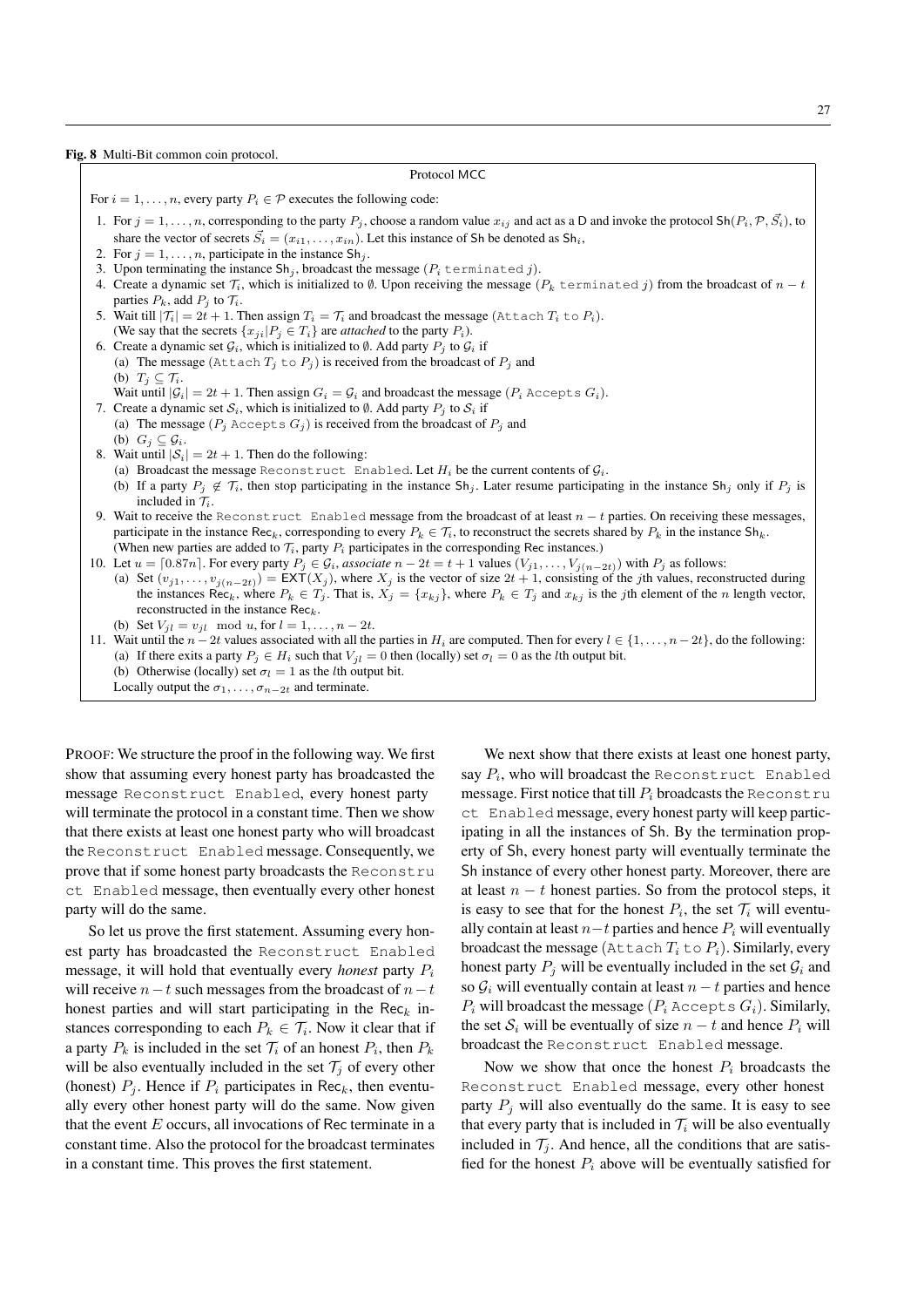every other honest  $P_j$ . So  $P_j$  will eventually broadcast the Reconstruct Enabled message.

The following important lemma shows that in the protocol MCC, the adversary strategy discussed earlier for biasing the distribution of the value associated with a party, is not applicable.

**Lemma 13** Let a corrupted party  $P_j$  is included in  $T_i$  of *an honest* P<sup>i</sup> *in the protocol* MCC*. Then the values shared by*  $P_i$  *in the instance*  $\text{Sh}_i$  *are completely independent of the values shared by the honest parties in their instances of* Sh*.*

PROOF: Let  $P_k$  be the *first honest* party who receives the Reconstruct Enabled message from at least  $n-t$  parties and starts participating in the Rec instances, corresponding to each party in  $\mathcal{T}_k$ . To prove the lemma, we first assert that a *corrupted* party  $P_j$  will be never included in the set  $\mathcal{T}_i$  of *any honest*  $P_i$ , if  $P_j$  selects and shares its secrets *after*  $P_k$  started participating in the Rec instances corresponding to the parties in  $\mathcal{T}_k$ . We prove this by contradiction.

So let  $P_k$  received the Reconstruct Enabled message from the parties in the set  $\mathcal{B}_1$ , where  $|\mathcal{B}_1| \geq n - t$ . Moreover, assume that  $P_j$  executes the instance  $\text{Sh}_j$  only after  $P_k$  received the Reconstruct Enabled message from the parties in  $\mathcal{B}_1$ . Furthermore, assume that  $P_i$  is included in the set  $\mathcal{T}_i$  of some honest  $P_i$ . Now  $P_j \in \mathcal{T}_i$  implies that  $P_i$  must have received the message  $(P_m \text{ terminaled})$ j) from the broadcast of at least  $n - t$  parties  $P_m$ , say  $\mathcal{B}_2$ , which implies that the (honest) parties in  $B_2$  have terminated the instance  $\text{Sh}_j$  and there are at least  $t + 1$  such honest parties in  $\mathcal{B}_2$ . Now  $|\mathcal{B}_1 \cap \mathcal{B}_2| \geq n - 2t$  and thus there exists at least *one honest* party, say  $P_{\alpha}$ , who is present in  $\mathcal{B}_1$  as well as in  $\mathcal{B}_2$ , as  $n = 3t + 1$ . This implies that the honest  $P_{\alpha} \in \mathcal{B}_1$  must have terminated the instance  $\text{Sh}_i$ before broadcasting the Reconstruct Enabled message; otherwise  $P_{\alpha} \in \mathcal{B}_2$  would have stopped participating in the instance  $\text{Sh}_i$  and would never broadcast the message ( $P_{\alpha}$  terminated j). This is because during the step 8(b) of the protocol,  $P_{\alpha}$  would have stopped participating in the instance  $\text{Sh}_i$  while broadcasting the Reconstruct Enabled message if  $P_\alpha$  has not already terminated the instance  $\text{Sh}_i$ . This further implies that  $P_i$  must have executed the instance  $\text{Sh}_j$  (which the honest  $P_\alpha$  have completed) *before*  $P_k$  started participating in the Rec instances. But this is a contradiction to our assumption.

Hence if the corrupted  $P_j$  is included in  $\mathcal{T}_i$  of *any* honest  $P_i$  then it must have invoked the instance  $\textsf{Sh}_j$  before any honest party started participating in any Rec instance. Thus while choosing its own secrets for the instance  $\text{Sh}_i$ , the corrupted  $P_i$  will have no knowledge about the secrets shared by the honest parties in their instances of Sh, which follows from the secrecy property of Sh.  $\Box$ 

**Lemma 14** *Let*  $u = \lfloor 0.87n \rfloor$ *. In the protocol* MCC*, once an honest party*  $P_i$  *receives the message* (Attach  $T_i$  to  $P_i$ ) *from the broadcast of*  $P_i$  *and includes*  $P_i$  *in the set*  $\mathcal{G}_j$ *, then*  $n-2t$  *unique values, say*  $V_{i1}, \ldots, V_{i(n-2t)}$  *are fixed such that the following holds:*

- *1. All the honest parties will associate*  $V_{i1}, \ldots, V_{i(n-2t)}$ with  $P_i$ , except with probability at most  $\frac{\epsilon}{4n}$ .
- *2. Each value*  $V_{i1}, \ldots, V_{i(n-2t)}$  *is uniformly distributed over* [0, . . . , u] *and independent of the values associated with the other parties.*

PROOF: The values  $V_{i1}, \ldots, V_{i(n-2t)}$  are defined in the step 10 of the protocol. We now prove the first part of the lemma. According to the lemma condition,  $P_i \in \mathcal{G}_i$ . This implies that  $T_i \subseteq \mathcal{T}_j$ . So the honest  $P_j$  will participate in the instance Rec<sub>k</sub>, corresponding to each  $P_k \in T_i$ . Moreover, eventually  $T_i \subseteq \mathcal{T}_m$  and  $P_i \in \mathcal{G}_m$  will hold for every other honest party  $P_m$ . So, every other honest party will also eventually participate in the instance  $\text{Rec}_k$  corresponding to each  $P_k \in T_i$ . Now by the property of Rec, all the honest parties will eventually reconstruct  $\vec{S_k} = (x_{k1}, \dots, x_{ki}, \dots, x_{kn})$  at the completion of Rec<sub>k</sub>, except with probability at most  $\gamma$ , where  $\gamma = \frac{n^3(n+t-1)}{|\mathbb{F}| - n}$  (follows from Theorem 5 by substituting  $\ell = n$ ). As there are  $2t + 1$  parties in the set  $T_i$ , except with probability at most  $n\gamma \leq \frac{\epsilon}{4n}$ , all the honest parties will correctly have the vector  $X_i$  during the step 10 and hence will associate the values  $V_{i1}, \ldots, V_{i(n-2t)}$  with  $P_i$ .

We now prove the second part of the lemma. By Lemma 13, when  $T_i$  is fixed, the values that are shared by corrupted parties in  $T_i$  are completely independent of the values shared by the honest parties in  $T_i$ . Now  $T_i$  contains  $n-t$  parties and hence at least  $n - 2t$  honest parties and every honest partys' shared secrets are uniformly distributed and mutually independent. This implies that in the vector  $X_i$ , there are at least  $n - 2t$  uniformly random values and so from the properties of EXT, the values  $v_{i1}, \ldots, v_{i(n-2t)}$  computed from  $X_i$ will be completely random. Finally, since each  $V_{il}$  is computed as  $v_{il}$  modulo u, the values  $V_{i1}, \ldots, V_{i(n-2t)}$  will be uniformly distributed over  $[0, \ldots, u]$ .

Lemma 15 *In the protocol* MCC*, once an honest party broadcasts the message* Reconstruct Enabled*, there exists a set* M *of size*  $|M| \geq \frac{n}{3}$ *, such that the following holds:*

- *1. For every party*  $P_i \in M$ , some honest party has received *the message* ( $\text{Attach } T_j \text{ to } P_j$ ) *from the broadcast of*  $P_i$ .
- *2. When any honest party* P<sup>j</sup> *broadcasts the* Reconstru ct Enabled *message, then it will hold that*  $M \subseteq H_i$ .

PROOF: Let  $P_i$  be the *first honest party* to broadcast the message Reconstruct Enabled. Then let  $M$  be the set of parties  $P_k$ , who belong to the set  $\mathcal{G}_l$  of at least  $t + 1$  parties  $P_l$ , who are present in the set  $S_i$ , when  $P_i$  broadcasted the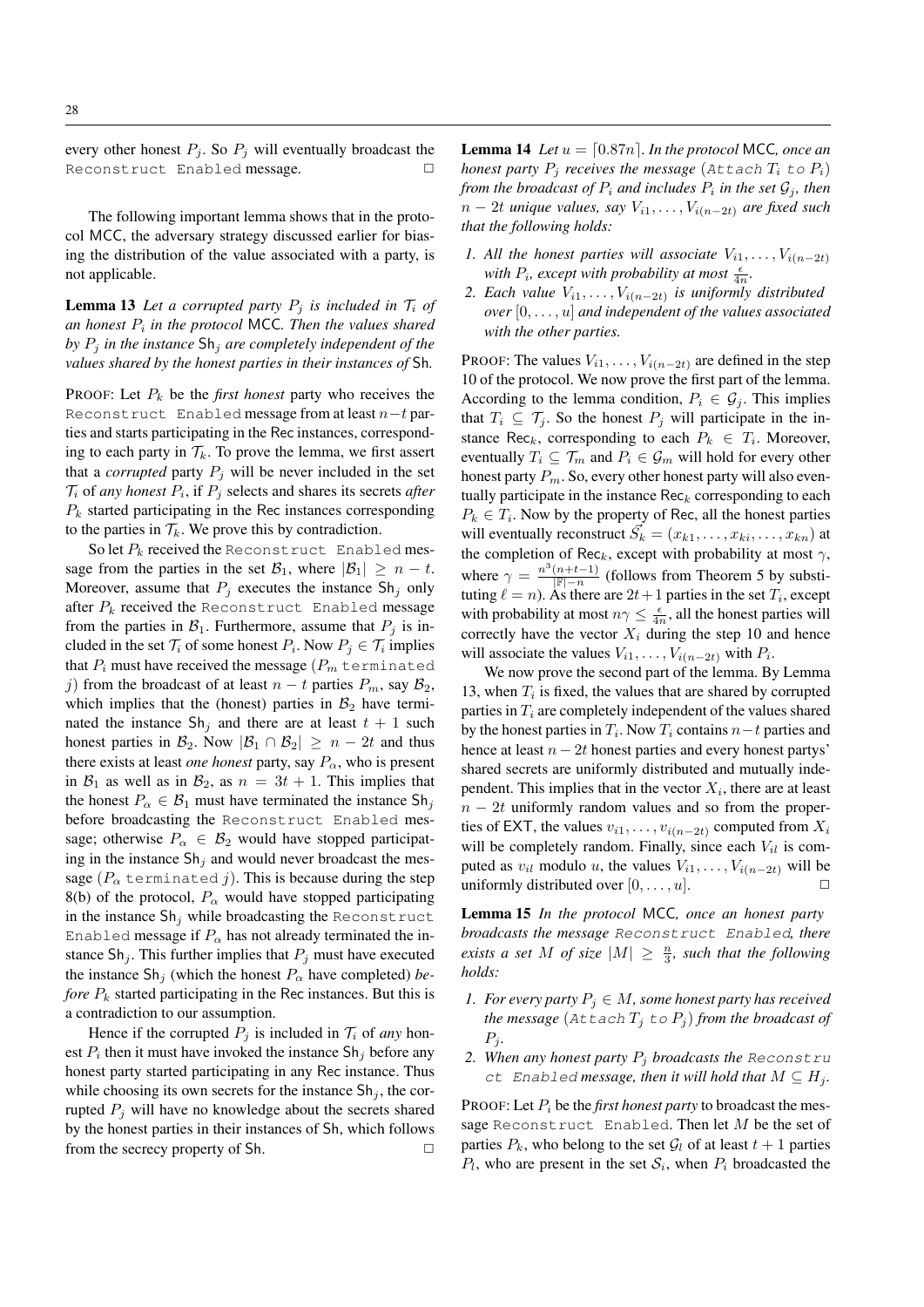Reconstruct Enabled message. We claim that this set M has all the properties as stated in the lemma.

It is clear that  $M \subseteq H_i$ . Thus the party  $P_i$  must have received the message (Attach  $T_i$  to  $P_j$ ) from the broadcast of every  $P_j \in M$ . So this proves the first part of the lemma.

An *honest*  $P_j$  broadcasts the message Reconstruct Enabled only when  $S_i$  contains  $2t + 1$  parties. Now note that  $P_k \in M$  implies that  $P_k$  belongs to  $\mathcal{G}_l$  of at least  $t + 1$ parties  $P_l$ , who are present in  $S_i$ . This ensures that there is at least one such  $P_l$  who belongs to  $S_j$ , as well as  $S_i$ . Now  $P_l \in \mathcal{S}_j$  implies that  $P_j$  had ensured that  $\mathcal{G}_l \subseteq \mathcal{G}_j$ . This implies that  $P_k \in M$  belongs to  $\mathcal{G}_i$  before the party  $P_i$  broadcasted the Reconstruct Enabled message. Since  $H_j$ is the instance of  $\mathcal{G}_i$  at the time when  $P_i$  broadcasted the Reconstruct Enabled message, it is obvious that  $P_k$  $\in M$  belongs to  $H_i$  also. Using a similar argument, it can be shown that *every*  $P_k \in M$  also belongs to  $H_j$ , thus proving the second part of the lemma.

To complete the lemma, it remains to show that  $|M| \geq$  $\frac{n}{3}$ , for which we use a counting argument. Let  $m = |\mathcal{S}_i|$  at the time when  $P_i$  broadcasted the Reconstruct Enabl ed message. So we have  $m \geq 2t+1$ . Now consider an  $n \times n$ table  $\varLambda_{i}$  (relative to party  $P_{i}$ ), whose  $l^{th}$  row and  $k^{th}$  column contains 1 for  $k, l \in \{1, \ldots, n\}$  if and only if the following holds: (a)  $P_i$  has received the message  $(P_l \; \text{Accepts } G_l)$ from the broadcast of  $P_l$  and included  $P_l$  in  $S_i$  before broadcasting the Reconstruct Enabled message and  $(b)P_k$  $\in G_l$ . The remaining entries (if any) of  $\Lambda_i$  are left blank. Then M is the set of parties  $P_k$  such that the  $k^{th}$  column in  $\Lambda_i$  contains 1 at least at  $t+1$  positions. Notice that each row of  $\Lambda_i$  contains 1 at  $n - t$  positions. Thus  $\Lambda_i$  contains 1 at  $m(n - t)$  positions.

Let q denote the minimum number of columns in  $\Lambda_i$  that contain 1 at least at  $t+1$  positions. We will show that  $q \geq \frac{n}{3}$ . The worst distribution of 1 entries in  $\Lambda_i$  is letting q columns to contain all 1 entries and letting each of the remaining  $n-q$ columns to contain 1 at t locations. This distribution requires  $\Lambda_i$  to contain 1 at no more than  $qm + (n - q)t$  positions. But we have already shown that  $\Lambda_i$  contains 1 at  $m(n - t)$ positions. So we have

 $qm+(n-q)t\geq m(n-t).$ 

This gives  $q \geq \frac{m(n-t)-nt}{m-t}$  $\frac{n-t-1}{m-t}$ . Since  $m \geq n-t$  and  $n \geq 3t+1$ , we have

$$
q \ge \frac{m(n-t) - nt}{m-t} \ge \frac{(n-t)^2 - nt}{n-2t},
$$
  
\n
$$
\ge \frac{(n-2t)^2 + nt - 3t^2}{n-2t} \ge n - 2t + \frac{nt - 3t^2}{n-2t},
$$
  
\n
$$
\ge n - 2t + \frac{t}{n-2t} \ge \frac{n}{3}.
$$
  
\nThis shows that  $|M| = q \ge \frac{n}{3}.$ 

This shows that  $|M| = q \ge \frac{n}{3}$ 

**Lemma 16** Let  $\epsilon \leq 0.2$  and assume that all the honest *parties have terminated the protocol* MCC*. Then for any*  $l \in \{1, \ldots, n-2t\}$ *, for every possible value*  $\sigma_l \in \{0, 1\}$ *,* with probability at least  $\frac{1}{4}$ , all the honest parties output  $\sigma_l$ *as the* l*th bit.*

PROOF: By Lemma 14, for every  $P_i$  that is included in the  $G_j$  of some *honest* party  $P_j$ , there exists some fixed (yet unknown)  $n-2t$  unique values, say  $V_{i1}, \ldots, V_{i(n-2t)}$ , that are distributed uniformly over  $[0, \ldots, u]$  and all the honest parties will associate  $V_{i1}, \ldots, V_{i(n-2t)}$  with  $P_i$ . Since the parties have terminated the protocol MCC, this implies that the event  $E$  occurs. This further implies that with probability at least  $(1 - \frac{\epsilon}{4n})$ , all the honest parties will agree on the values associated with every party, as this depends upon whether the instances of Sh and Rec have completed properly. Now we fix an  $l \in \{1, \ldots, n-2t\}$  and consider the following two cases:

- We show that the probability of outputting  $\sigma_l = 0$  as the *l*th bit by all the honest parties is at least  $\frac{1}{4}$ . Let M be the set of parties guaranteed by Lemma 15. Clearly if  $V_{jl} = 0$  for some  $P_j \in M$  and if all the honest parties associate  $V_{jl}$  (as the *l*th value) with  $P_j$ , then clearly all the honest parties will output  $\sigma_l = 0$ . The probability that for at least one party  $P_j \in M$ , the value  $V_{jl} = 0$ is  $1 - (1 - \frac{1}{u})^{|M|}$ . Now  $u = [0.87n]$ . Also  $|M| \ge \frac{n}{3}$ . Therefore for all  $n > 4$ , we have  $1 - (1 - \frac{1}{u})^{|M|} \ge 0.316$ . So, the probability that all the honest parties output  $\sigma_l =$ 0 is at least  $0.316 \times (1 - \frac{\epsilon}{4n}) \ge 0.25 = \frac{1}{4}$ .
- We show that the probability of outputting  $\sigma_l = 1$  as the *l*th bit by all the honest parties is at least  $\frac{1}{4}$ . It is obvious that if *no* party  $P_i$  has  $V_{il} = 0$  and if all honest parties associate  $V_{jl}$  with  $P_j$ , then all the honest parties will output  $\sigma_l = 1$ . As  $u = \lfloor 0.87n \rfloor$ , the probability of this event is at least  $(1 - \frac{1}{u})^n \cdot (1 - \frac{\epsilon}{4n}) \ge e^{-1.15} \cdot 0.95 \ge$  $0.25 = \frac{1}{4}$ . The contract of the contract of  $\Box$

**Theorem 6** For every  $\epsilon$ , where  $0 < \epsilon \leq 0.2$ , protocol MCC *is a*  $(1 - \frac{\epsilon}{4n})$ *-completing, t-resilient,*  $\frac{1}{4}$ *-multi-bit common coin protocol, with*  $n - 2t = \Theta(n)$  *bits output. Conditioned on the event that all the honest parties terminate the protocol, they do so in a constant time. The protocol requires a* private communication of  $\mathcal{O}(n^4 \log{\frac{1}{\epsilon}})$  bits and broadcast of  $\mathcal{O}(n^4 \log \frac{1}{\epsilon})$  bits.

PROOF: In the protocol MCC, each party executes an instance of Sh to share  $n$  secrets and the corresponding instance of Rec is executed to reconstruct the  $n$  secrets. So the communication complexity of MCC follows from Theorem 5 by substituting  $\ell = n$ . The theorem now follows from Lemmas 12-16.  $\Box$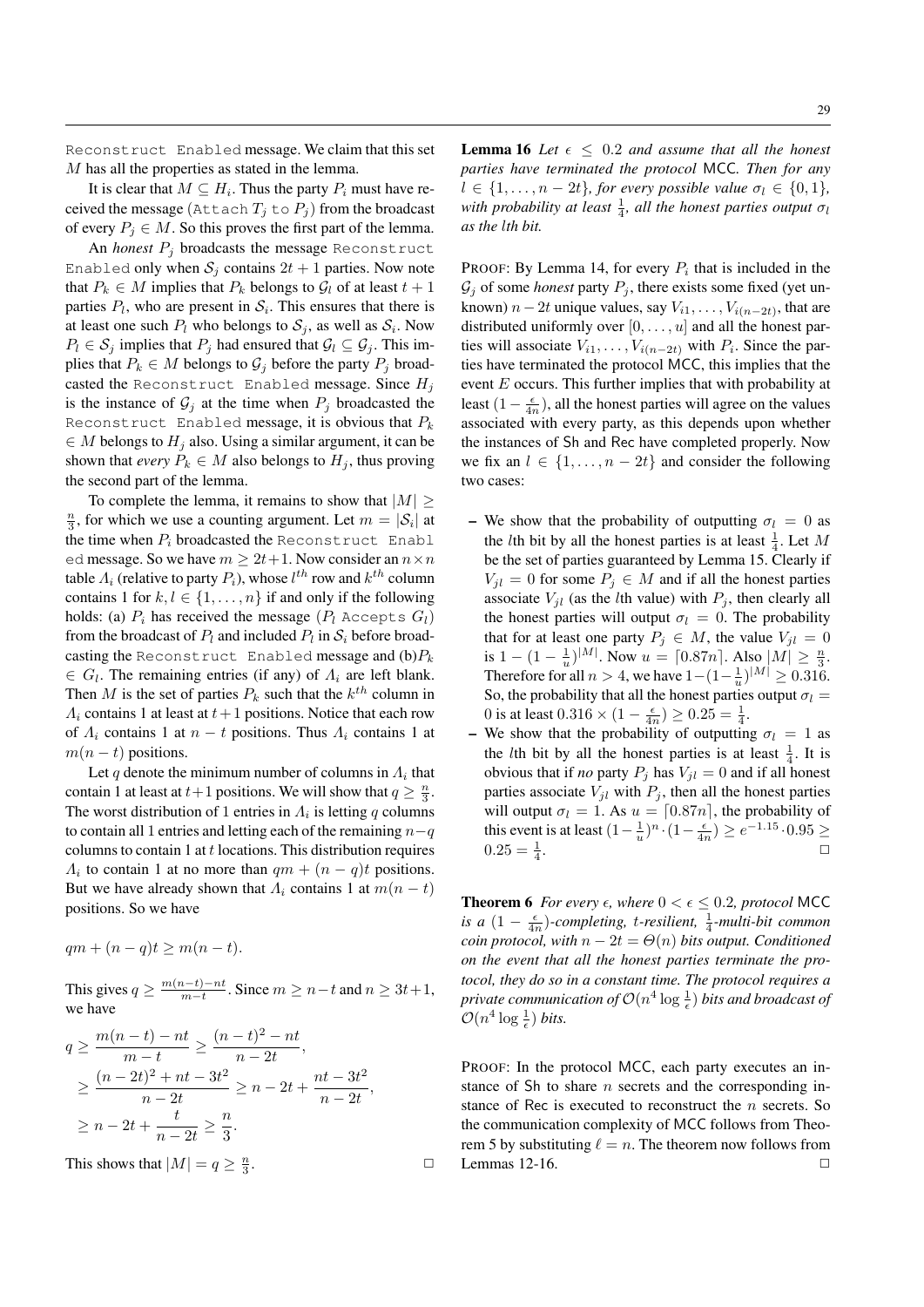# 7 Existing Voting Protocol

In this section, we recall the existing vote protocol from [7], which will be required for the construction of our ABA protocol (along with the multi-bit common coin protocol).

Informally, the voting protocol does "whatever can be done deterministically" to reach agreement. In a voting protocol, every party has a single bit as input. The protocol tries to find out whether there is a detectable majority for some value among the inputs of the parties. In the protocol, each party's output can have *five* different forms:

- 1. For  $\sigma \in \{0, 1\}$ , the output  $(\sigma, 2)$  stands for "overwhelming majority for  $\sigma$ ";
- 2. For  $\sigma \in \{0, 1\}$ , the output  $(\sigma, 1)$  stands for "distinct majority for  $\sigma$ ";
- 3. The output  $(A, 0)$  stands for "non-distinct majority".

The voting protocol will have the following properties:

- 1. If all the honest parties have the same input  $\sigma$ , then all the honest parties will output  $(\sigma, 2)$ ;
- 2. If some honest party outputs  $(\sigma, 2)$ , then every other honest party will output either  $(\sigma, 2)$  or  $(\sigma, 1)$ ;
- 3. If some honest party outputs  $(\sigma, 1)$  and no honest party outputs ( $\sigma$ , 2) then each honest party outputs either ( $\sigma$ , 1) or  $(A, 0)$ .

The voting protocol consists of three "stages", each having a similar structure. The protocol called VOTE is presented in Fig 9. In the protocol, party  $P_i$  have the input bit  $x_i$ .

The properties of the protocol VOTE are stated in the following lemmas and the proofs (taken from [7]) are available in APPENDIX B.

Lemma 17 ([7]) *All the honest parties terminate the protocol* VOTE *in a constant time.*

Lemma 18 ([7]) *If all the honest parties have the same input*  $\sigma$ *, then all the honest parties will output*  $(\sigma, 2)$ *.* 

**Lemma 19** ([7]) *If some honest party outputs*  $(\sigma, 2)$ *, then every other honest party will eventually output either*  $(\sigma, 2)$ *or*  $(\sigma, 1)$ *.* 

**Lemma 20** ([7]) *If some honest party outputs*  $(\sigma, 1)$  *and no honest party outputs*  $(\sigma, 2)$  *then every other honest party will output either*  $(\sigma, 1)$  *or*  $(\Lambda, 0)$ *.* 

The communication complexity of the protocol VOTE is stated in the following theorem.

**Theorem 7** Protocol VOTE requires a broadcast of  $\mathcal{O}(n^2)$ log n) *bits.*

PROOF: In the protocol, each party may broadcast A, B and C sets, each containing the identity of  $n - t$  parties. Since the identity of each party can be represented by  $\log n$  bits, the protocol requires broadcast of  $\mathcal{O}(n^2 \log n)$  bits.  $\Box$ 

## 8 Multi-bit ABA Protocol

Once we have the  $n-2t$  bit common coin protocol MCC and the VOTE protocol, we can design our multi-bit ABA protocol to reach agreement on  $n - 2t$  bits concurrently, by extending the idea used in [7]. We first informally discuss the underlying idea used in [7] for reaching agreement on a *single* bit by using protocol CC and VOTE; the same idea is extended in a "natural" way in our protocol for reaching agreement on  $n - 2t$  bits concurrently.

# The Underlying Idea for Agreement on a Single Bit:

The ABA protocol (for a single bit) proceeds in "iterations", where in each iteration every party computes a "modified input" value. In the first iteration, the modified input of a party  $P_i$  is its private input bit (for the ABA protocol)  $x_i$ . In each iteration, the parties execute an instance of the protocol VOTE and CC *sequentially*, that is, a party participates in the instance of CC only after terminating the instance of VOTE (the reason for this provision will be clear while proving the properties of the ABA protocol). If a party outputs  $(\sigma, 1)$  in the instance of the VOTE protocol, implying that it finds a "distinct majority" for the value  $\sigma$ , then the party sets its modified input for the next iteration to  $\sigma$ , irrespective of the value which is going to be output in the instance of CC; otherwise, the party sets its modified input for the next iteration to be the output of the CC protocol, which is invoked by all the parties in each iteration, irrespective of whether the output of the CC protocol is used or not by the parties for setting the modified inputs for the next iteration. Once a party outputs  $(\sigma, 2)$  in an instance of the VOTE protocol, implying that it finds an "overwhelming majority" for the value  $\sigma$ , then it broadcasts  $\sigma$ . Finally, once a party receives  $\sigma$  from the broadcast of  $t + 1$  parties, it outputs  $\sigma$  and terminates.

Extending the Idea for  $n - 2t$  Bits: In our multi-bit ABA protocol, we extend the above idea as follows: during the first iteration, the "modified input" for each party will consists of its private  $n - 2t$  input bits, so each party will have  $n-2t$  modified input bits. Then in each iteration, the parties execute  $n-2t$  parallel instances of the VOTE protocol (one instance on behalf of each bit), followed by a single instance of the MCC protocol (on behalf of all the  $n - 2t$  bits). Note that a party participates in the instance of MCC only after terminating all the  $n - 2t$  instances of the VOTE protocol. A party repeats the same logic explained as above to set each of its modified bit for the next iteration taking into account the outcome of the VOTE and MCC. More specifically, after completing the iteration  $k$ , each party sets the  $l$ th bit of its modified input for the  $(k + 1)$ th iteration as follows, for each  $l \in \{1, \ldots, n-2t\}$ : if  $(\sigma_l, 1)$  is obtained as the output of the lth instance of VOTE during the kth iteration, then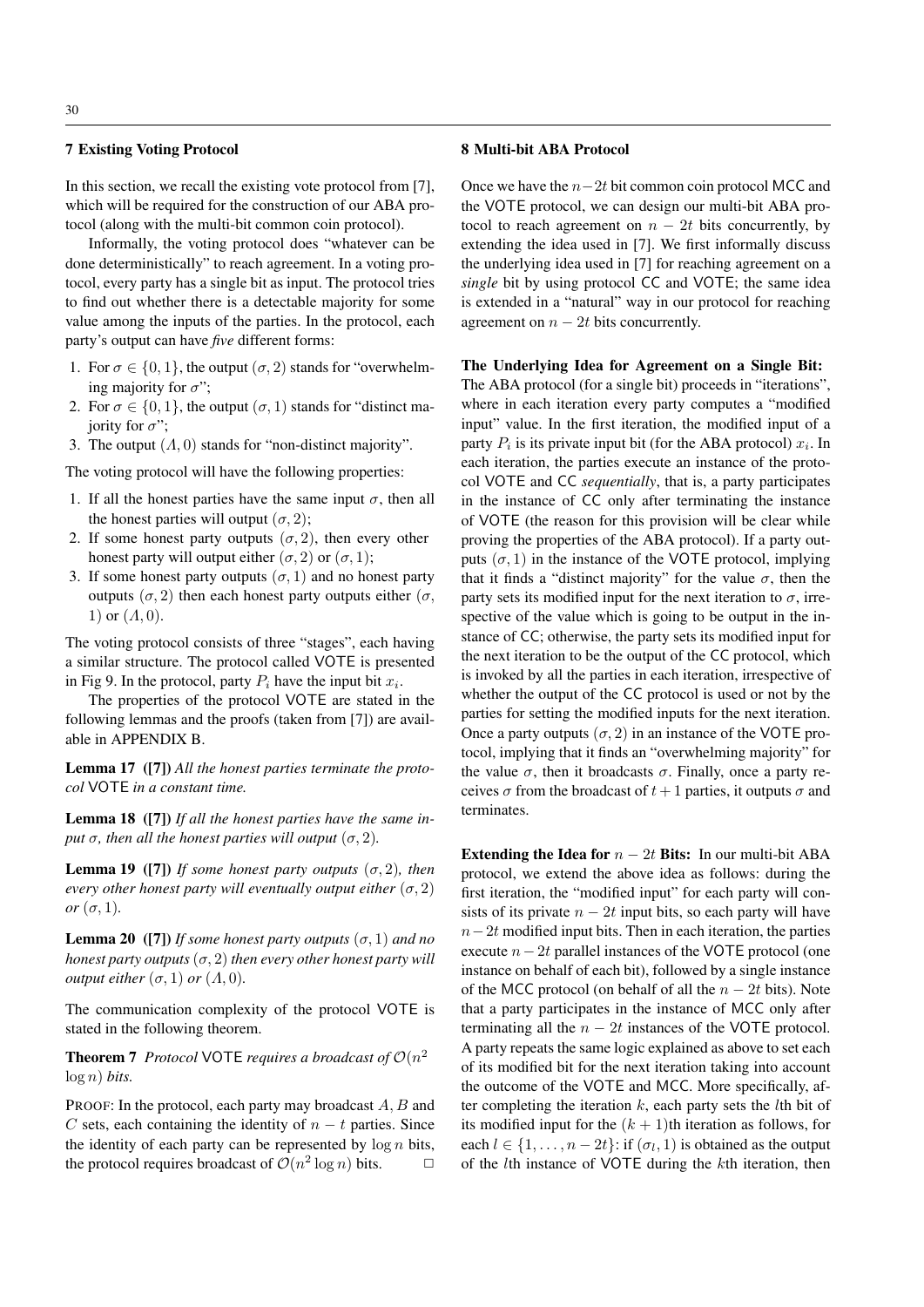Fig. 9 Existing vote protocol.

#### Protocol VOTE

For  $i = 1, \ldots, n$ , every party  $P_i \in \mathcal{P}$  executes the following code:

- 1. On input  $x_i$ , broadcast (input,  $P_i$ ,  $x_i$ ).
- 2. Create a dynamic set  $A_i$ , which is initialized to Ø. Add  $(P_j, x_j)$  to  $A_i$  if  $(\text{input}, P_j, x_j)$  is received from the broadcast of  $P_j$ .
- 3. Wait until  $|A_i| = n t$ . Assign  $A_i = A_i$ . Set  $a_i$  to the majority bit among  $\{x_j | (P_i, x_j) \in A_i\}$  and broadcast (vote,  $P_i, A_i, a_i$ ).
- 4. Create a dynamic set  $\mathcal{B}_i$ , which is initialized to Ø. Add  $(P_j, A_j, a_j)$  to  $\mathcal{B}_i$  if (vote,  $P_j, A_j, a_j$ ) is received from the broadcast of  $P_i$ ,  $A_i \subseteq A_i$ , and  $a_i$  is the majority bit of  $A_i$ .
- 5. Wait until  $|\mathcal{B}_i| = n t$ . Assign  $B_i = B_i$ . Set  $b_i$  to the majority bit among  $\{a_j \mid (P_j, A_j, a_j) \in B_i\}$  and broadcast  $(re$ -vote,  $P_i, B_i, b_i)$ .
- 6. Create a set  $C_i$ , which is initialized to Add  $(P_j, B_j, b_j)$  to  $C_i$  if  $(re-vote, P_j, B_j, b_j)$  is received from the broadcast of  $P_j$ ,  $B_j \subseteq \mathcal{B}_i$ , and  $b_j$  is the majority bit of  $B_j$ .
- 7. Wait until  $|C_i| \ge n t$ . If all the parties  $P_j \in B_i$  have the same *vote*  $a_j = \sigma$ , then output  $(\sigma, 2)$  and terminate. Otherwise, if all the parties  $P_j \in C_i$  have the same *re-vote*  $b_j = \sigma$ , then output  $(\sigma, 1)$  and terminate. Otherwise, output  $(A, 0)$  and terminate.

Fig. 10 Multi-bit ABA protocol to reach agreement on  $n - 2t = t + 1$  bits.

### $MABA(\epsilon)$

For  $i = 1, \ldots, n$ , each party  $P_i \in \mathcal{P}$  executes the following code:

- 1. Set  $r = 0$ . On having the input  $(x_{i1},...,x_{i(n-2t)})$ , set  $v_{1l} = x_{il}$ , for  $l = 1,...,n-2t$  and set the flag<sub>l</sub> = 0<sup>2</sup>.
- 2. Repeat until termination:
	- (a) Set  $r = r + 1$ . Participate in  $n 2t$  instances of the VOTE protocol, with  $v_{rl}$  as the input for the  $l^{th}$  instance of the VOTE protocol, for  $l = 1, ..., n - 2t$ . Set  $(y_{rl}, m_{rl})$  as the output of the  $l^{th}$  instance of the VOTE protocol.
	- (b) Wait to terminate all the  $n 2t$  instances of the VOTE protocol, executed in the previous step. Then invoke MCC and wait until its termination with output  $(c_{r1}, \ldots, c_{r(n-2t)})$ .
	- (c) For every  $l \in \{1, \ldots, n-2t\}$ , such that  $\text{flag}_l = 0$ , do the following:
		- i. If  $m_{rl} = 2$ , then set  $v_{(r+1)l} = y_{rl}$ , broadcast (Terminate with output  $v_{(r+1)l}$ , l) and participate in one more instance of VOTE protocol corresponding to the  $l^{th}$  bit with  $v_{(r+1)l}$  as the input! Participate in one more instance of MCC if (Terminate with output  $v_{(r+1)l}$ , l) is broadcasted for all  $l = 1, ..., n-1$  $2t$ . ii. If  $m_{rl} = 1$ , set  $v_{(r+1)l} = y_{rl}$ .
		- iii. Otherwise, set  $v_{(r+1)l} = c_{rl}$ .
	- (d) Upon receiving (Terminate with output  $\sigma_l, l$ ) from the broadcast of at least  $t+1$  parties, for some value  $\sigma_l$ , output  $\sigma_l$ as the  $l^{th}$  bit, terminate all the computation regarding  $l^{th}$  bit and set flag<sub>l</sub> = 1.
	- (e) If flag<sub>l</sub> = 1 for every  $l = 1, \ldots, n 2t$  then terminate the protocol with output  $(\sigma_1, \ldots, \sigma_{n-2t})$ .

<sup>a</sup> Here flag<sub>1</sub>,..., flag<sub>n−2t</sub> are the (local) Boolean flags to indicate whether the agreement on the *l*th bit has been achieved.

 $b, c$  The purpose of these restrictions is to prevent the parties from participating in an unbounded number of iterations before enough (Terminate with output  $\sigma_l$ , l) broadcasts are completed.

the *l*th bit is set as  $\sigma_l$ ; otherwise the *l*th bit is set as the *l*th output bit obtained at the end of MCC protocol during the *k*th iteration. This process is repeated till  $(\sigma_l, 2)$  is obtained as the output of the lth instance of VOTE during some iteration, in which case, a party stops all computations related to the *l*th bit and broadcasts  $\sigma_l$ . Our multi-bit ABA protocol, called MABA, is presented in Fig 10.

We now proceed to prove the properties of the protocol MABA; most of the proofs follow from the properties of the single bit ABA protocol provided in [7], but for the sake of completeness we provide them here.

Lemma 21 *In the protocol* MABA*, if all the honest parties have the same input*  $(\sigma_1, \ldots, \sigma_{n-2t})$ *, then all the honest parties terminate and output*  $(\sigma_1, \ldots, \sigma_{n-2t})$ *.* 

PROOF: The proof follows from the fact that if all the honest parties have the same input  $(\sigma_1, \ldots, \sigma_{n-2t})$ , then by Lemma 18, during the first iteration every honest party will output  $(y_{1l}, m_{1l}) = (\sigma_l, 2)$  upon terminating the *l*th instance of the VOTE protocol; consequently every honest party will broadcast (Terminate with output  $\sigma_l, l$ ).

Lemma 22 *If some honest party terminates the protocol* MABA *with output*  $(\sigma_1, \ldots, \sigma_{n-2t})$ , then all the honest par*ties will eventually terminate* MABA *with output*  $(\sigma_1, \ldots, \sigma_n)$  $\sigma_{n-2t}$ ).

PROOF: To prove the lemma, it is enough to show that for every  $l \in \{1, \ldots, n-2t\}$ , if an honest party outputs  $\sigma_l$ as the lth bit, then all the honest parties will also eventually output  $\sigma_l$  as the *l*th bit. We first claim that if an honest party broadcasts (Terminate with output  $\sigma_l, l$ ),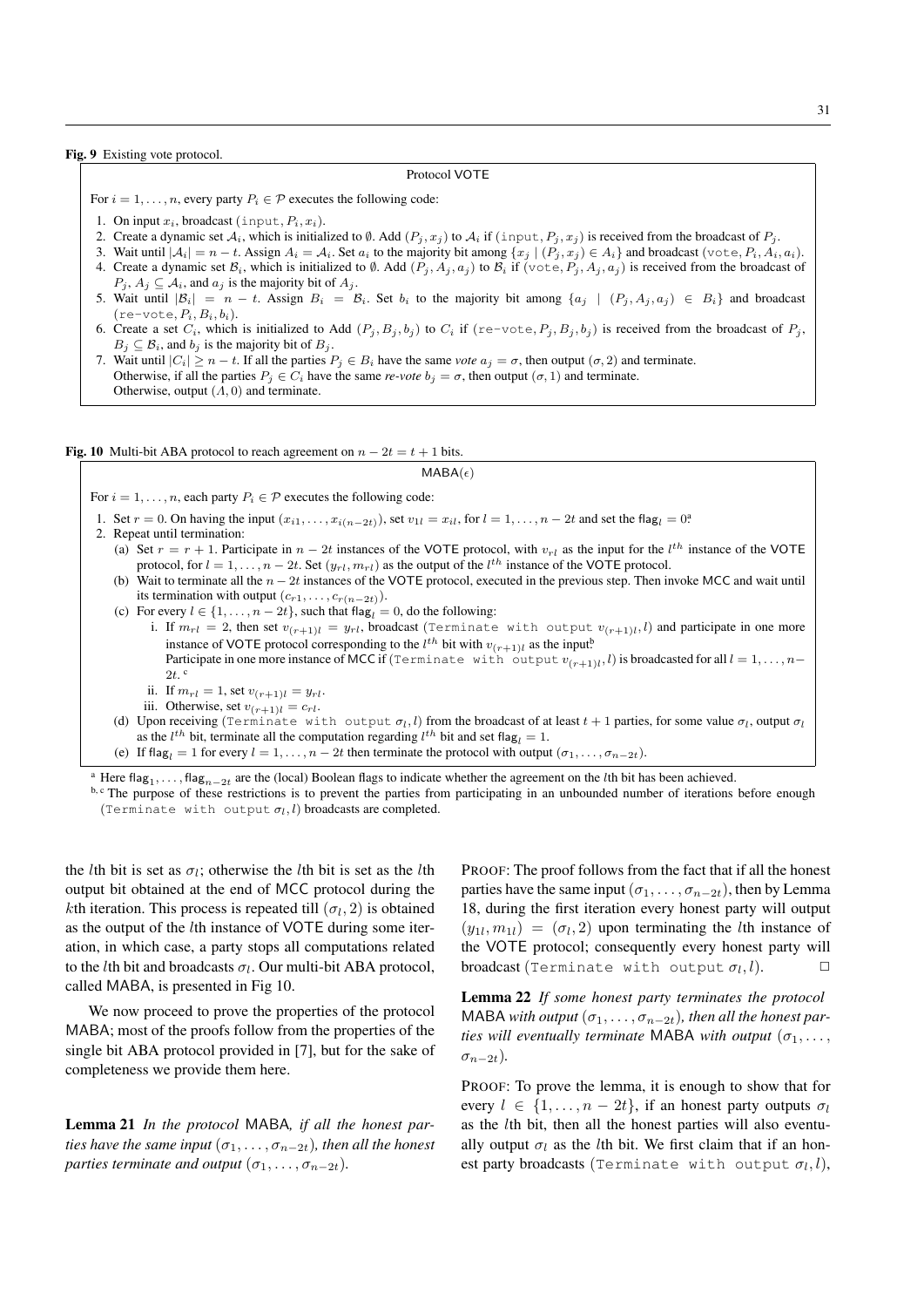then eventually every other honest party will also do the same. Let  $k$  be the first iteration when an *honest* party  $P_i$ broadcasts (Terminate with output  $\sigma_l, l$ ); we show that every other honest party will broadcast the same either in the kth iteration or in the  $(k+1)$ th iteration. Since the honest  $P_i$  has broadcasted (Terminate with output  $\sigma_l,$ l) during the kth iteration, it implies that  $y_{kl} = \sigma_l$  and  $m_{kl} = 2$ , which further implies that  $P_i$  has obtained  $(\sigma_l, 2)$ as the output of the lth instance of the VOTE protocol, invoked during the kth iteration. So by Lemma 19, every other honest party  $P_j$  will output either  $(\sigma_l, 2)$  or  $(\sigma_l, 1)$  during this instance of the VOTE protocol. In case  $P_j$  outputs  $(\sigma_l, \sigma_l)$ 2), then it will broadcast (Terminate with output  $\sigma_l$ , l) during the kth iteration itself. Furthermore every honest  $P_i$  will execute the *l*th instance of the VOTE during the  $(k+1)$ th iteration with input  $v_{(k+1)l} = \sigma_l$ . So clearly, during the  $(k + 1)$ th iteration, every honest party will have the same input  $\sigma_l$  for the *l*th instance of VOTE. Therefore by Lemma 18, every honest party will output  $(\sigma_l, 2)$  during this instance of the VOTE protocol. Thus all the honest parties broadcast (Terminate with output  $\sigma_l$ , l) either during the kth iteration or during the  $(k + 1)$ th iteration.

Now suppose that an honest party outputs  $\sigma_l$  as the *l*th bit, so at least one honest party must have broadcasted (Ter minate with output  $\sigma_l, l$ ). Consequently, all the honest parties will also broadcast the same. So eventually, every honest party will receive (Terminate with output  $\sigma_l, l)$  from the broadcast of  $n-t$  parties and (Terminate with output  $\overline{\sigma_l}, l)$  from the broadcast of at most  $t$  corrupted parties. Therefore every honest party will output  $\sigma_l$ as the *l*th bit.  $\square$ 

Lemma 23 *If all the honest parties have initiated and completed some iteration* k, then for any  $l \in \{1, ..., n-2t\}$ where flag<sub>l</sub>  $= 0$ , with probability at least  $\frac{1}{4}$ , all the honest *parties will have the same* l*th modified input* v(k+1)<sup>l</sup> *for the*  $(k + 1)$ <sup>th</sup> iteration.

PROOF: For any  $l \in \{1, \ldots, n-2t\}$  where flag<sub>l</sub> = 0, the modified input  $v_{(k+1)l}$  for the  $(k+1)$ th iteration is set based on the outcome of either the lth instance of the VOTE protocol (during the kth iteration) or the lth output bit obtained in the MCC protocol (during the kth iteration). For such a  $v_{(k+1)l}$ , we have two possible cases:

- *All the honest parties execute step 2(c)-(iii) in iteration* k for setting  $v_{(k+1)l}$ : in this case it holds that  $v_{(k+1)l}$  is set to the *l*th bit of the (local) output obtained in the instance of MCC. The property of MCC ensures that with probability at least  $\frac{1}{4}$ , all the honest parties obtain the same lth output bit after completing MCC (see Lemma 16) and hence with the same probability, all the honest parties will have the same value for  $v_{(k+1)l}$ .
- *Some honest party(ies) execute either step 2(c)-(i) or step 2(c)-(ii) during iteration* k *for setting*  $v_{(k+1)l}$  =

 $\sigma_l$  for some  $\sigma_l \in \{0,1\}$ , while the remaining honest *party(ies) execute step 2(c)-(iii) for setting*  $v_{(k+1)l}$ : in this case, first of all it holds that no honest party will set  $v_{(k+1)l} = \overline{\sigma_l}$  in step 2(c)-(i) or step 2(c)-(ii) (this follows from Lemma 20). Moreover, the probability that all the honest parties will have  $\sigma_l$  as the *l*th output bit at the end of MCC is at least  $\frac{1}{4}$ . Now the parties start executing MCC, only after the termination of VOTE. Hence the outcome of VOTE is *fixed*, before MCC is invoked. Thus the corrupted parties can not force the output of VOTE to prevent agreement. Hence with probability at least  $\frac{1}{4}$ , all the honest parties will set  $v_{(k+1)l} = \sigma_l$  $\Box$ 

Before proceeding further, we define the following event  $C_k$ : let  $C_k$  be the event that each honest party completes all the iterations it initiated, up to (and including) the  $k$ th iteration. That is, for each iteration  $1 \leq r \leq k$  and for each party P, if P initiated iteration r then it computes  $v_{(r+1)l}$ , for *every*  $l \in \{1, \ldots, n-2t\}$  for which flag<sub>l</sub> = 0. Let C denote the event that  $C_k$  occurs for all k.

Lemma 24 *Conditioned on the event* C*, all the honest parties will set*  $flag<sub>l</sub> = 1$  *in a constant expected time for any*  $l \in \{1, \ldots, n-2t\}.$ 

PROOF: Let us fix an  $l \in \{1, \ldots, n-2t\}$ ; we first claim that all the honest parties will set flag<sub>l</sub> = 1 within a constant time, after the *first* instance (iteration) when some honest party broadcasts (Terminate with output  $\sigma_l$ , l), for some  $\sigma_l \in \{0, 1\}$ . So let the first instance when an honest party broadcasts (Terminate with output  $\sigma_l$ , l) occurs during the iteration  $r_l$ . This implies that all the honest parties participated in the lth instance of the VOTE and in the instance of MCC of all the iterations upto iteration  $r_l+1$ . From the proof of Lemma 22, it follows that all the honest parties will broadcast (Terminate with output  $\sigma_l, l$ ) by the end of iteration  $r_l+1$ . All these instances of broadcast complete in a constant time. Moreover, each honest party will set flag<sub>l</sub> = 1 after completing  $t + 1$  of these broadcasts and thus, after the first instance when some honest party broadcasts (Terminate with output  $\sigma_l$ , l), all the honest parties will set flag<sub>l</sub> = 1 in a constant time.

We next count the expected number of iterations until (Terminate with output $\sigma_l, l$ ) is broadcasted by some honest party, for some  $\sigma_l \in \{0, 1\}$ . More specifically, let the random variable  $\tau_l$  count  $r_l$ ; if  $\tau_l = \infty$ , then the honest parties will not terminate MABA, as the honest parties will wait to set flag<sub>l</sub> to 1. Conditioned on the event C, all the honest parties terminate each iteration in a constant time. To complete the proof, it is enough to show that  $E(\tau_i|C)$  is a constant. We have

$$
Prob(\tau_l > k | C_k) \leq Prob(\tau_l \neq 1 | C_k) \times \dots \times
$$

$$
Prob(\tau_l \neq k | C_k \cap \tau_l \neq 1
$$

$$
\dots \cap \tau_l \neq k - 1).
$$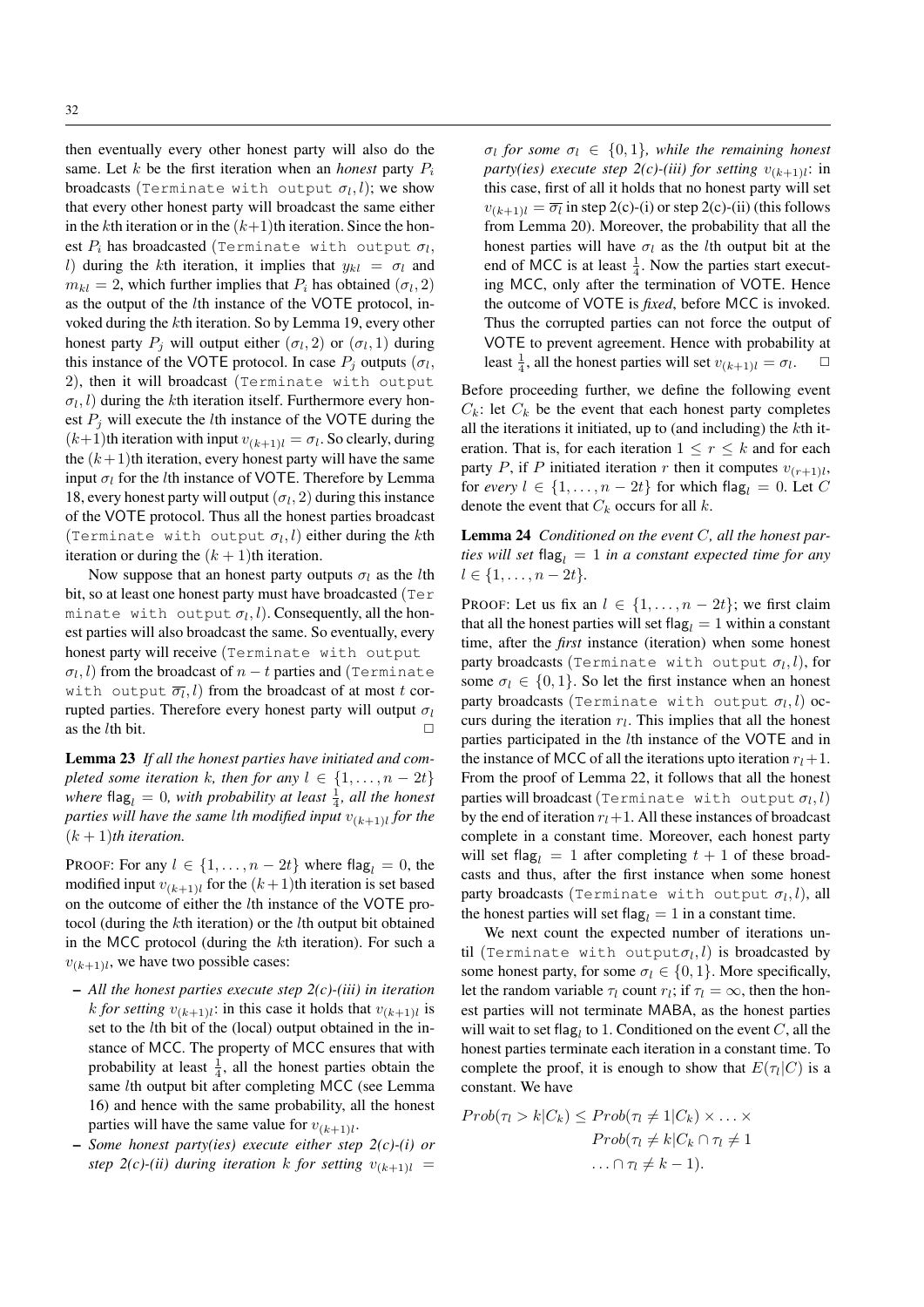From Lemma 23, after completing an iteration  $k$ , all the honest parties will have the same *l*th modified input for the  $(k + 1)$ th iteration, except with probability at most  $\frac{3}{4}$ . This implies that each of the  $k$  multiplicands on the right hand side of the above equation is at most  $\frac{3}{4}$  and thus  $Prob(\tau_l >$  $k|C_k| \leq (\frac{3}{4})^k$ . Now it follows via a simple calculation that  $E(\tau_l|C) \leq 16.$ 

# **Lemma 25** *In the protocol* MABA,  $Prob(C) \geq (1 - \epsilon)$ *.*

PROOF: For  $l \in \{1, \ldots, n-2t\}$ , let  $r_l$  and  $\tau_l$  be the quantities as described in the proof of Lemma 24. We compute the probability of the event  $\overline{C}$ . We have

$$
Prob(\overline{C}) \le \sum_{k\ge 1} Prob(\exists l \in \{1, ..., n-2t\} : \tau_l > k
$$

$$
\cap \overline{C_{k+1}} | C_k),
$$

$$
\le \sum_{k\ge 1} \sum_{l=1}^{n-2t} Prob(\tau_l > k \cap \overline{C_{k+1}} | C_k),
$$

$$
\le \sum_{k\ge 1} \sum_{l=1}^{n-2t} Prob(\tau_l > k | C_k) \cdot Prob(\overline{C_{k+1}} | C_k)
$$

$$
\cap \tau_l > k).
$$

From the proof of Lemma 24, we have  $Prob(\tau_l > k | C_k) \le$  $(\frac{3}{4})^k$  for any  $l \in \{1, ..., n-2t\}$ . We will now bound the term  $Prob(\overline{C_{k+1}}|C_k \cap \tau_l \geq k)$ . If all the honest parties execute the kth iteration and complete the instance of MCC during the kth iteration, then all the honest parties complete the kth iteration (as the instances of VOTE will always complete in each iteration). Now the instance of MCC has an error probability of at most  $\frac{\epsilon}{4n}$  for termination (follows from Theorem 6). Thus with probability at least  $1 - \frac{\epsilon}{4n}$ , all the honest parties complete the instance of MCC during the kth iteration. Therefore, for each  $k$ ,  $Prob(\overline{C_{k+1}} | C_k \cap \tau_l \geq k) \leq \frac{\epsilon}{4n}$ . So we get

$$
Prob(\overline{C}) \le \sum_{k \ge 1} \left(\frac{3}{4}\right)^k \cdot \frac{\epsilon}{4n} \cdot (n - 2t) \le \epsilon.
$$

**Theorem 8** (Multi-Bit ABA) Let  $n = 3t + 1$ . Then for ev- $\text{ery } 0 \leq \epsilon \leq 0.2$ , protocol MABA *is a*  $(1 - \epsilon)$ -terminating, *multi-bit ABA protocol with* n − 2t *bits output. The protocol requires a private communication as well as broadcast* of  $\mathcal{O}(\mathsf{R} \, n^4 \log{\frac{1}{\epsilon}})$  bits, where  $\mathsf{R}$  is the expected running time *of the protocol. Given that the parties terminate, they do so in a constant expected time (i.e.*  $R = \mathcal{O}(1)$ *).* 

PROOF: In each iteration of the protocol MABA, one instance of MCC and  $n - 2t$  instances of VOTE are executed, which requires a private as well as broadcast communication of  $\mathcal{O}(n^4 \log \frac{1}{\epsilon})$  bits. Moreover, from the proof of Lemma 24, there will be an (expected) constant number of such iterations. The theorem now follows from Lemmas 21-25.  $\Box$ 

# 9 Conclusion and Open Problems

We presented a  $(1-\epsilon)$ -terminating unconditional ABA protocol with optimal resilience, which significantly improves the communication complexity of the best known  $(1 - \epsilon)$ terminating ABA protocol of [8]. Our protocol also has better communication complexity than the almost-surely terminating ABA protocol of [1] (however the ABA protocol of [1] has a stronger property of being almost-surely terminating). The key factors that have contributed to the gain in the communication complexity of our ABA protocol are:

- Using a shorter route AICP  $\rightarrow$  AWC  $\rightarrow$  AVSS to get our AVSS scheme and to introduce the new primitive AWC, which can be designed more efficiently that AWSS, the commonly used primitive in the AVSS of [8] and in the SVSS of [1].
- Improving each of the underlying building blocks, so as to deal with multiple values concurrently.
- Modifying the existing common coin protocol to make it compatible with our AVSS scheme (sharing multiple secrets concurrently) and to generate  $\Theta(n)$  common coins concurrently.

An interesting open problem is to further improve the communication complexity of our ABA protocol. Improving the communication complexity of the almost-surely terminating ABA protocol of [1] is another interesting open problem. In that regard, it may be worth defining a "shunning" variant of AWC and investigating if the new primitive can be used to design SVSS more efficiently than the known construction. Furthermore, one can try to find the applicability of our tricks for dealing with multiple secrets concurrently in the context of the ABA of [1]. Perhaps the most challenging open problem is to get an almost-surely terminating, optimally-resilient, ABA protocol with a *constant* expected running time and with low communication complexity.

Acknowledgements: We would like to sincerely thank the anonymous referees for their comments which helped us to significantly improve the overall presentation of the paper. We would also like to acknowledge them for pointing out certain flaws in the probability calculations. Finally we would like to thank Prof. Nigel Smart for several comments on various parts of the paper.

The work of the first author has been supported in part by ERC Advanced Grant ERC-2010-AdG-267188-CRIPTO and by EPSRC via grant EP/I03126X. The work of the second author has been supported in part by EPSRC via grant EP/I03126X.

#### References

1. I. Abraham, D. Dolev, and J. Y. Halpern. An almost-surely Terminating Polynomial Protocol for Asynchronous Byzantine Agree-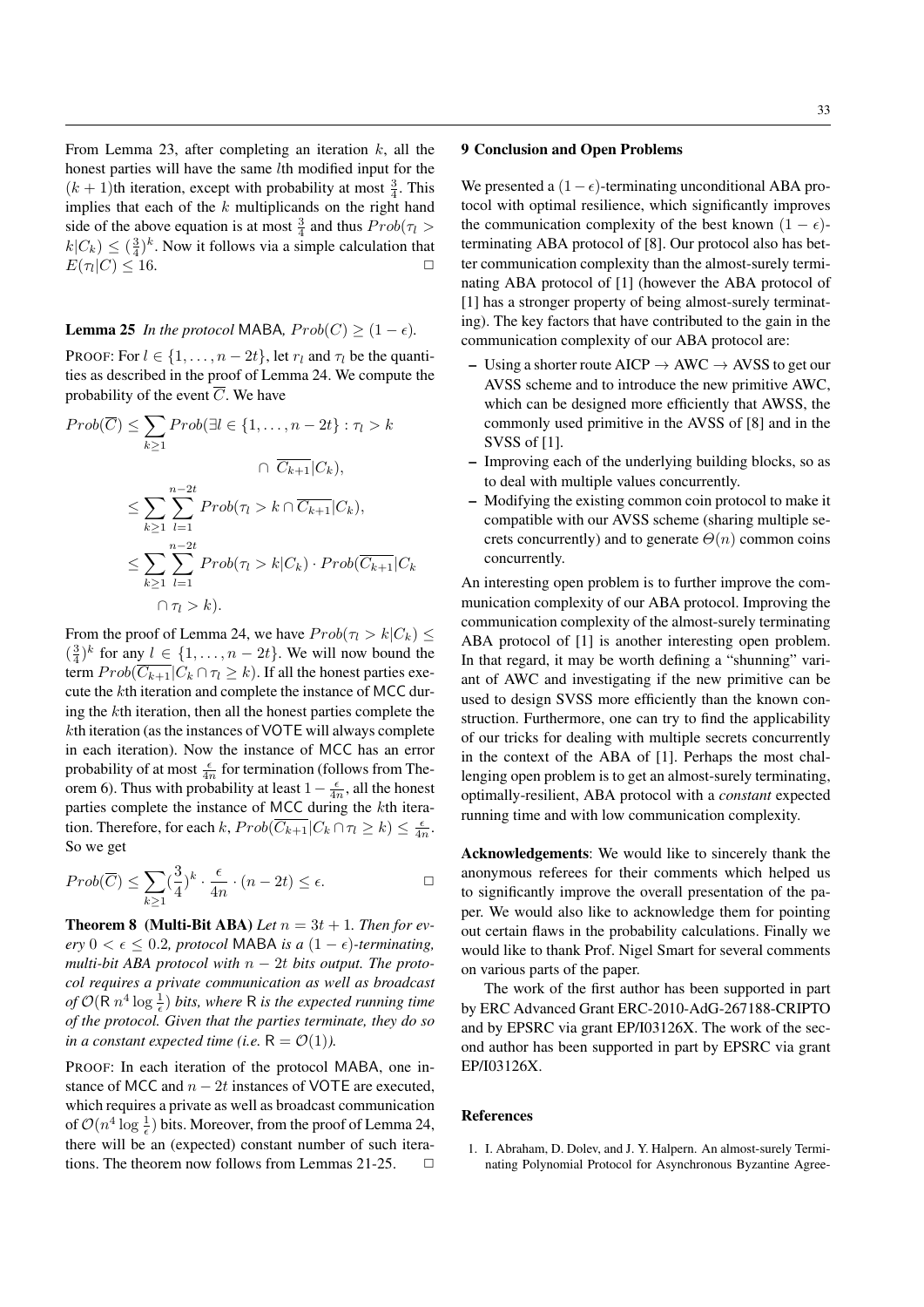ment with Optimal Resilience. In R. A. Bazzi and B. Patt-Shamir, editors, *Proceedings of the Twenty-Seventh Annual ACM Symposium on Principles of Distributed Computing, PODC 2008, Toronto, Canada, August 18-21, 2008*, pages 405–414. ACM Press, 2008.

- 2. H. Attiya and J. Welch. *Distributed Computing: Fundamentals, Simulations and Advanced Topics*. John Wiley & Sons, 2004.
- 3. M. Ben-Or, S. Goldwasser, and A. Wigderson. Completeness Theorems for Non-Cryptographic Fault-Tolerant Distributed Computation (Extended Abstract). In *Proceedings of the 20th Annual ACM Symposium on Theory of Computing, May 2-4, 1988, Chicago, Illinois, USA*, pages 1–10. ACM Press, 1988.
- 4. C. H. Bennett, G. Brassard, C. Crépeau, and U. M. Maurer. Generalized Privacy Amplification. *IEEE Transactions on Information Theory*, 41(6):1915–1923, 1995.
- 5. C. H. Bennett, G. Brassard, and J. Robert. Privacy Amplification by Public Discussion. *SIAM J. Comput.*, 17(2):210–229, 1988.
- 6. G. Bracha. An Asynchronous  $\lfloor (n 1)/3 \rfloor$ -resilient Consensus Protocol. In *Proceedings of the Third Annual ACM Symposium on Principles of Distributed Computing, Vancouver, B. C., Canada, August 27-29, 1984*, pages 154 – 162. ACM Press, 1984.
- 7. R. Canetti. *Studies in Secure Multiparty Computation and Applications*. PhD thesis, Weizmann Institute, Israel, 1995.<br>8. R. Canetti and T. Rabin. Fast Asynchronous
- Fast Asynchronous Byzantine Agreement with Optimal Resilience. In *Proceedings of the Twenty-Fifth Annual ACM Symposium on Theory of Computing*, pages 42–51. ACM Press, 1993. Full version available at http://citeseerx.ist.psu/viewdoc/summary?doi=10.1.1.8.8120.
- 9. A. Choudhury and A. Patra. Brief Announcement: Efficient Optimally Resilient Statistical AVSS and its Applications. In D. Kowalski and A. Panconesi, editors, *Proceedings of the 31st Annual ACM Symposium on Principles of Distributed Computing, PODC 2012, Funchal, Portugal, July 16-18, 2012*, pages 103– 104. ACM Press, 2012.
- 10. R. Cramer and I. Damgård. *Multiparty Computation, an Introduction*. Contemporary Cryptography. Birkhuser Basel, 2005.
- 11. R. Cramer, I. Damgård, S. Dziembowski, M. Hirt, and T. Rabin. Efficient Multiparty Computations Secure Against an Adaptive Adversary. In J. Stern, editor, *Advances in Cryptology - EURO-CRYPT '99, International Conference on the Theory and Application of Cryptographic Techniques, Prague, Czech Republic, May 2-6, 1999, Proceeding*, volume 1592 of *Lecture Notes in Computer Science*, pages 311–326. Springer Verlag, 1999.
- 12. P. Feldman and S. Micali. An Optimal Algorithm for Synchronous Byzantine Agreement. In *Proceedings of the 20th Annual ACM Symposium on Theory of Computing, May 2-4, 1988, Chicago, Illinois, USA*, pages 639–648. ACM Press, 1988.
- 13. P. Feldman and S. Micali. An Optimal Probabilistic Protocol for Synchronous Byzantine Agreement. *SIAM Journal of Computing*, 26(4):873–933, 1997.
- 14. M. J. Fischer, N. A. Lynch, and M. Paterson. Impossibility of Distributed Consensus with One Faulty Process. *JACM*, 32(2):374– 382, 1985.
- 15. M. Fitzi. *Generalized Communication and Security Models in Byzantine Agreement*. PhD thesis, ETH Zurich, 2002.
- 16. M. Fitzi, J. Garay, S. Gollakota, C. Pandu Rangan, and K. Srinathan. Round-Optimal and Efficient Verifiable Secret Sharing. In S. Halevi and T. Rabin, editors, *Theory of Cryptography, Third Theory of Cryptography Conference, TCC 2006, New York, NY, USA, March 4-7, 2006, Proceedings*, volume 3876 of *Lecture Notes in Computer Science*, pages 329–342. Springer Verlag, 2006.
- 17. R. Gennaro, Y. Ishai, E. Kushilevitz, and T. Rabin. The Round Complexity of Verifiable Secret Sharing and Secure Multicast. In *Proceedings on 33rd Annual ACM Symposium on Theory of Computing, July 6-8, 2001, Heraklion, Crete, Greece. ACM*, pages 580–589. ACM Press, 2001.
- 18. R. Gennaro, S. Jarecki, H. Krawczyk, and T. Rabin. Secure Distributed Key Generation for Discrete-Log Based Cryptosystems. *J. Cryptology*, 20(1):51–83, 2007.
- 19. J. Katz, C. Koo, and R. Kumaresan. Improving the Round Complexity of VSS in Point-to-Point Networks. In L. Aceto, I. Damgård, L. A. Goldberg, M. M. Halldórsson, A. Ingólfsdóttir, and I. Walukiewicz, editors, *Automata, Languages and Programming, 35th International Colloquium, ICALP 2008, Reykjavik, Iceland, July 7-11, 2008, Proceedings, Part II - Track B: Logic, Semantics, and Theory of Programming & Track C: Security and Cryptography Foundations*, volume 5126 of *Lecture Notes in Computer Science*, pages 499–510. Springer Verlag, 2008.
- 20. N. A. Lynch. *Distributed Algorithms*. Morgan Kaufmann, 1996.
- 21. A. Patra, A. Choudhary, T. Rabin, and C. Pandu Rangan. The Round Complexity of Verifiable Secret Sharing Revisited. In S. Halevi, editor, *Advances in Cryptology - CRYPTO 2009, 29th Annual International Cryptology Conference, Santa Barbara, CA, USA, August 16-20, 2009. Proceedings*, volume 5677 of *Lecture Notes in Computer Science*, pages 487–504. Springer Verlag, 2009.
- 22. A. Patra, A. Choudhary, and C. Pandu Rangan. Simple and Efficient Asynchronous Byzantine Agreement with Optimal Resilience. In S. Tirthapura and L. Alvisi, editors, *Proceedings of the 28th Annual ACM Symposium on Principles of Distributed Computing, PODC 2009, Calgary, Alberta, Canada, August 10- 12, 2009*, pages 92–101. ACM Press, 2009.
- 23. M. Pease, R. E. Shostak, and L. Lamport. Reaching agreement in the presence of faults. *JACM*, 27(2):228–234, 1980.
- 24. T. P. Pedersen. Non-Interactive and Information-Theoretic Secure Verifiable Secret Sharing. In J. Feigenbaum, editor, *Advances in Cryptology - CRYPTO '91, 11th Annual International Cryptology Conference, Santa Barbara, California, USA, August 11-15, 1991, Proceedings*, volume 576 of *Lecture Notes in Computer Science*, pages 129–140. Springer Verlag, 1991.
- 25. M. O. Rabin. Randomized Byzantine Generals. In *34th Annual Symposium on Foundations of Computer Science, Palo Alto California, 3-5 November 1993*, pages 403–409. IEEE Computer Society, 1983.
- 26. T. Rabin and M. Ben-Or. Verifiable Secret Sharing and Multiparty Protocols with Honest Majority (Extended Abstract). In *Proceedings of the 21st Annual ACM Symposium on Theory of Computing, May 14-17, 1989, Seattle, Washigton, USA*, pages 73–85. ACM Press, 1989.
- 27. A. Shamir. How to Share a Secret. *Communications of the ACM*, 22(11):612–613, 1979.

# APPENDIX A: Communication Complexity Analysis of the AVSS and ABA of [8]

The communication complexity analysis of the AVSS and ABA protocol of [8] was not reported anywhere so far. So we have carried out the same at this juncture. To do so, we have considered the detailed description of the AVSS protocol of [8] given in Canetti's thesis [7]. To bound the error probability by  $\epsilon$ , all communication and computation in the protocol(s) of [8] are done over a finite field  $\mathbb{F}$ , where  $|\mathbb{F}| = GF(2^{\kappa})$  and  $\epsilon = 2^{-\Omega(\kappa)}$ . Thus each field element can be represented by  $\kappa = \mathcal{O}(\log \frac{1}{\epsilon})$  bits.

To begin with, in the ICP of [8], Signer gives  $\mathcal{O}(\kappa)$  field elements to INT and  $\mathcal{O}(\kappa)$  field elements to Verifier. Though